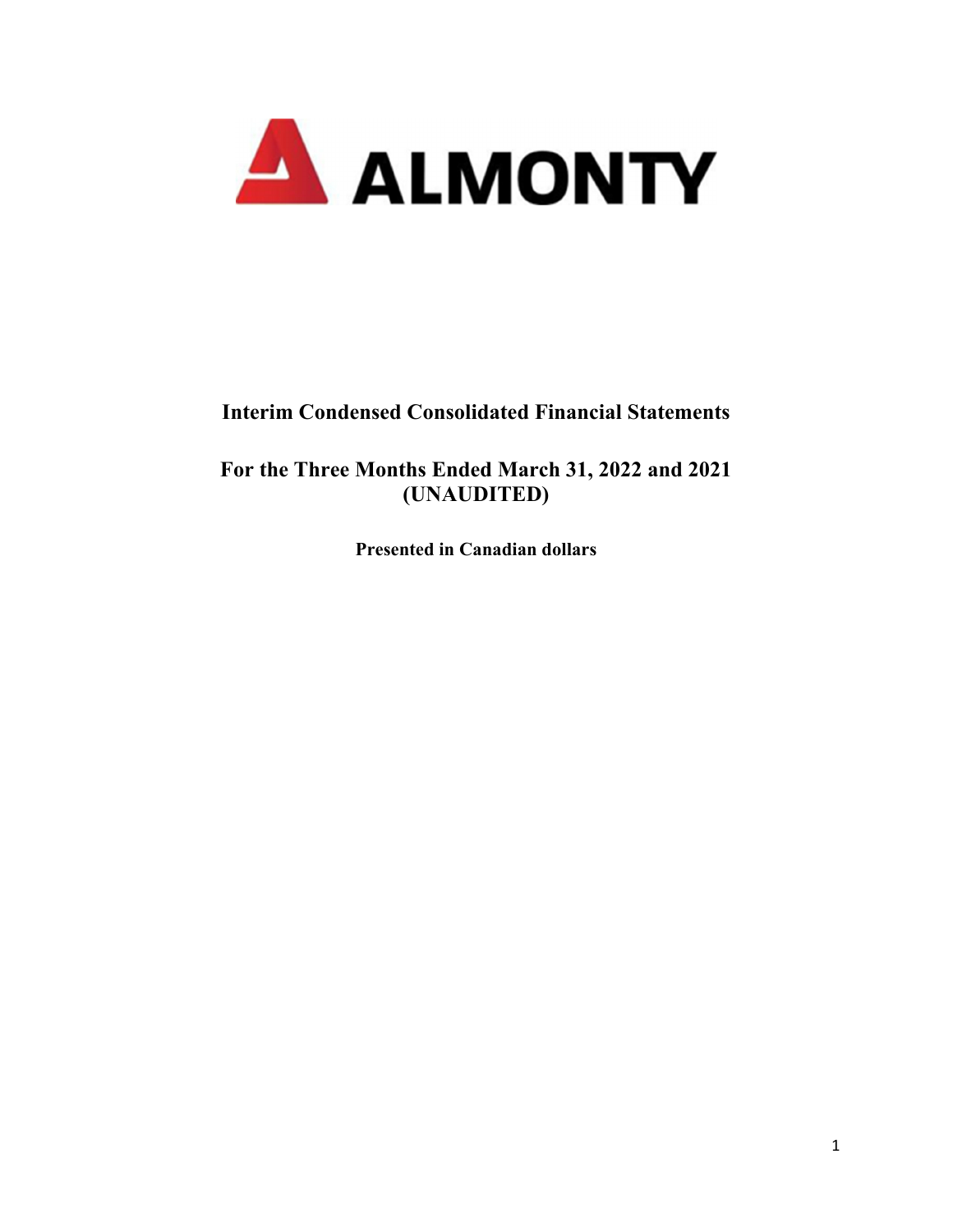# **Management's Responsibility for Financial Reporting**

The accompanying consolidated financial statements for Almonty Industries Inc. were prepared by management in accordance with International Financial Reporting Standards (IFRS). Management acknowledges responsibility for the preparation and presentation of the consolidated financial statements, including responsibility for significant accounting judgments and estimates and the choice of accounting principles and methods that are appropriate to the Company's circumstances. The significant accounting policies of the Company are summarized in Note 3 to the consolidated financial statements.

Management has established processes, which are in place to provide them sufficient knowledge to support management representations that they have exercised reasonable diligence that (i) the consolidated financial statements do not contain any untrue statement of material fact or omit to state a material fact required to be stated or that is necessary to make a statement not misleading in light of the circumstances under which it is made, as of the date of and for the periods presented by the consolidated financial statements and (ii) the consolidated financial statements fairly present in all material respects the financial condition, results of operations and cash flows of the Company, as of the date of and for the periods then ended presented by the consolidated financial statements.

The Board of Directors is responsible for reviewing and approving the consolidated financial statements together with other financial information of the Company and for ensuring that management fulfills its financial reporting responsibilities. The Audit Committee assists the Board of Directors in fulfilling this responsibility. The Audit Committee meets with management to review the financial reporting process and the consolidated financial statements together with other financial information of the Company. The Audit Committee reports its findings to the Board of Directors for its consideration in approving the consolidated financial statements together with other financial information of the Company for issuance to the shareholders.

Management recognizes its responsibility for conducting the Company's affairs in compliance with established financial standards, and applicable laws and regulations, and for maintaining proper standards of conduct for its activities.

Lewis Black Mark Gelmon Director, President & CEO Chief Financial Officer

*"Lewis Black" \_\_\_\_ "Mark Gelmon"\_\_\_\_\_\_* 

May 11, 2022 Toronto, Ontario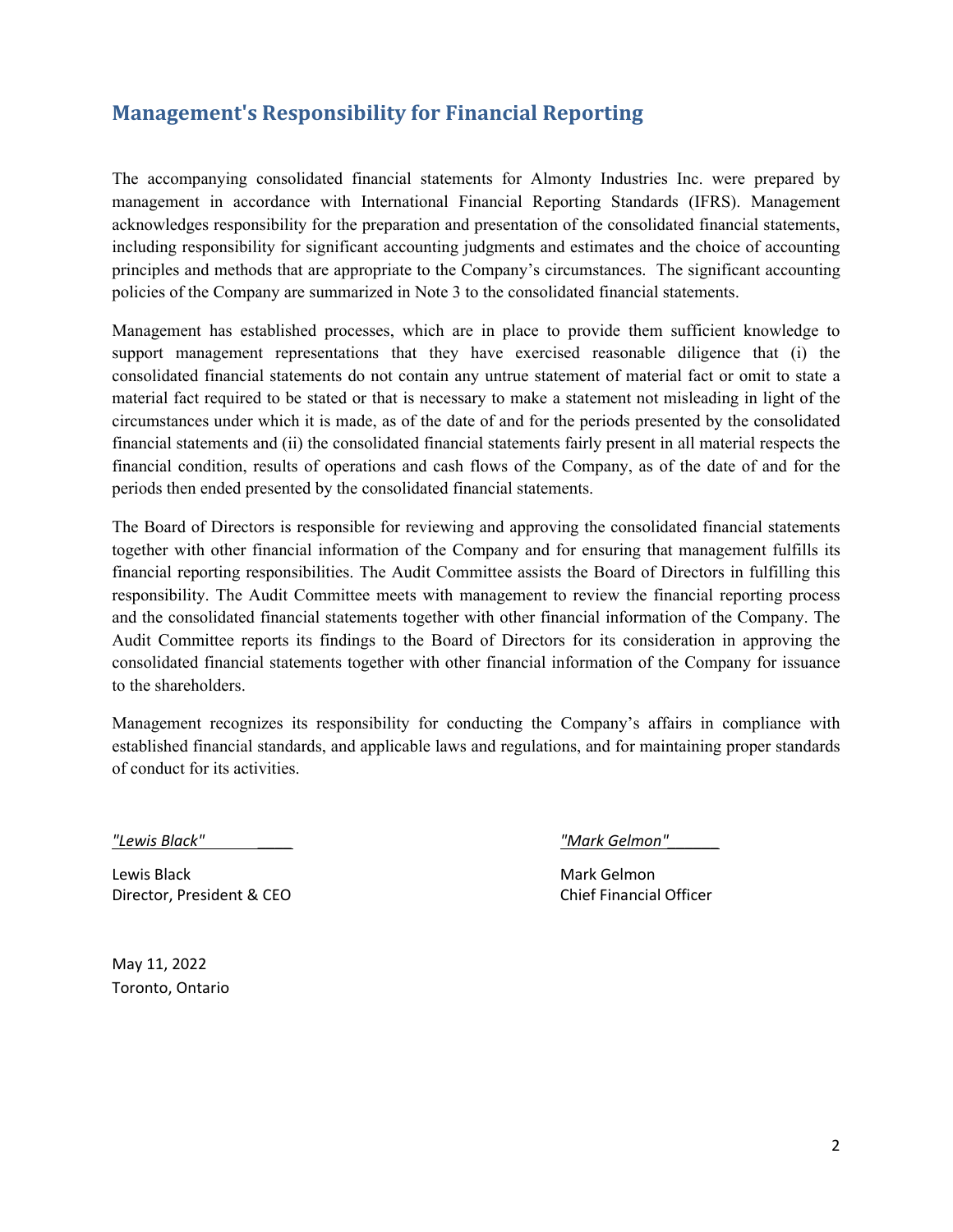# **Almonty Industries Inc. Interim Condensed Consolidated Balance Sheets**

#### **(Unaudited)**

(in 000's of Canadian dollars unless otherwise noted)

|                                                   |                  | March 31, | December 31, |
|---------------------------------------------------|------------------|-----------|--------------|
|                                                   | <b>Note</b>      | 2022      | 2021         |
| <b>Assets</b>                                     |                  |           |              |
| <b>Current Assets</b>                             |                  |           |              |
| Cash                                              |                  | 838       | 1,048        |
| Trade receivables                                 |                  | 2,441     | 1,588        |
| Recoverable taxes receivable                      |                  | 422       | 403          |
| Inventories                                       | $\overline{4}$   | 6,545     | 6,777        |
| Prepaid expenses and other current assets         |                  | 1,020     | 1,069        |
| <b>Total Current Assets</b>                       |                  | 11,266    | 10,885       |
| Mining assets                                     | 5                | 109,118   | 109,512      |
| Tailings inventory                                | 4                | 28,751    | 29,051       |
| Deferred financing costs                          |                  | 14,684    | 13,296       |
| Deferred tax assets                               | 11               | 2,555     | 2,654        |
| Other assets                                      |                  | 569       | 457          |
|                                                   |                  | 155,677   | 154,970      |
| <b>Total Assets</b>                               |                  | 166,943   | 165,855      |
|                                                   |                  |           |              |
| <b>Liabilities</b>                                |                  |           |              |
| <b>Current Liabilities</b>                        |                  |           |              |
| Accounts payable and accrued liabilities          | 7                | 22,658    | 20,997       |
| Deferred revenue                                  |                  | 1,344     | 1,278        |
| Current portion of long-term debt                 | $\,$ 8 $\,$      | 9,939     | 18,700       |
| <b>Total Current Liabilities</b>                  |                  | 33,941    | 40,975       |
| Long-term debt                                    | $\,$ 8 $\,$      | 59,124    | 49,006       |
| Restoration provision and other liabilities       | $\boldsymbol{9}$ | 36,944    | 38,368       |
| Deferred tax liabilities                          | 11               | 13        | 14           |
|                                                   |                  | 96,081    | 87,388       |
| <b>Total Liabilities</b>                          |                  | 130,022   | 128,363      |
| <b>Shareholders' Equity</b>                       |                  |           |              |
| Share capital                                     | $10\,$           | 113,758   | 112,445      |
| Equity portion of convertible debentures          |                  | 1,241     | 1,241        |
| Contributed surplus                               |                  | 7,149     | 7,010        |
| Accumulated other comprehensive (loss) income     |                  | (2,998)   | (2,608)      |
| Deficit                                           |                  | (82, 229) | (80, 596)    |
| <b>Total Shareholders' Equity</b>                 |                  | 36,921    | 37,492       |
| <b>Total Liabilities and Shareholders' Equity</b> |                  | 166,943   | 165,855      |
|                                                   |                  |           |              |

Nature of operations (Note 1) Commitments and contingent liabilities (Note 16) Subsequent events (Note 18)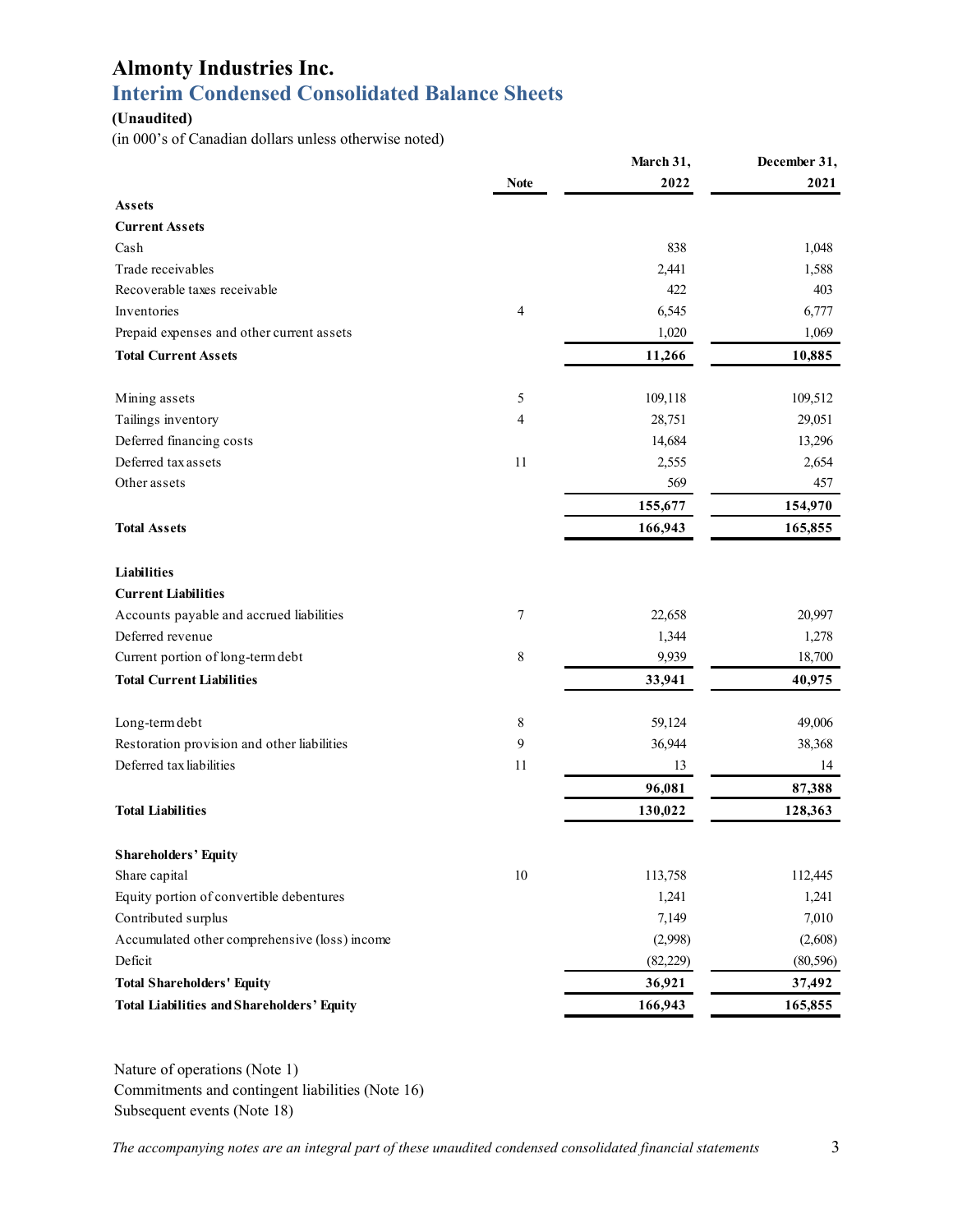# **Interim Condensed Consolidated Statements of Operations and**

# **Comprehensive Loss**

# **(Unaudited)**

(in 000's of Canadian dollars except share and per share amounts)

|                                                                   |             | Three months ended March 31, |                |
|-------------------------------------------------------------------|-------------|------------------------------|----------------|
|                                                                   | <b>Note</b> | 2022                         | 2021           |
| Revenue                                                           |             | 6,258                        | 3,858          |
| Cost of sales                                                     |             |                              |                |
| Production costs                                                  |             | 4,734                        | 3,947          |
| Care and maintenance costs                                        |             | 237                          | 200            |
| Depreciation and amortization                                     |             | 421                          | 571            |
| Income (loss) from mining operations                              |             | 866                          | (860)          |
| <b>Expenses</b>                                                   |             |                              |                |
| General and administrative                                        |             | 1,361                        | 1,543          |
| Share-based compensation                                          | 10          | 139                          | 522            |
| Loss before other items and income taxes                          |             | (634)                        | (2,925)        |
| Other (income) expenses                                           |             |                              |                |
| Interest expense                                                  |             | 724                          | 786            |
| Loss on valuation of embeded derivative liabilities               | 8           | 147                          | 191            |
| Loss (gain) on foreign exchange                                   |             | 94                           | (826)          |
| Loss before income taxes                                          |             | (1,599)                      | (3,076)        |
| Income tax expense                                                |             |                              |                |
| Current                                                           | 11          | 34                           | 9              |
|                                                                   |             | 34                           | 9 <sup>°</sup> |
| Net Loss for the period                                           |             | (1,633)                      | (3,085)        |
| Other comprehensive loss                                          |             |                              |                |
| Net loss for the period                                           |             | (1,633)                      | (3,085)        |
| Items that may be reclassified subsequently to net loss           |             |                              |                |
| Foreign currency translation adjustment                           |             | (390)                        | (2,034)        |
| Comprehensive loss for the period                                 |             | (2,023)                      | (5, 119)       |
| Basic and diluted loss per common share                           |             | (S0.01)                      | (S0.02)        |
| Weighted average number of shares outstanding - basic and diluted |             | 208,238,221                  | 187, 675, 535  |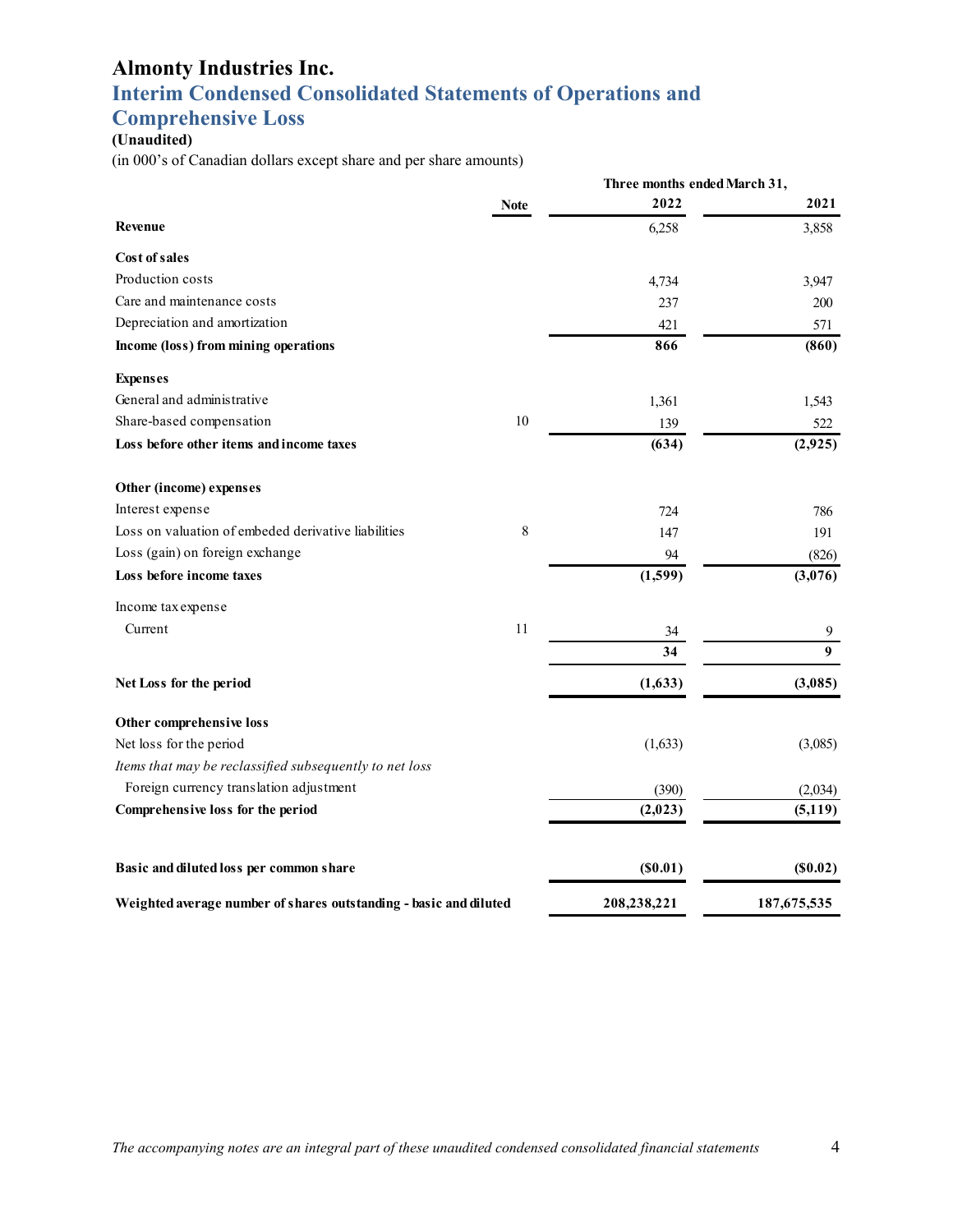# **Interim Condensed Consolidated Statements of Changes in Shareholders'**

### **Equity**

### **(Unaudited)**

(in 000's of Canadian dollars unless otherwise noted)

|                                                      | <b>Note</b> | Capital | <b>Share Subscriptions</b><br>Received | Equity<br>Portion of<br>Convertible<br><b>Debentures</b> | Contributed<br><b>Surplus</b> | Accumulated<br>Other<br>Comprehensive<br>Income (Loss) | Deficit                  | <b>Total</b><br>Equity |
|------------------------------------------------------|-------------|---------|----------------------------------------|----------------------------------------------------------|-------------------------------|--------------------------------------------------------|--------------------------|------------------------|
| Balance at December 31, 2020                         |             | 92,548  | 1,529                                  | 1,241                                                    | 5,612                         | 1,082                                                  | (72, 843)                | 29,169                 |
| Issuance of common shares for cash                   | 10          | 3,651   | (1,529)                                |                                                          |                               |                                                        |                          | 2,122                  |
| Shares issued on exercise of options                 | 10          | 172     |                                        |                                                          | (59)                          |                                                        |                          | 113                    |
| Shares issued on exercise of warrants                | 10          | 73      |                                        |                                                          | (13)                          |                                                        |                          | 60                     |
| Shares issued on conversion of debt                  | 10          | 393     |                                        |                                                          |                               |                                                        |                          | 393                    |
| Subscriptons received                                | 10          |         | 1,700                                  |                                                          |                               |                                                        |                          | 1,700                  |
| Share-based compensation                             | 10          |         |                                        |                                                          | 522                           |                                                        |                          | 522                    |
| Net loss and other comprehensive loss for the period |             |         |                                        |                                                          | ٠                             | (2,034)                                                | (3,085)                  | (5,119)                |
| Balance at March 31, 2021                            |             | 96,837  | 1.700                                  | 1,241                                                    | 6.062                         | (952)                                                  | (75, 928)                | 28,960                 |
| Issuance of common shares for cash                   | 10          | 16,655  | (1,700)                                |                                                          |                               |                                                        |                          | 14,955                 |
| Share issuance costs                                 | 10          | (1,241) |                                        |                                                          |                               |                                                        | $\overline{\phantom{a}}$ | (1,241)                |
| Shares issued on exercise of warrants                | 10          | 194     |                                        | $\overline{\phantom{a}}$                                 | (43)                          |                                                        | $\overline{\phantom{a}}$ | 151                    |
| Share-based compensation                             | 10          |         |                                        |                                                          | 991                           |                                                        |                          | 991                    |
| Net loss and other comprehensive loss for the period |             |         |                                        |                                                          | ٠                             | (1,656)                                                | (4,668)                  | (6, 324)               |
| Balance at December 31, 2021                         |             | 112,445 | $\blacksquare$                         | 1,241                                                    | 7,010                         | (2,608)                                                | (80, 596)                | 37,492                 |
| Issuance of common shares for cash                   | 10          | 1,395   |                                        |                                                          |                               |                                                        |                          | 1,395                  |
| Share issuance costs                                 | 10          | (83)    |                                        |                                                          |                               |                                                        | $\overline{\phantom{a}}$ | (83)                   |
| Shares issued on exercise of options                 | 10          | 1       |                                        |                                                          |                               |                                                        |                          |                        |
| Share-based compensation                             | 10          |         |                                        |                                                          | 139                           |                                                        |                          | 139                    |
| Net loss and other comprehensive loss for the period |             |         |                                        |                                                          |                               | (390)                                                  | (1,633)                  | (2,023)                |
| Balance at March 31, 2022                            |             | 113,758 |                                        | 1.241                                                    | 7.149                         | (2,998)                                                | (82, 229)                | 36,921                 |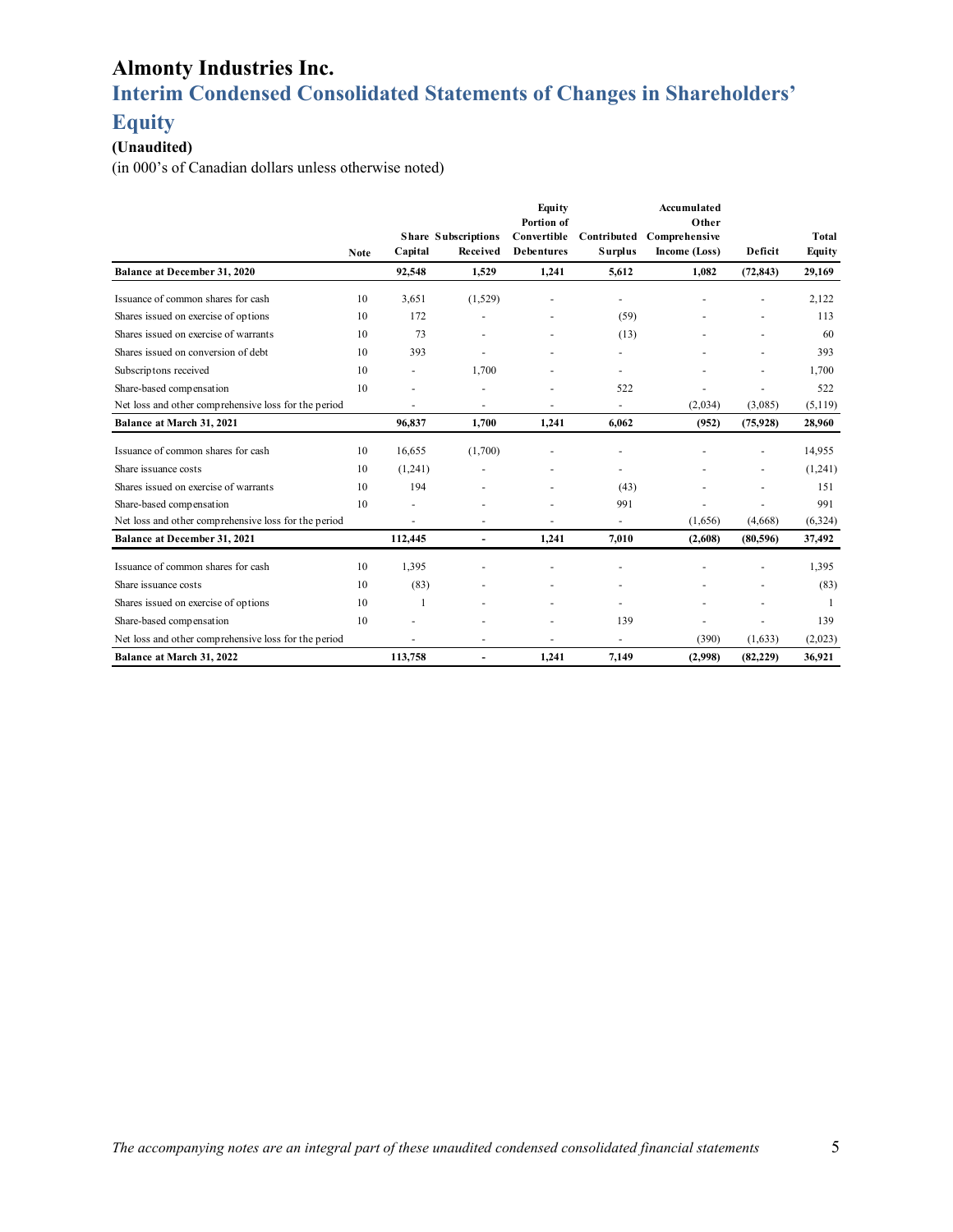# **Almonty Industries Inc. Interim Condensed Consolidated Statements of Cash Flows**

#### **(Unaudited)**

(in 000's of Canadian dollars unless otherwise noted)

|                                                   | Three months ended March 31, |          |
|---------------------------------------------------|------------------------------|----------|
|                                                   | 2022                         | 2021     |
| <b>Operating activities</b>                       |                              |          |
| Net loss for the period                           | (1,633)                      | (3,085)  |
| Add (deduct) non-cash items:                      |                              |          |
| Share-based compensation                          | 139                          | 522      |
| Depreciation and amortization                     | 421                          | 571      |
| Interest expense                                  | 724                          | 786      |
| Income tax expense                                | 34                           | 9        |
| Loss on valuation of embeded derivative liability | 147                          | 191      |
| Gain on disposal of assets                        |                              | 46       |
| Unrealized foreign exchange gains                 | 1,247                        | (1,368)  |
|                                                   | 1,079                        | (2,328)  |
| Interest paid                                     | (586)                        | (413)    |
| Changes in non-cash working capital               |                              |          |
| Trade receivables                                 | (928)                        | (405)    |
| Recoverable taxes receivable                      | (33)                         | (129)    |
| Inventories                                       | (22)                         | (1,234)  |
| Prepaid expenses and other current assets         | 34                           | 158      |
| Accounts payable and accrued liabilities          | (303)                        | 345      |
| Deferred financing costs                          | (1,368)                      | 315      |
| Deferred revenue                                  | 117                          | 703      |
| Net change in non-cash working capital            | (2,504)                      | (247)    |
| Change in tailings inventory                      |                              | 422      |
| Other                                             | (123)                        | (249)    |
| Cash flow used in operating activities            | (2, 133)                     | (2, 814) |
| <b>Investing activity</b>                         |                              |          |
| Additions to mining assets                        | (1,642)                      | (1,632)  |
| Cash flow used in investing activity              | (1, 642)                     | (1,632)  |
| <b>Financing activities</b>                       |                              |          |
| Issuance of common shares                         | 1,395                        | 2,122    |
| Share subscriptions received in advance           |                              | 1,700    |
| Exercise of options                               |                              | 113      |
| Exercise of warrants                              | $\blacksquare$               | 60       |
| Share issuance costs paid                         | (83)                         |          |
| Issuance of long-term debt                        | 2,859                        | 2,288    |
| Repayment of long-term debt                       | (428)                        | (556)    |
| Financing fees paid                               | (172)                        | (1,325)  |
| Cash flow provided by financing activities        | 3,572                        | 4,402    |
| Effect of foreign exchange on cash                | (7)                          | (31)     |
| Net decrease in cash during the period            | (210)                        | (76)     |
| Cash at beginning of period                       | 1,048                        | 2,372    |
| Cash at end of period                             | 838                          | 2,296    |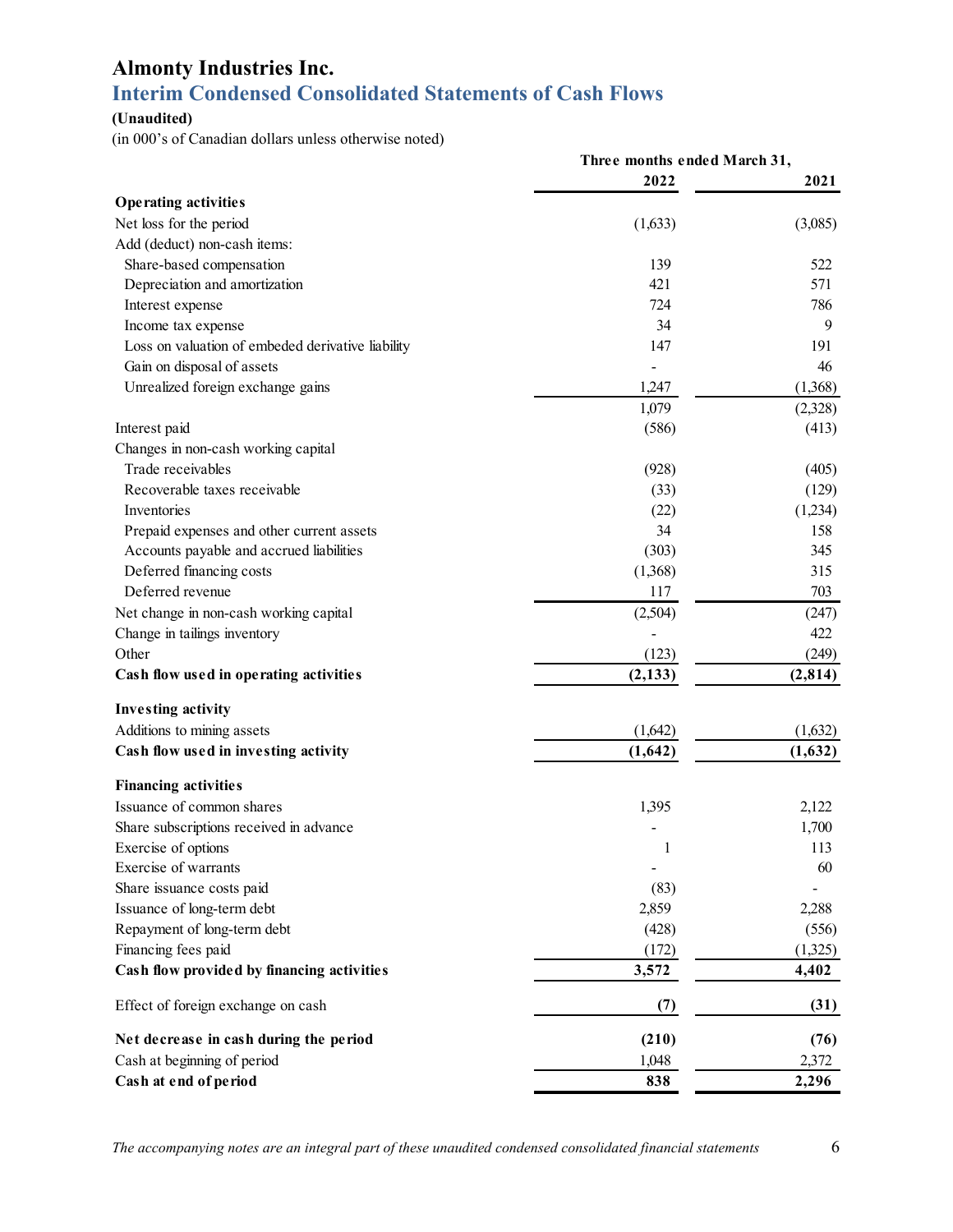# **Notes to the Interim Condensed Consolidated Financial Statements**

### **March 31, 2022**

**(Unaudited)**  (In 000's of Canadian dollars, unless otherwise noted)

### 1. Nature of operations

Almonty Industries Inc. ("Almonty") (with its subsidiaries, the "Company") is incorporated in Canada. The Company's shares are listed on the Toronto Stock Exchange ("TSX"), trading under the symbol AII. The Company's shares are also listed on the OTCQX Best Markets ("OTCQX") under the symbol ALMTF. On August 2, 2021, the Company raised AUD 15.25 million in conjunction with a listing on the Australia Securities Exchange ("ASX"), trading under the symbol AII.

The head office of the Company is located at 100 King Street West, Suite 5700, Toronto, Ontario, M5X 1C7. The principal business of Almonty is the mining, processing and shipping of tungsten concentrate from the Los Santos tungsten mine located near Salamanca, Spain (the "Los Santos Mine") and the Panasqueira tin and tungsten mine in Covilha, Castelo Branco, Portugal (the "Panasqueira Mine") as well as the exploration and evaluation of the Sangdong tungsten project located in Gangwon Province, Republic of Korea, (the "Sangdong Project") and the Valtreixal tin and tungsten project, located in the province of Zamora in Western Spain (the "Valtreixal Project").

Although the Company has taken steps to verify the title to the properties on which it is conducting its exploration, development and mining activities, these procedures do not guarantee the Company's title. Property title may be subject to government licensing requirements or regulations, unrestricted prior agreements, unregistered claims, aboriginal land claims and non-compliance with regulatory and environmental requirements. The Company's mining and exploration activities are subject to laws and regulations relating to the environment, which are continually changing, and generally becoming more restrictive. The Company believes its operations are materially in compliance with all applicable laws and regulations. The Company has made, and expects to make in the future, expenditures to remain in compliance.

These interim condensed consolidated financial statements have been prepared on a going concern basis which assumes that the Company will continue operating for the foreseeable future and will be able to realize a return on its assets and discharge its liabilities and commitments in the ordinary course of its business.

Management assesses the Company's ability to continue as a going concern at each reporting date, using quantitative and qualitative information available. As at March 31, 2022, the Company had a working capital deficiency of \$22,675 (December 31, 2021 - \$30,090). During, and subsequent to, the year ended December 31, 2021, the Company secured additional financings totaling \$32,091 and extended the maturity dates of \$55,914 of long-term debt to dates varying from October 2023 to October 2024.

The Company's current forecast indicates that it will have sufficient cash flows from operations and the financings outlined above for at least the next year to continue as a going concern and settle obligations as they come due. In addition, Management expects to require financing to complete the exploration and development of the Sangdong Project and plans to secure the necessary financing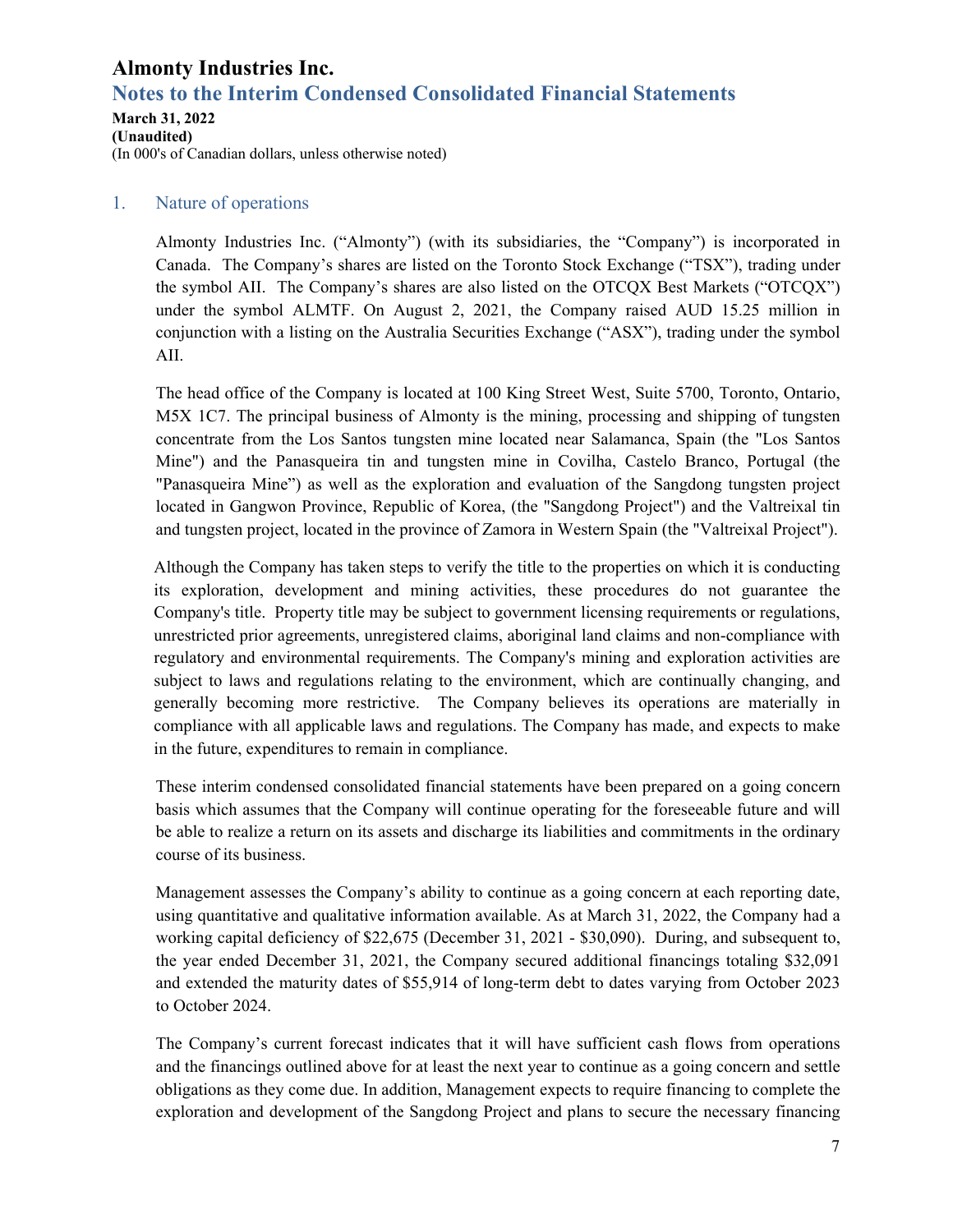### **Almonty Industries Inc. Notes to the Interim Condensed Consolidated Financial Statements**

#### **March 31, 2022**

**(Unaudited)**  (In 000's of Canadian dollars, unless otherwise noted)

> through new equity and debt arrangements. The assessment of the Company's ability to continue as a going concern, by its nature, relies on estimates of future cash flows and other future events, whose subsequent changes would materially impact the validity of such an assessment.

> In March 2020, the World Health Organization declared COVID-19 a global pandemic. This contagious disease outbreak and any related adverse public health developments may adversely affect workforces, economies, and financial markets globally, potentially leading to an economic downturn. It is not possible for the Company to predict the duration or magnitude of the adverse results of the outbreak and its effects on the Company's business or results of operations at this time.

### *Ukraine Conflict*

It is unclear whether the Company's future operations may be affected by the outbreak of war between Russia and Ukraine, the variety of sanctions implemented by the international community on Russia or the resulting withdrawal of products and services from Russia.

While management believes that it is taking appropriate measures to support the sustainability of the Company's business in the current circumstances, a continuation of the current business environment could negatively affect the Company's results and financial position in a manner not currently determinable. These interim condensed consolidated financial statements reflect management's current assessment of the Ukraine conflict. However, the future business environment may differ from management's assessment.

### 2. Basis of Preparation

### a) Statement of compliance

These unaudited interim condensed consolidated financial statements of the Company have been prepared in accordance with International Accounting Standard IAS 34, Interim Financial Reporting. These financial statements do not include all the information and disclosures required in the Company's annual financial statements and should be read in conjunction with the Company's audited annual consolidated financial statements for the year ended December 31, 2021.

These unaudited interim condensed consolidated financial statements have been prepared on a historical cost basis, except for fair-value through-profit-or-loss financial assets and liabilities and derivative financial instruments, which are measured at fair value.

These unaudited interim condensed consolidated financial statements were authorized for issuance by the Company's Board of Directors on May 11, 2022.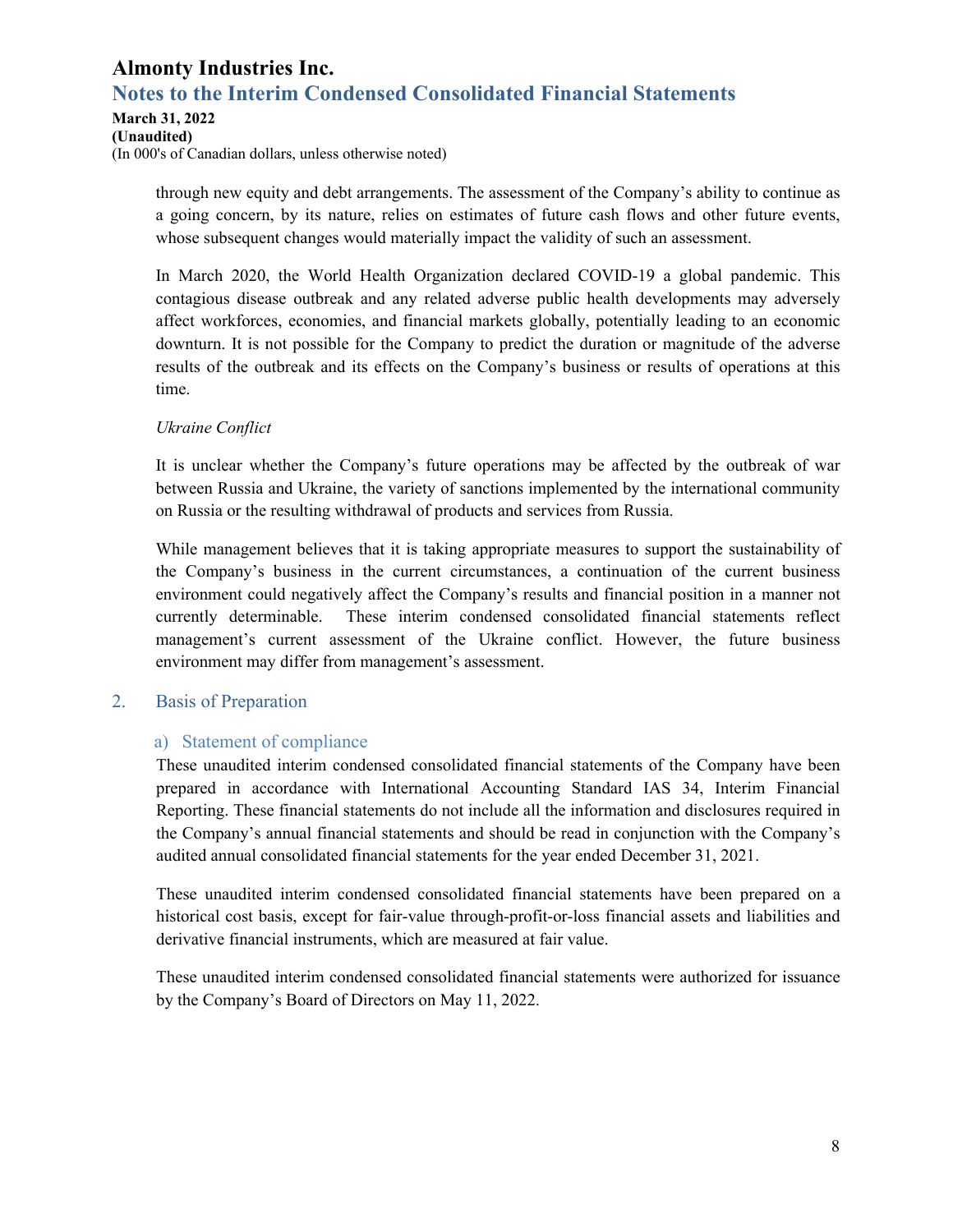# **Notes to the Interim Condensed Consolidated Financial Statements**

**March 31, 2022** 

**(Unaudited)** 

(In 000's of Canadian dollars, unless otherwise noted)

### b) Basis of preparation and principles of consolidation

Subsidiaries are fully consolidated from the date of acquisition, being the date on which the Company obtains control, and continue to be consolidated until the date when such control ceases. The Company controls an investee if the Company has:

- power over the investee;
- exposure, or rights, to variable returns from its involvement with the investee; and
- the ability to use its power over the investee to affect its returns.

When the Company has less than a majority of the voting or similar rights of an investee, the Company considers all relevant facts and circumstances in assessing whether it has power over an investee, including but not limited to:

- the contractual arrangement with the other vote holders of the investee;
- rights arising from other contractual arrangements; and
- the Company's potential voting rights.

The Company re-assesses whether or not it controls an investee if facts and circumstances indicate that there are changes to one or more of the three elements of control. Assets, liabilities, income and expenses of a subsidiary are included in the consolidated balance sheet and statement of operations and comprehensive income (loss) from the date that the Company gains control until the date that the Company ceases to control the subsidiary.

These consolidated financial statements include the accounts of the Company and its 100%-owned subsidiaries, Daytal Resources Spain S.L. ("Daytal"), Beralt Ventures Inc. ("BVI"), Beralt Tin and Wolfram (Portugal) SA ("BTW"), 7887523 Canada Inc. ("Almonty Sub"), Valtreixal Resources Spain ("VRS"), and Woulfe Mining Corp. ("Woulfe") and its four wholly-owned subsidiaries ("Woulfe Subs").

All intercompany balances, transactions, unrealized gains and losses resulting from intercompany transactions and dividends have been eliminated on consolidation.

### c) Economic dependence

Almonty's wholly owned subsidiaries, Daytal and BTW, participate in the global tungsten business. Currently, the majority of the output of Almonty's operations is sold to two customers (2021 - two), one of which is a shareholder of the Company. There is no guarantee that Almonty would be able to find an alternative customer or customers on market terms to replace this revenue.

### d) Foreign currency translation

These financial statements are presented in Canadian dollars. The functional currency of Almonty and its subsidiaries is the Canadian dollar except for Daytal, BVI, BTW and VRS whose functional currency is the Euro ( $\mathcal{C}$ ").

Transactions denominated in a currency other than the functional currency of Almonty or its respective subsidiaries, including revenues of Daytal and BTW which are denominated in US\$, are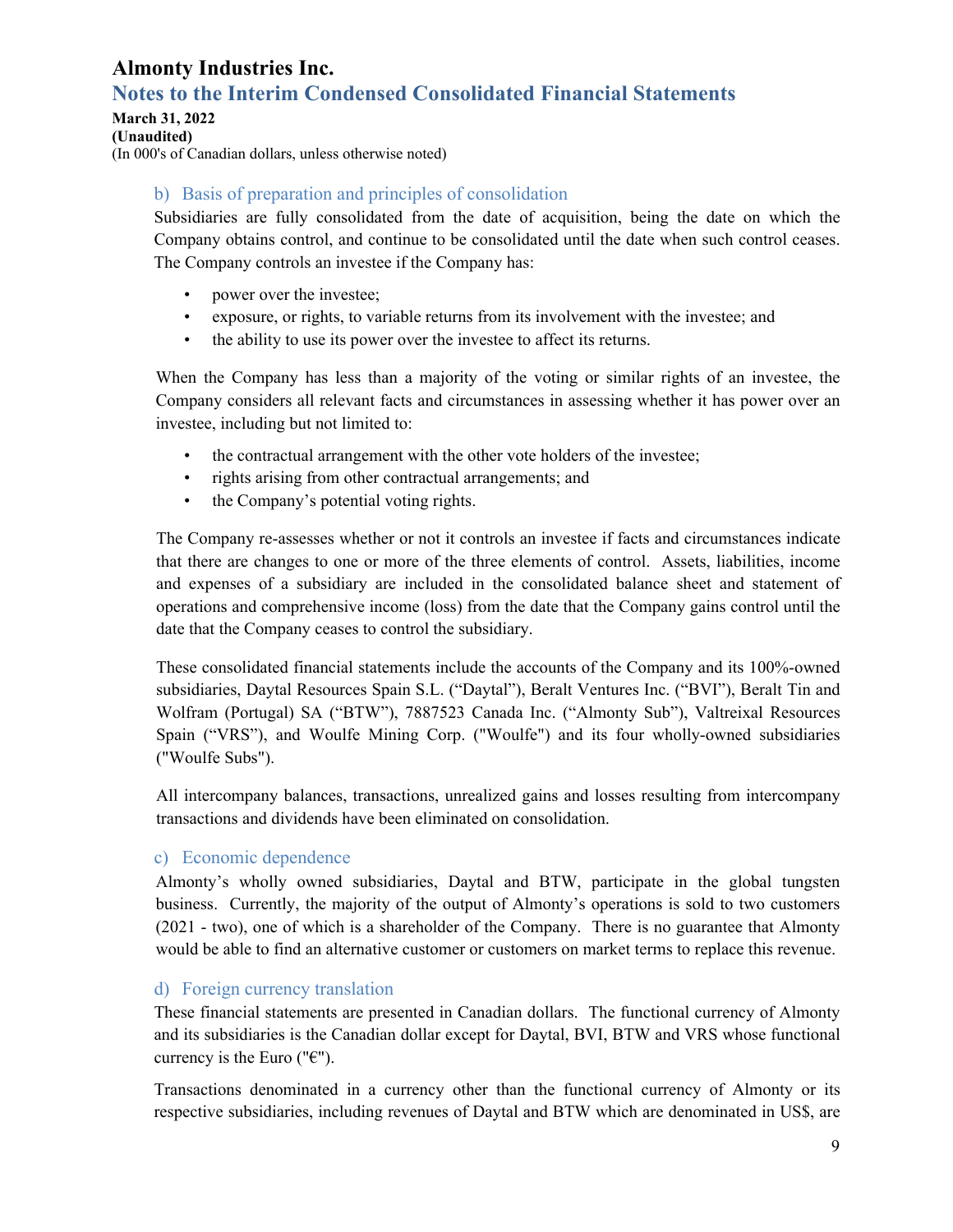### **Notes to the Interim Condensed Consolidated Financial Statements**

#### **March 31, 2022**

**(Unaudited)**  (In 000's of Canadian dollars, unless otherwise noted)

> translated into their respective functional currencies using the exchange rate prevailing at the date of the transaction. Monetary assets and liabilities denominated in foreign currencies are translated at the exchange rate in effect at the reporting date. Non-monetary items that are measured in terms of historical cost in a foreign currency are translated using the historical exchange rate. Exchange gains and losses are recognized in profit or loss in the period in which they arise.

> For the purpose of presenting these consolidated financial statements, the assets and liabilities of the foreign operations are translated into Canadian dollars using exchange rates prevailing at the end of the reporting period. Income and expense items are translated at the average exchange rates for the period, unless exchange rates fluctuated significantly during that period, in which case the exchange rates at the dates of the transactions are used. Currency translation gains and losses arising from translation are recognized as a separate component of equity and as a foreign currency translation adjustment in other comprehensive income (loss).

### e) Critical judgments and estimates

The preparation of consolidated financial statements requires management to make judgments, estimates and form assumptions that affect the application of accounting policies and the reported amounts of assets and liabilities at the date of the financial statements and reported amount of revenues and expenses for the reporting period. Actual results may differ from those estimates.

Estimates and underlying assumptions are reviewed on an ongoing basis.

### **Critical judgments**

### **(i) Functional currency**

The functional currency of the Company and each of its subsidiaries is the currency of the primary economic environment in which the respective entities operate. Assessment of functional currency involves certain judgments to determine the primary economic environment and the Company reconsiders the functional currency of its entities if there is a change in events and conditions which determined the primary economic environment.

### **(ii) Stage of exploration**

Upon achieving technical feasibility and when commercial viability is demonstrated, capitalized exploration and evaluation assets are transferred to mineral properties and plant and equipment.

### **(iii)Tailings inventory**

The valuation of tailings inventory at the Company's Los Santos Mine requires management to make judgements regarding the ability to reprocess the tailings inventory and the recoverability of the tungsten contained in the tailings inventory.

### **(iv) Going concern**

The preparation of these consolidated financial statements requires management to make judgments regarding its ability to continue as a going concern as discussed in Note 1.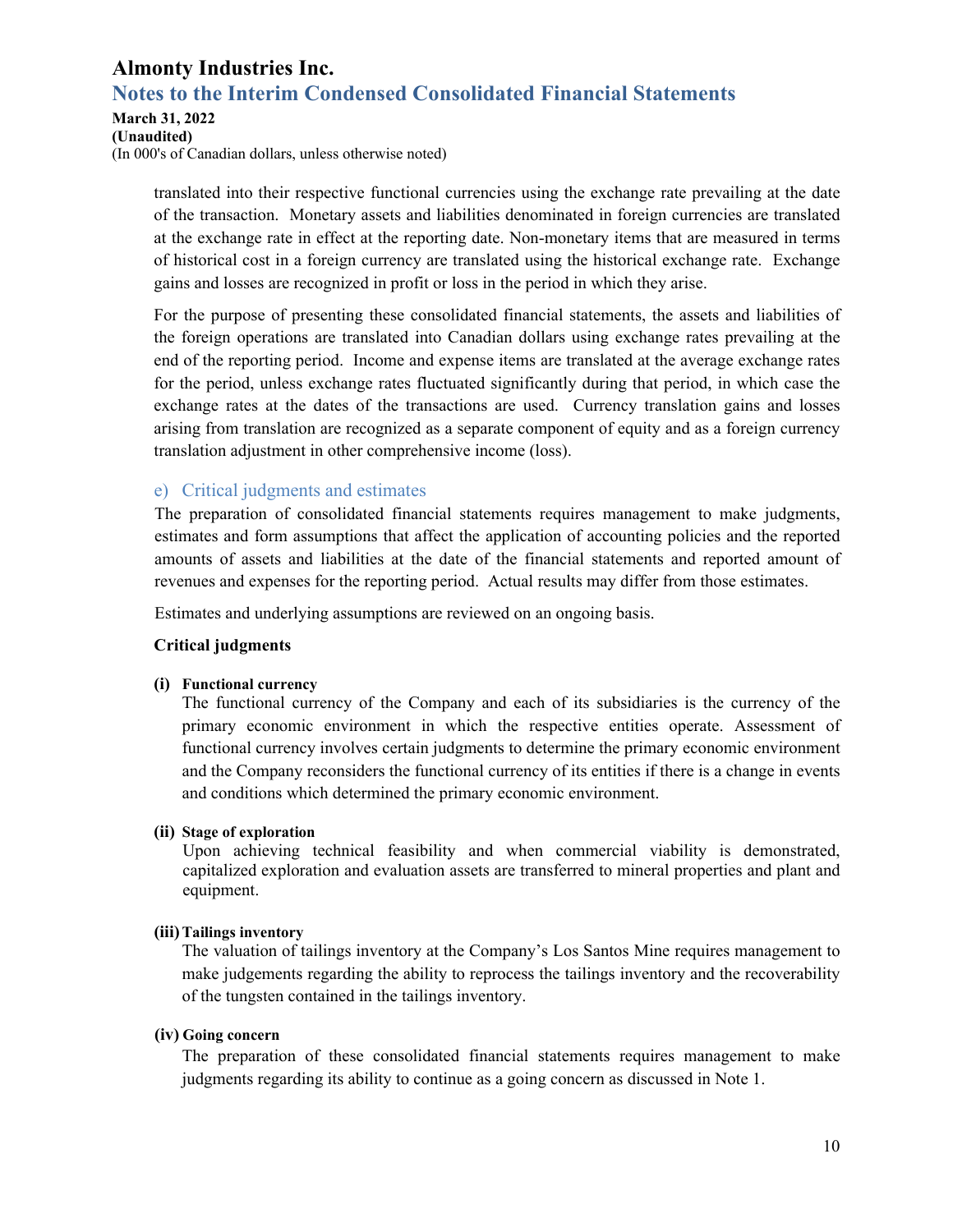### **Notes to the Interim Condensed Consolidated Financial Statements**

#### **March 31, 2022 (Unaudited)**  (In 000's of Canadian dollars, unless otherwise noted)

#### **Key sources of estimation uncertainty**

#### **(i) Ore reserves and mineral resources estimates**

Ore reserves are estimates of the amount of ore that can be economically and legally extracted from the Company's mining properties. The Company estimates its ore reserves and mineral resources based on information compiled by appropriately qualified persons relating to the geological data on the size, depth and shape of the ore body, and requires complex geological judgments to interpret the data. The estimation of recoverable reserves is based upon factors such as estimates of foreign exchange rates, commodity prices, future capital requirements, and production costs along with geological assumptions and judgments made in estimating the size and grade of the ore body. Changes in the ore reserve or mineral resource estimates may impact upon the carrying value of exploration and evaluation assets, mineral property, plant and equipment, provision for rehabilitation, recognition of deferred tax assets, and depreciation and amortization charges.

#### **(ii) Mine rehabilitation and restoration provision**

The Company assesses its mine rehabilitation provision annually. Significant estimates and assumptions are made in determining the provision for mine rehabilitation as there are numerous factors that will affect the ultimate liability payable. These factors include estimates of the extent and costs of rehabilitation activities, technological changes, regulatory changes, cost increases as compared to the inflation rates, and changes in discount rates. These uncertainties may result in future actual expenditures differing from the amounts currently provided.

The provision at the reporting date represents management's best estimate of the present value of the future rehabilitation costs required. Changes to estimated future costs are recognized in the consolidated balance sheet by either increasing or decreasing the rehabilitation asset and liability. Significant assumptions related to mine rehabilitation and restoration provisions are disclosed in Note 9.

**(iii)Impairment of mineral property, plant and equipment and exploration and evaluation assets** The Company evaluates each asset or cash generating unit every year to determine whether there are any indications of impairment or impairment reversals. If any such indication exists, which is often judgmental, a formal estimate of the recoverable amount is performed and an impairment loss or recovery is recognized to the extent that the carrying amount exceeds the recoverable amount. The recoverable amount of an asset or cash generating group of assets is measured at the higher of fair value less costs to sell and value in use. The evaluation of asset carrying values for indications of impairment includes consideration of both external and internal sources of information, including such factors as market and economic conditions, production budgets and forecasts, and life-of-mine estimates.

When required, the determination of fair value and value in use requires management to make estimates and assumptions about expected production, sales volumes, commodity prices, mineral resources, operating costs, and future capital expenditures. The estimates and assumptions are subject to risk and uncertainty; hence, there is the possibility that changes in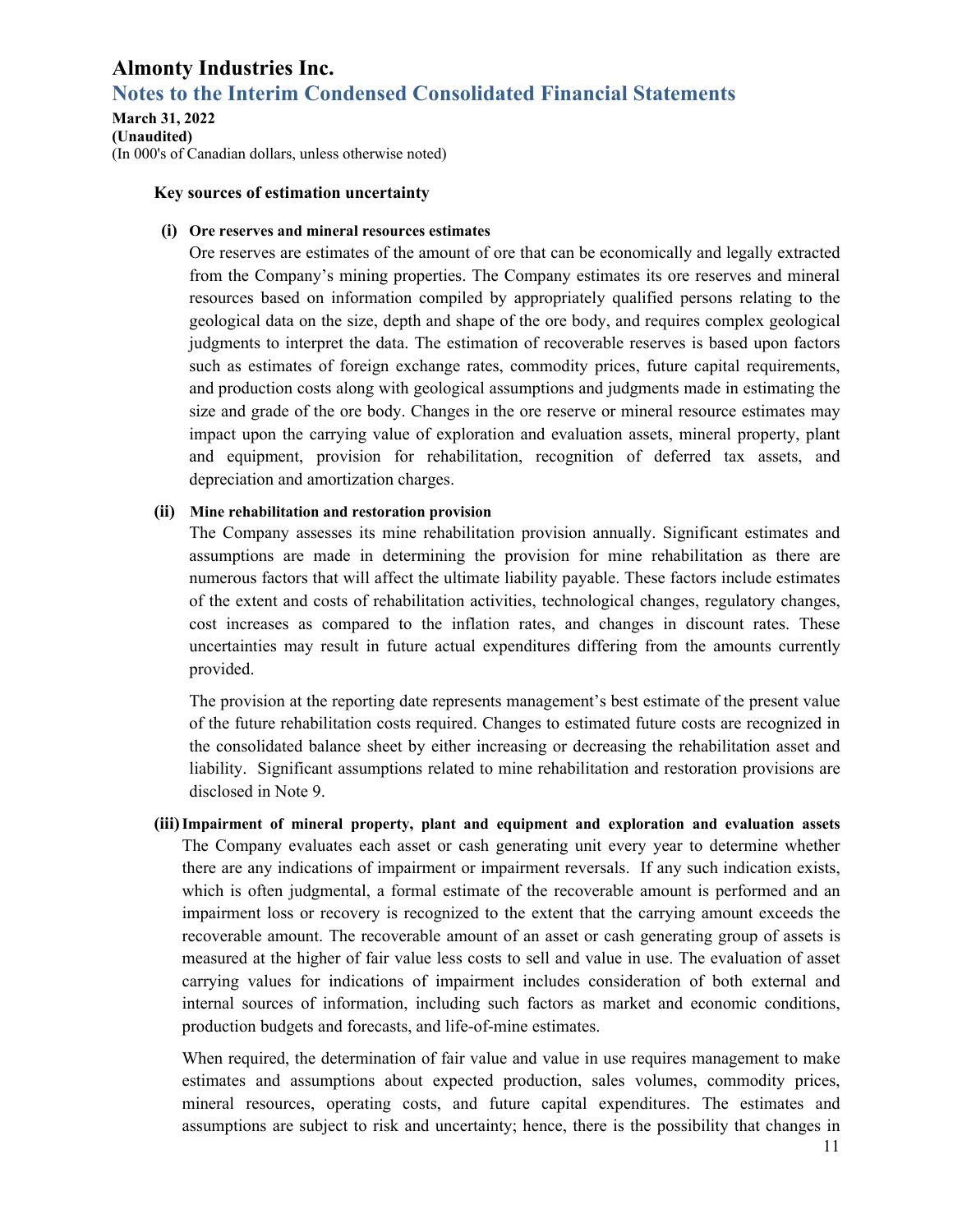### **Notes to the Interim Condensed Consolidated Financial Statements**

#### **March 31, 2022**

#### **(Unaudited)**

(In 000's of Canadian dollars, unless otherwise noted)

circumstances will alter these projections, which may impact the recoverable amount of the assets. In such circumstances, some or all of the carrying value of the assets may be further impaired or the impairment charge reduced with the impact recorded in profit or loss. Significant assumptions used in the Company's impairment analysis are disclosed in Note 6.

#### **(iv) Inventory**

The net recoverable value of ore stock piles,  $WO<sub>3</sub>$  in concentrate and tailings inventory is based on the quantity of recoverable metal in inventory which is an estimate based on the tons of ore or  $WO_3$  in concentrate, contained  $WO_3$  based on assay data, and the estimated recovery percentage based on the expected processing method. Changes in these estimates could affect the net realizable value of inventory and could result in an impairment of inventory. The net realizable value of long-term tailings inventory also requires estimates related to future sales prices.

#### **(v) Deferred stripping**

The calculation of the life-of-mine stripping ratio requires the use of judgments and estimates such as estimates of tonnes of waste to be removed over the life of the mining area and economically recoverable reserves to be extracted as a result. Changes in a mine's life and design may result in changes to the expected stripping ratio (waste to mineral reserves ratio) and amounts that are capitalized or included in production costs. Should the estimate of the stripping ratio change over time as a result of a change/optimization in the design of the open pits, then the Company will revise the deferral and amortization rates related to its deferred stripping expenditures. Such changes are accounted for prospectively.

#### **(vi) Valuation of right-of-use asset and lease liabilities**

The application of IFRS 16 requires the Company to make judgments that affect the valuation of the right-of-use assets and the valuation of lease liabilities. These include assessing lease agreements to determine the contract term and interest rate used for discounting of future cash flows.

The lease term determined by the Company is comprised of the non-cancellable period of lease agreements, periods covered by an option to extend the lease if the Company is reasonably certain to exercise that option and periods covered by an option to terminate the lease if the Company is reasonably certain not to exercise that option.

The present value of the lease payment is determined using a discount rate representing the rate of a commercial mortgage rate, observed in the period when the lease agreement commences or is modified.

#### **(vii) Income taxes**

The determination of the Company's tax expense for the period and deferred tax assets and liabilities involves significant estimation and judgment by management. In determining these amounts, management interprets tax legislation in a variety of jurisdictions and makes estimates of the expected timing of the reversal of deferred tax assets and liabilities. Management also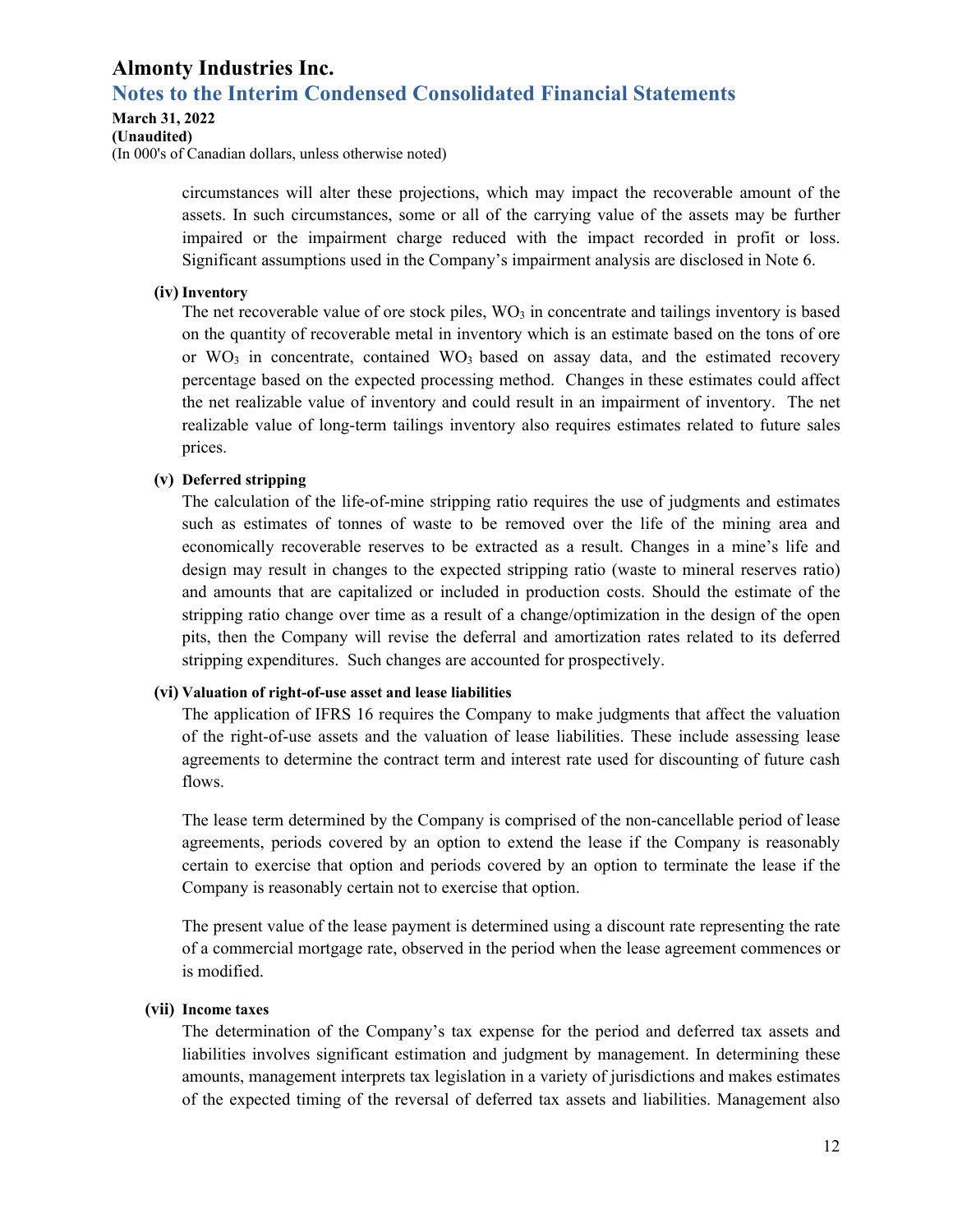# **Notes to the Interim Condensed Consolidated Financial Statements**

### **March 31, 2022**

**(Unaudited)**  (In 000's of Canadian dollars, unless otherwise noted)

> makes estimates of future earnings, which affect the extent to which potential future tax benefits may be used.

f) Pending Accounting Standards

Other accounting standards or amendments to existing accounting standards that have been issued but have future effective dates have now been assessed by the Company and are not expected to have any impact on the Company's consolidated financial statements. The Company has not early adopted these standards.

### 3. Significant Accounting Policies

### **Cash and cash equivalents**

Cash and cash equivalents comprise cash at banks and on hand, and short-term deposits with a maturity of three months or less at the date of acquisition that are readily convertible to known amounts of cash and which are subject to an insignificant risk of changes in value. The Company currently does not have any cash equivalents.

### **Inventories**

Inventories are valued at the lower of cost and net realizable value. Net realizable value represents the estimated future sales price of the product based on prevailing metal prices at the reporting date, less estimated costs to complete production and bring the product to sale.

The cost of stores and fuel inventory is determined on a weighted average acquisition cost basis.

Cost of ore stockpiles is determined on a weighted average cost basis and includes the costs of mining the ore including the cost of stores and fuel inventory used in the mining process, direct labor, depreciation and amortization and an appropriate portion of variable and fixed overheads. Stockpiles are measured by estimating the number of tonnes added and removed from the stockpile, the amount of contained tungsten tri-oxide  $(WO_3)$  based on assay data, and the estimated recovery percentage based on the expected processing method. Stockpile tonnages are verified by periodic surveys.

 $WO<sub>3</sub>$  in concentrate ("WO<sub>3</sub> concentrate") and WO<sub>3</sub> in circuit are physically measured or estimated. Cost of  $WO_3$  concentrate and  $WO_3$  in circuit is determined on a weighted average production cost basis and comprises cost of stock-piled ore processed, processing costs including the cost of stores and fuel inventory used, direct labor, and an appropriate portion of fixed and variable overhead costs, including depreciation and amortization, incurred in converting ore into finished concentrate.

Tailings inventory represents stockpiles of low-grade tailings that have been mined and processed and are available for reprocessing. As not all tailings inventory will be reprocessed within one year of the date of these consolidated financial statements, a portion of the carrying amount related to the tailings inventory has been classified as a non-current asset in the consolidated balance sheets. The allocation of costs to  $WO<sub>3</sub>$  in concentrate inventory and tailings inventory is determined based on the relative amounts of recoverable  $WO_3$  contained in the concentrate and tailings produced.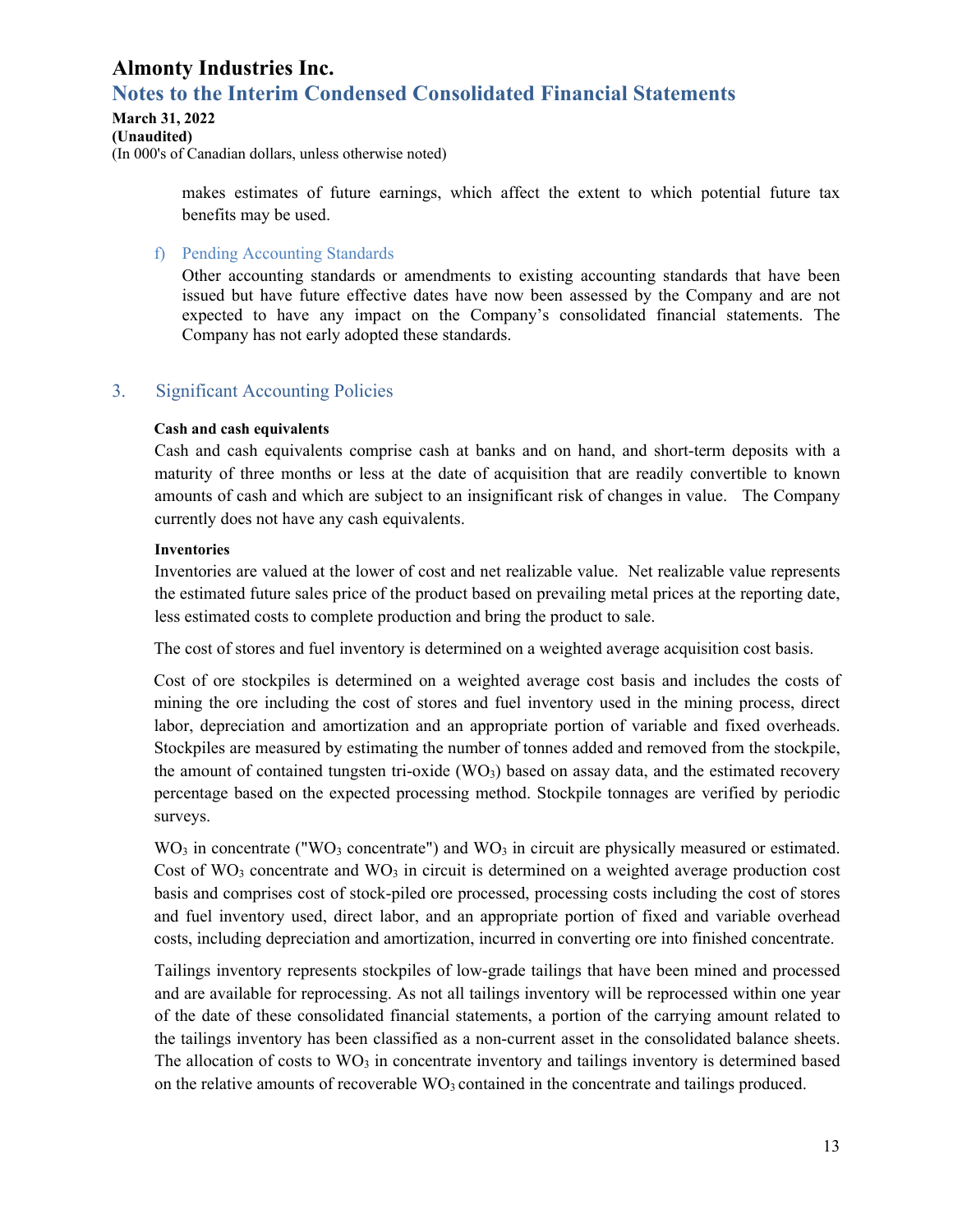# **Notes to the Interim Condensed Consolidated Financial Statements**

**March 31, 2022 (Unaudited)**  (In 000's of Canadian dollars, unless otherwise noted)

#### **Mining assets**

#### **(a) Mineral property, plant and equipment:**

Mineral property, plant and equipment are stated at cost, less accumulated depreciation and accumulated impairment losses.

The initial cost of an asset comprises its purchase price or construction cost, any costs directly attributable to bringing the asset into operation, the initial estimate of the rehabilitation obligation and, for qualifying assets, borrowing costs. The capitalization of certain mine construction costs ceases when a mine construction project moves into the production stage. When parts of mineral property, plant and equipment have different useful lives, they are accounted for as separate items (major components) of mineral property, plant and equipment.

The cost of replacing plant and equipment is recognized in the carrying amount of the item if it is probable that the future economic benefits embodied within the item will flow to the Company and its cost can be measured reliably. The carrying amount of the replaced item is derecognized. The costs of the day-to-day servicing of plant and equipment are expensed.

Accumulated mine development costs and property plant and equipment that is directly related to the production of tungsten concentrate and that has a useful life that is equal to or in excess of the estimated life-of-mine, are depreciated on a unit-of-production basis over the economically recoverable resources of the mine ("ROM"). The unit of account for the ROM costs are tonnes of ore whereas the unit of account for post-ROM costs are recoverable MTUs of WO3. Rights and concessions are depleted on the unit-of-production basis over the total resources. The unit-of-production rate for the depreciation of mine development costs takes into account expenditures incurred to date.

Other plant and equipment such as mobile mine equipment is generally depreciated on a straight-line basis over their estimated useful lives of 3 to 10 years. Leasehold improvements are amortized over the shorter of either the unexpired period of the lease or the estimated useful lives of the improvements.

#### **(b) Exploration and evaluation assets**

Exploration and evaluation costs relate to the initial search for a mineral deposit, the cost of acquisition of a mineral property interest or exploration rights and the subsequent evaluation to determine the economic potential of the mineral deposit. The exploration and evaluation stage commences when the Company obtains the legal right or license to begin exploration and subsequently exploration and evaluation expenses are capitalized as exploration and evaluation assets. Costs incurred prior to the Company obtaining the legal rights are expensed.

When the exploration and evaluation of a mineral property indicates that development of the mineral property is technically and commercially feasible, the future economic benefits are probable, and the Company has the intention and sufficient resources to complete the development and use or sell the asset, the related costs are first assessed for impairment and then transferred from exploration and evaluation assets to mineral property, plant and equipment.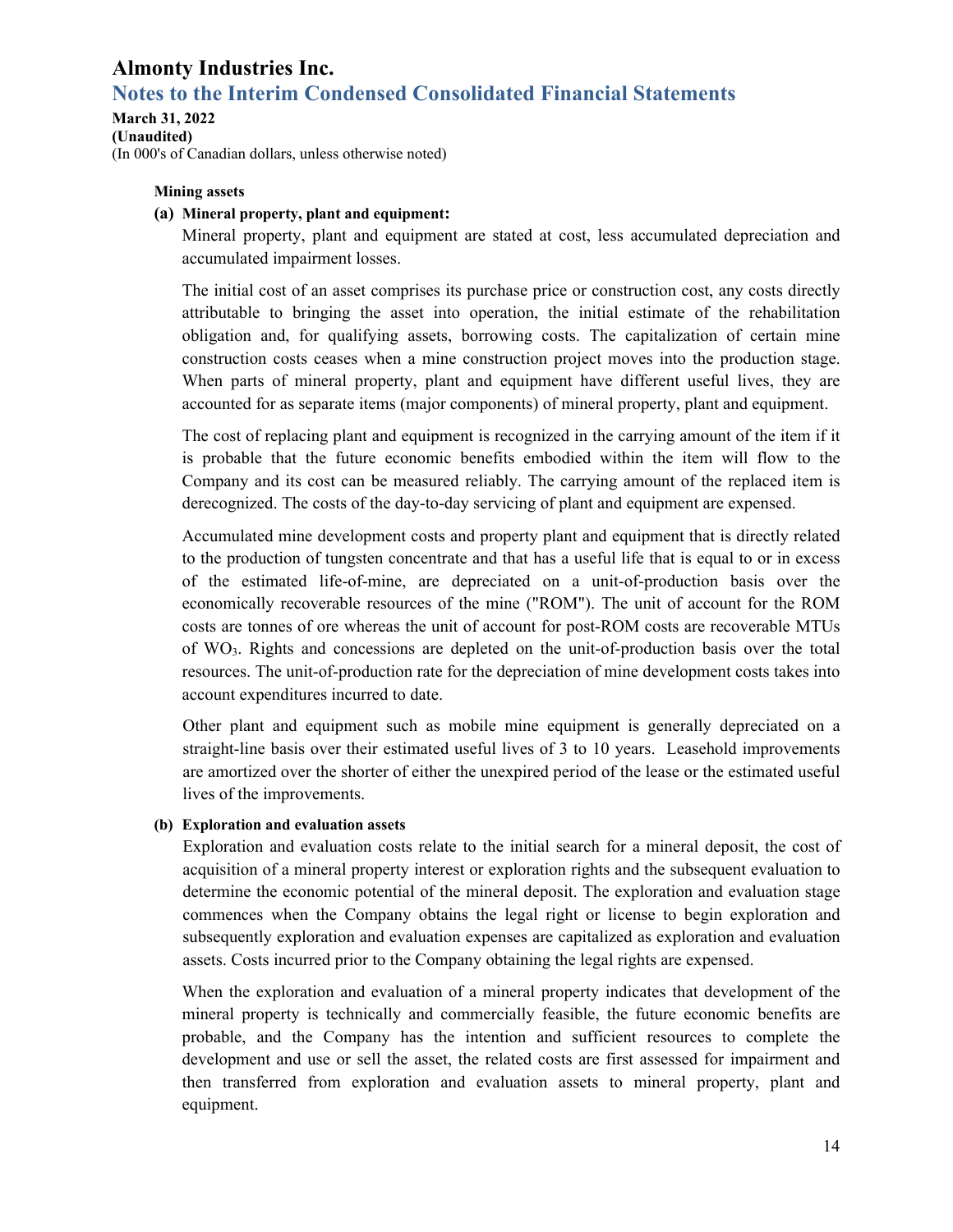### **Notes to the Interim Condensed Consolidated Financial Statements**

#### **March 31, 2022**

#### **(Unaudited)**

(In 000's of Canadian dollars, unless otherwise noted)

Management reviews the carrying value of capitalized exploration costs for indicators that the carrying value is impaired in each reporting period. The review is based on the Company's intentions for further exploration and development of the undeveloped property, results of drilling, commodity prices and other economic and geological factors. Subsequent recovery of the resulting carrying value depends on successful development or sale of the undeveloped project. If a property does not prove viable, all non-recoverable costs associated with the project, net of any previous impairment provisions, are written off.

#### **(c) Deferred stripping expenditures**

Pre-production costs of removing overburden to access ore in open pit mines and developing access headings in underground mines are capitalized as pre-production stripping or development costs respectively and are included within mineral property, plant and equipment.

Advanced stripping costs incurred during the production stage of operations are deferred as part of mining assets and amortized on a unit-of-production basis over the life of the related ore body components. Stripping costs are capitalized only if (1) it is probable that the future economic benefit associated with the activity will flow to the Company; (2) the Company can estimate the mineral reserve of the ore body for which access has been improved; and (3) the costs relating to the activity associated with that mineral reserve can be measured reliably. Stripping costs are capitalized if the strip ratio in the reporting period exceeds the average life of mine strip ratio based on the ratio of the actual strip ratio for the period relative to the average life of mine strip ratio.

#### **Mine rehabilitation and restoration provisions**

The Company records the present value of estimated costs of legal and constructive obligations related to mine rehabilitation and restoration in the period in which the obligation occurs. Mine rehabilitation and restoration activities include facility decommissioning and dismantling; removal and treatment of waste materials; site and land rehabilitation, including compliance with and monitoring of environmental regulations; and related costs required to perform this work and/or operate equipment designed to reduce or eliminate environmental effects. The provision is adjusted each period for new disturbances, and changes in regulatory requirements, the estimated amount of future cash flows required to discharge the obligation, the timing of such cash flows and the pre-tax discount rate specific to the liability. The unwinding of the discount is recognized in profit or loss as interest expense.

When the provision is initially recognized, the corresponding cost is capitalized by increasing the carrying amount of the related asset, and is amortized to profit or loss on a unit-of-production basis. Changes to estimated future costs are recognized in the consolidated balance sheet by either increasing or decreasing the rehabilitation asset and liability. Any reduction in the rehabilitation liability and therefore any deduction from the rehabilitation asset may not exceed the carrying amount of that asset. If it does, any excess over the carrying value is taken immediately to income.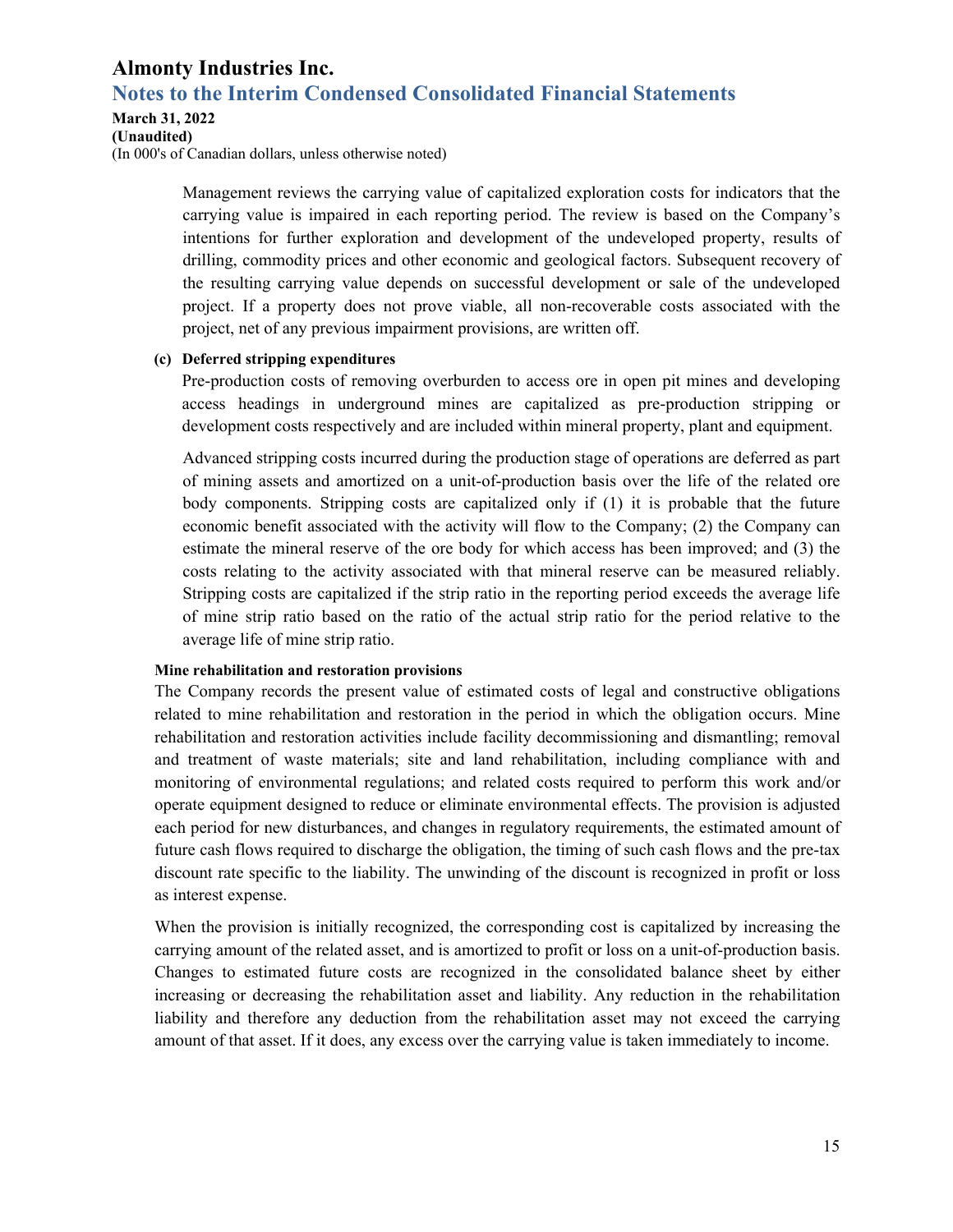# **Notes to the Interim Condensed Consolidated Financial Statements**

**March 31, 2022 (Unaudited)** 

(In 000's of Canadian dollars, unless otherwise noted)

### **Other provisions**

Provisions are recognized when the Company has a present obligation (legal or constructive) as a result of a past event, it is probable that an outflow of resources will be required to settle the obligation and a reliable estimate can be made of the amount of the obligation.

Provisions are measured at the present value of management's best estimate of the expenditure required to settle the present obligation as at the balance sheet date. If the effect of the time value of money is material, provisions are discounted using a current discount rate that reflects the time value of money and the risks specific to the liability.

#### **Leases**

At inception of a contract, the Company assesses whether a contract is, or contains, a lease. A contract is, or contains, a lease if the contract conveys the right to control the use of an identified asset for a period of time in exchange for consideration. The Company assesses whether the contract involves the use of an identified asset, whether the right to obtain substantially all of the economic benefits from use of the asset during the term of the arrangement exists, and if the Company has the right to direct the use of the asset. At inception or on reassessment of a contract that contains a lease component, the Company allocates the consideration in the contract to each lease component on the basis of their relative standalone prices.

As a lessee, the Company recognizes a right-of-use asset and a lease liability at the commencement date of a lease. The right of-use asset is initially measured at cost, which is comprised of the initial amount of the lease liability adjusted for any lease payments made at or before the commencement date, plus any decommissioning and restoration costs, less any lease incentives received.

The right-of-use asset is subsequently depreciated using the straight-line method from the commencement date to the earlier of the end of the lease term, or the end of the useful life of the asset. In addition, the right-of-use asset may be reduced due to impairment losses, if any, and adjusted for certain re-measurements of the lease liability.

A lease liability is initially measured at the present value of the lease payments that are not paid at the commencement date, discounted by the interest rate implicit in the lease, or if that rate cannot be readily determined, the incremental borrowing rate. Lease payments included in the measurement of the lease liability are comprised of:

- fixed payments, including in-substance fixed payments, less any lease incentives receivable;
- variable lease payments that depend on an index or a rate, initially measured using the index or rate as at the commencement date;
- amounts expected to be payable under a residual value guarantee;
- exercise prices of purchase options if the Company is reasonably certain to exercise that option; and
- payments of penalties for terminating the lease, if the lease term reflects the lessee exercising an option to terminate the lease.

The lease liability is measured at amortized cost using the effective interest method. It is remeasured when there is a change in future lease payments arising from a change in an index or rate, or if there is a change in the estimate or assessment of the expected amount payable under a residual value guarantee, purchase, extension or termination option. Variable lease payments not included in the initial measurement of the lease liability are charged directly to profit or loss.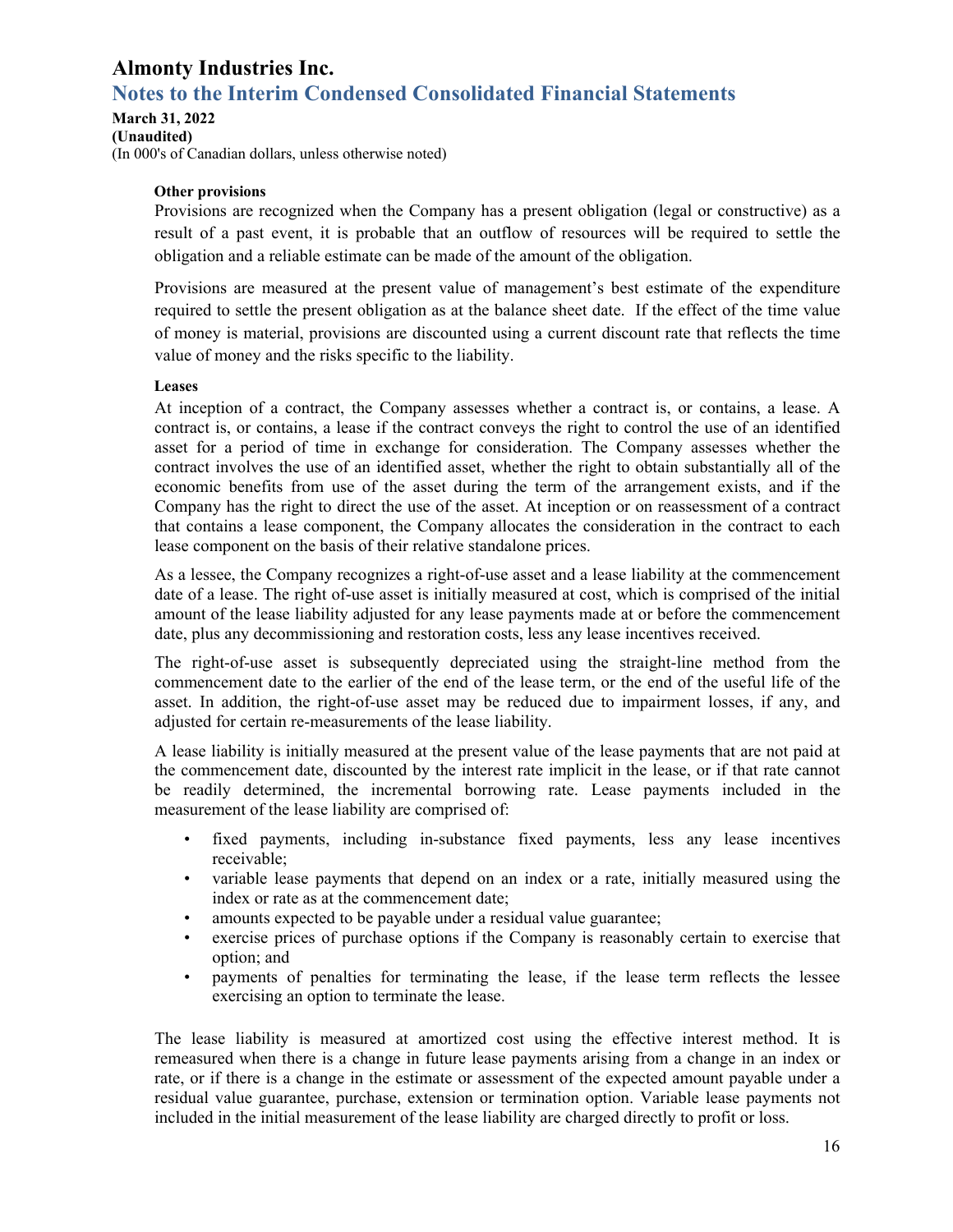# **Notes to the Interim Condensed Consolidated Financial Statements**

#### **March 31, 2022**

**(Unaudited)** 

(In 000's of Canadian dollars, unless otherwise noted)

The Company has elected not to recognize right-of-use assets and lease liabilities for short-term leases that have a lease term of 12 months or less and leases of low-value assets. The lease payments associated with these leases are charged directly to profit or loss on a straight-line basis over the lease term.

#### **Financial instruments**

#### **(a) Financial assets**

Financial assets are initially recorded at fair value and after initial recognition are either measured at amortized cost or at fair value, as fair value through profit or loss ("FVTPL") or at fair value through other comprehensive income (FVOCI) as either certain debt instruments or certain equity instruments. Financial assets classified as FVTPL are measured at fair value with unrealized gains and losses recognized through operations.

Financial assets are classified and subsequently measured at amortized cost based on meeting the following criteria of (i) hold to collect business model test – the asset being held within a business model whose objective is to hold the financial asset in order to collect contractual cash flows and (ii) solely payments of principal and interest ("SPPI") contractual cash flow characteristics test – the contractual terms of the financial asset give rise to cash flow that are SPPI on the principal amount outstanding on a specified date.

Transactions costs associated with FVTPL financial assets are expensed as incurred, while transaction costs associated with all other financial assets are included in the initial carrying amount of the asset.

### **(b) Financial liabilities**

All financial liabilities are initially recorded at fair value and designated upon inception as either at amortized cost or at FVTPL. Financial liabilities are measured at amortized cost unless either the financial liability is held for trading and is therefore measured at FVTPL, or the Company elects to measure the financial liability at FVTPL.

### **(c) Classification**

The Company has classified financial assets and liabilities as follows:

| Asset/Liability                                  | Category/Measurement |
|--------------------------------------------------|----------------------|
| Cash                                             | Amortized cost       |
| Trade receivables                                | Amortized cost       |
| Trade receivables related to provisional pricing | <b>FVTPL</b>         |
| Recoverable taxes receivable                     | Amortized cost       |
| Prepaid expenses and other current assets        | Amortized cost       |
| Accounts payable and accrued liabilities         | Amortized cost       |
| Long-term debt                                   | Amortized cost       |
| Long-term debt related to derivative liabilities | <b>FVTPL</b>         |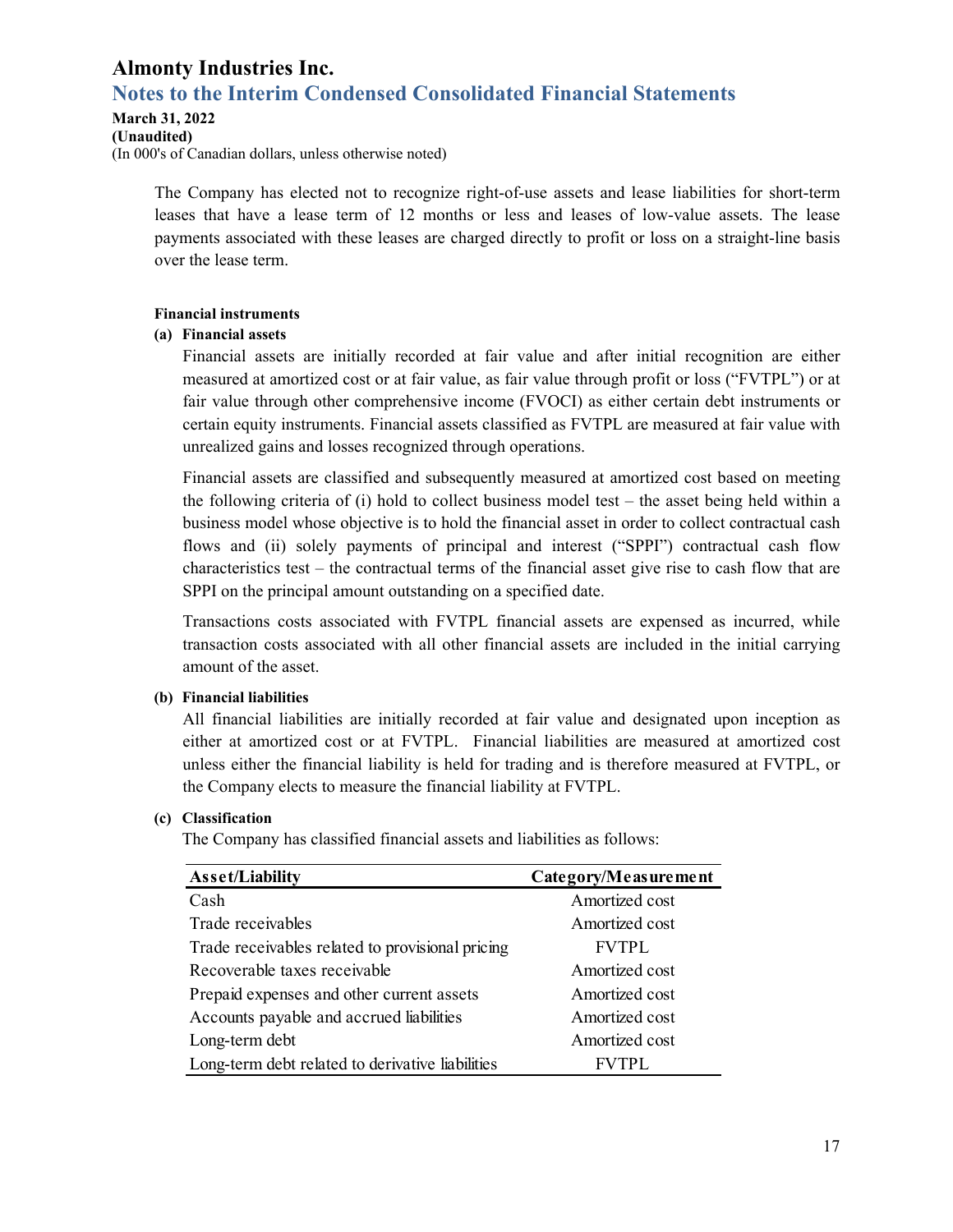### **Notes to the Interim Condensed Consolidated Financial Statements**

#### **March 31, 2022**

**(Unaudited)** 

(In 000's of Canadian dollars, unless otherwise noted)

#### **(d) Compound Financial Instruments**

The Company evaluates the terms of its financial instruments to determine whether they are compound financial instruments containing a liability and equity component. Such components are classified separately by their nature as either financial liabilities or equity instruments. The initial carrying amounts of the financial liability component of a compound financial instrument is recognized at the fair value of a similar financial liability that does not have an equity component and the residual value is allocated to equity component. Transaction costs related to compound financial instruments are allocated between liability and equity components in proportion to their initial carrying amounts. Liability components are subsequently measured at amortized cost using the effective interest method. Equity components are not re-measured subsequent to initial recognition. On conversion or expiry, the equity component is transferred to share capital or contributed surplus as applicable.

#### **(e) Derivative financial instruments**

From time to time, the Company holds derivative financial instruments to mitigate risks related to changes in commodity prices or to change the interest rates of its loans and borrowings. Embedded derivatives are separated from the host contract and accounted for separately if certain criteria are met.

Derivatives are initially recognized at their fair value and the attributable transaction costs are recognized in profit or loss when incurred. After initial recognition, derivatives are measured at fair value and their changes are recorded in profit or loss.

#### **(f) Embedded derivatives**

Derivatives may be embedded in other financial instruments (the "host instrument"). Embedded derivatives are treated as separate derivatives when their economic characteristics and risks are not clearly and closely related to those of the host instrument, the terms of the embedded derivative are the same as those of a stand-alone derivative, and the combined contract is not held for trading or designated at fair value. These embedded derivatives are measured at fair value with subsequent changes recognized in gains or losses on derivative instruments in the statement of operations and comprehensive loss.

#### **Impairment of assets**

#### **(a) Financial assets**

The Company recognizes an allowance for expected credit losses ("ECLs") for financial instruments not held at fair value through profit or loss. Expected losses are based on the difference between the contractual cash flows due in accordance with the contract and all the cash flows that the Company expects to receive, discounted at an approximation of the original effective interest rate. The expected cash flows will include cash flows from the sale of collateral held or other credit enhancements that are integral to the contractual terms.

ECLs are recognized in two stages. For credit exposures for which there has not been a significant increase in credit risk since initial recognition, ECLs are provided for credit losses that result from default events that are possible within the next 12-months (a 12-month ECL).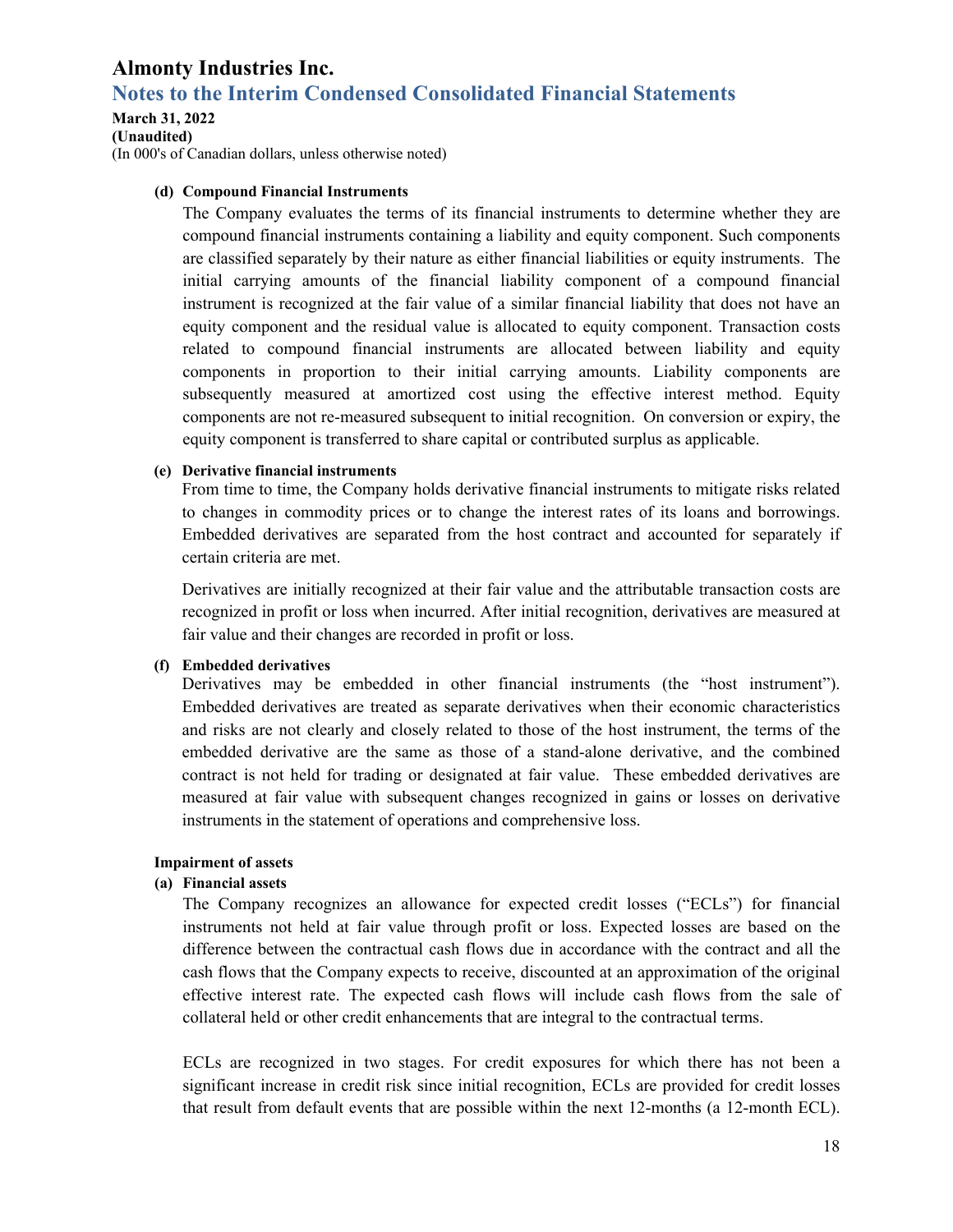### **Almonty Industries Inc. Notes to the Interim Condensed Consolidated Financial Statements**

**March 31, 2022** 

**(Unaudited)**  (In 000's of Canadian dollars, unless otherwise noted)

> For those credit exposures for which there has been a significant increase in credit risk since initial recognition, a loss allowance is required for credit losses expected over the remaining life of the exposure, irrespective of the timing of the default (a lifetime ECL).

> For trade receivables (not subject to provisional pricing) and other receivables due in less than 12 months, the Company applies the simplified approach in calculating expected credit losses, as permitted by IFRS 9. Therefore, the Company does not track changes in credit risk, but instead, recognizes a loss allowance based on the financial asset's lifetime expected credit loss at each reporting date.

> The Company considers a financial asset in default when contractual payments are 90 days past due. However, in certain cases, the Company may also consider a financial asset to be in default when internal or external information indicates that the Company is unlikely to receive the outstanding contractual amounts in full before taking into account any credit enhancements held by the Company. A financial asset is written off when there is no reasonable expectation of recovering the contractual cash flows and usually occurs when past due for more than one year and not subject to enforcement activity.

> At each reporting date, the Company assesses whether financial assets carried at amortized cost are credit-impaired. A financial asset is credit-impaired when one or more events that have a detrimental impact on the estimated future cash flows of the financial asset have occurred.

#### **(b) Non-financial assets**

At each reporting date, the Company reviews the carrying amounts of its tangible and intangible assets to determine whether there is an indication that those assets have suffered an impairment loss. If any such indication exists, the recoverable amount of the asset is estimated in order to determine the extent of the impairment loss (if any). For purposes of impairment testing, assets are grouped at the lowest levels that generate cash inflows from continuing use that are largely independent of the cash inflows of other assets or groups of assets (the "cashgenerating unit").

The recoverable amount is the higher of fair value less costs to sell and value in use. In assessing value in use, the estimated future cash flows are discounted to their present value using a pre-tax discount rate that reflects current market assessments of the time value of money and the risks specific to the asset. Fair value less costs to sell is the amount obtainable from the sale of the asset in an arm's length transaction between knowledgeable and willing parties, less the costs of disposal.

If the recoverable amount of an asset (or cash-generating unit) is estimated to be less than its carrying amount, the carrying amount of the asset (or cash-generating unit) is reduced to its recoverable amount. An impairment loss is recognized immediately in profit or loss.

Impairment losses recognized in prior periods are assessed at each reporting date for any indications that the loss has decreased or no longer exists. An impairment charge is reversed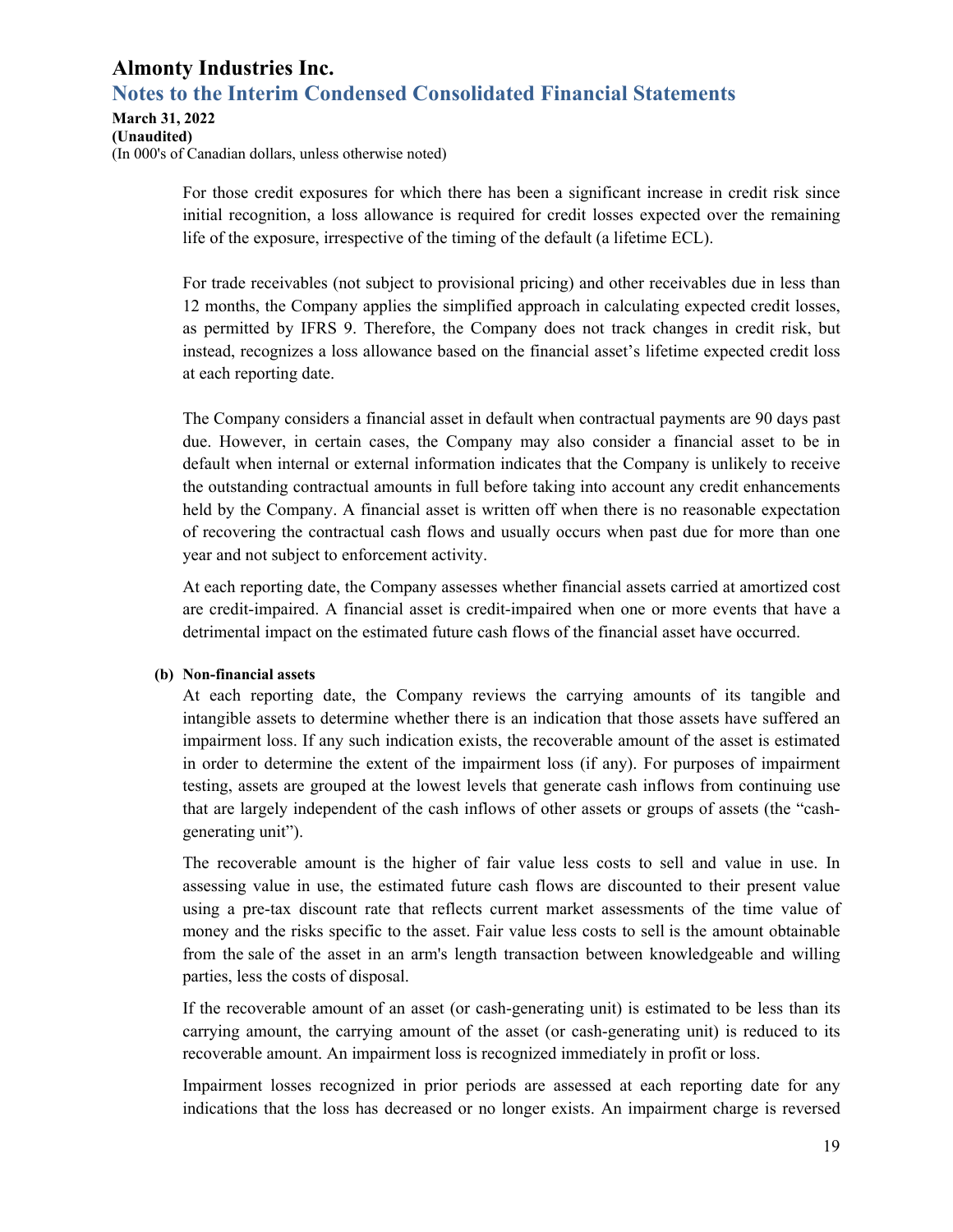# **Notes to the Interim Condensed Consolidated Financial Statements**

#### **March 31, 2022**

**(Unaudited)** 

(In 000's of Canadian dollars, unless otherwise noted)

through profit or loss only to the extent that the asset or cash generating unit's carrying amount does not exceed the carrying amount that would have been determined, net of any applicable depreciation, if no impairment loss had been recognized.

#### **Revenue recognition**

The Company is principally engaged in the business of producing  $WO_3$  concentrate.

Revenue from contracts with customers is recognized when control of the goods or services is transferred to the customer at an amount that reflects the consideration to which the Company expects to be entitled in exchange for those goods or services.

The Company has concluded that it is the principal in its revenue contracts because it typically controls the goods or services before transferring them to the customer.

For most  $WO_3$  concentrate sales, the enforceable contract is a long-term supply agreement. For the remaining  $W0_3$  concentrate sales, the enforceable contract is each purchase order, which is an individual, short-term contract.

Revenue from the sale of  $WO_3$  concentrate is recognized when control has been transferred to the purchaser. The significant risks and rewards of ownership are deemed to be transferred to the purchaser generally when product is physically transferred onto a third-party vessel, train, ship or other delivery mechanism, depending on the mode of transport, and the Company has paid all costs of shipping, freight and insurance to the destination specified by the purchaser.

### **Income taxes**

Current income tax assets and liabilities are estimated as the amount expected to be recovered from or paid to the taxation authorities. The tax rates and tax laws used to compute the amount are those that are enacted or substantively enacted at the reporting date in the countries where Almonty and its subsidiaries operate and generates taxable income. Current income tax is recognized in profit or loss except for income taxes relating to items recognized directly in other comprehensive income or equity, in which case the related current tax is also recognized in other comprehensive income or equity. Management periodically evaluates positions taken in the tax returns with respect to situations in which applicable tax regulations are subject to interpretation and establishes provisions, where appropriate.

Deferred income tax is recognized in respect of temporary differences between the carrying amounts of assets and liabilities for financial reporting purposes and the amounts used for taxation purposes. Deferred income tax is measured at the tax rates that are expected to be applied to temporary differences when they reverse, based on the tax laws that have been enacted or substantively enacted by the reporting date. Deferred income tax assets and liabilities are offset if there is a legally enforceable right to offset current tax liabilities and assets, and they relate to income taxes levied by the same tax authority on the same taxable entity. Deferred income tax is not recognized for the initial recognition of assets or liabilities in a transaction that is not a business combination and that effects neither accounting nor taxable income or loss, differences related to investments in subsidiaries to the extent that it is probable that they will not reverse in the foreseeable future and taxable differences arising from the initial recognition of goodwill.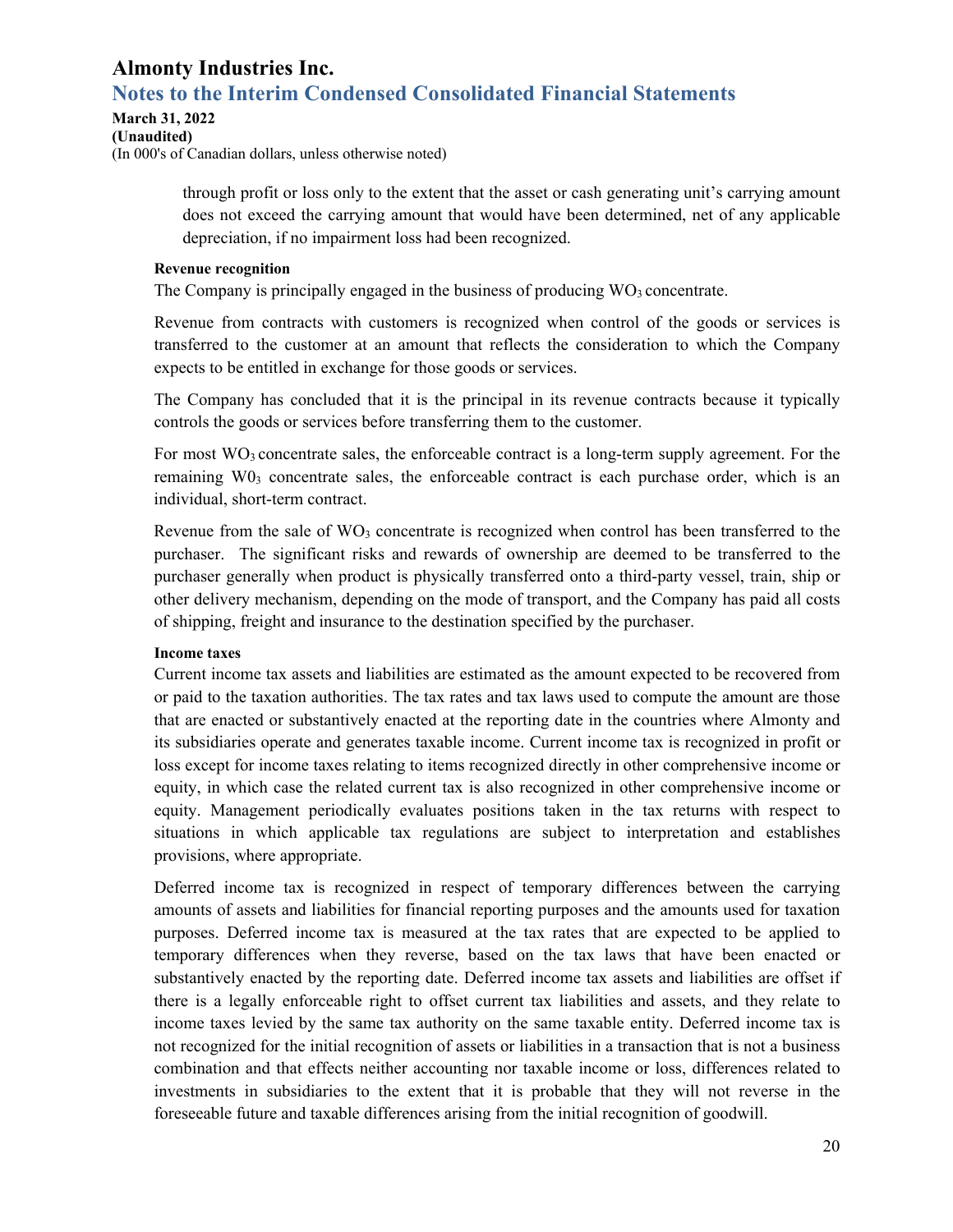# **Notes to the Interim Condensed Consolidated Financial Statements**

### **March 31, 2022**

#### **(Unaudited)**

(In 000's of Canadian dollars, unless otherwise noted)

A deferred income tax asset is recognized for unused tax losses, tax credits and deductible temporary differences, to the extent that it is probable that future taxable profits will be available against which they can be utilized. Deferred income tax assets are reviewed at each reporting date and are reduced to the extent that it is no longer probable that the related tax benefit will be realized.

#### **Income (loss) per share**

Income (loss) per share is based on the weighted average number of common shares outstanding for the period.

Diluted income (loss) per common share is calculated by adjusting the weighted average number of common shares outstanding for the effect of conversion of all potentially dilutive share equivalents, such as stock options and warrants, and assumes that the receipt of proceeds upon exercise of the options are used to repurchase common shares at the average market price during the period. The net effect of the shares issued less the shares assumed to be repurchased is added to the basic weighted average shares outstanding. For convertible instruments, the common shares to be included in the diluted per share calculation assumes that the instrument is converted at the beginning of the period (or the issue date if later). The profit or loss attributable to common shareholders is adjusted to eliminate related interest costs recognized in profit or loss for the period.

In a period when the Company reports a loss, the effect of potential issuances of shares under options and warrants outstanding would be anti-dilutive and, therefore basic and diluted loss and comprehensive per share are the same.

#### **Employee Benefits**

Short-term employee benefit obligations are recognized as personnel expenses as the corresponding service is provided. Liabilities are recognized at the amount that is expected to be paid if Company has a present legal or constructive obligation to pay that amount based on past services rendered by the employee, and the obligation can be estimated reliably.

#### **Share-based payment transactions**

Employees, directors and service providers of the Company may receive a portion of their compensation in the form of share-based payments.

Share-based payments to non-employees are recognized based on the fair value of the services received. If the fair value of the goods or services received cannot be reliably estimated, sharebased payments are measured based on the fair value of the equity instruments. Share-based payments to employees are recognized based on the fair value of the equity instruments issued.

The costs of share-based payments are measured by reference to the fair value of the equity instrument at the date on which they are granted and are recognized, together with a corresponding increase in contributed surplus, over the period in which the performance and/or service conditions are fulfilled which typically is the date on which the relevant employees become fully entitled to the award (vesting period). The cumulative expense recognized reflects the Company's best estimate of the number of equity instruments that will ultimately vest. No expense is recognized for awards that do not ultimately vest, except for awards where vesting is conditional upon a market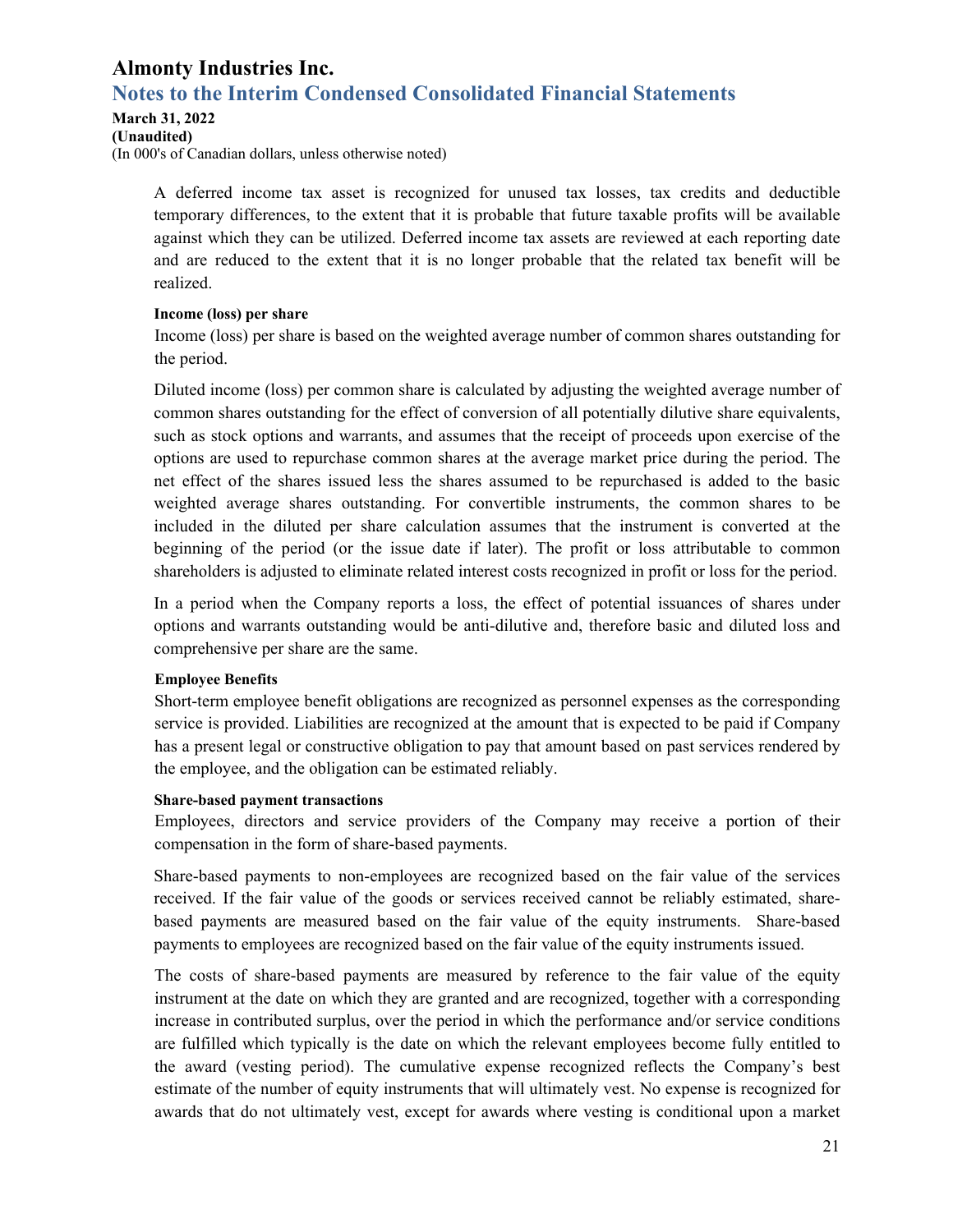### **Almonty Industries Inc. Notes to the Interim Condensed Consolidated Financial Statements**

**March 31, 2022 (Unaudited)**  (In 000's of Canadian dollars, unless otherwise noted)

> condition, which are treated as vesting irrespective of whether or not the market condition is satisfied provided that all other performance or service conditions are satisfied.

#### **Restricted share unit transactions**

Restricted share units ("RSU's") entitle certain employees to receive shares of the Company at the end of the applicable vesting period, which is usually three years in length. The fair value of the RSUs granted is measured based on the market value at the grant date.

#### **Acquisitions, business combinations and goodwill**

At the time of acquisition, the Company determines whether what is acquired meets the definition of a business, in which case, the transaction is considered a business combination, and otherwise it is recorded as an asset acquisition.

For an asset acquisition, the fair value of the consideration paid is allocated to the net identifiable assets and liabilities acquired based on their relative fair values at the acquisition date. Acquisition related costs are included in the consideration paid and capitalized. No goodwill is recorded and no deferred tax asset or liability arising from the assets acquired or liabilities assumed are recognized upon the acquisition of the assets.

Business combinations are accounted for using the acquisition method. The cost of an acquisition is measured as the aggregate of the consideration transferred, measured at the acquisition date fair value, and the amount of any non-controlling interest acquired. The Company measures the noncontrolling interest in the acquiree either at fair value or at the proportionate share of the acquiree's identifiable net assets which is determined on a transaction-by-transaction basis. Acquisition costs incurred are expensed and included in general and administrative expenses.

Any contingent consideration is recognized at fair value at the acquisition date. If an obligation to pay contingent consideration that meets the definition of a financial instrument is classified as equity, then it is not re-measured and settlement is accounted for within equity. Otherwise, other contingent consideration is re-measured at fair value at each reporting date and changes in the fair value of the contingent consideration are recognized in profit or loss.

Goodwill is initially measured at cost, being the excess of the aggregate of the consideration transferred and the amount recognized for non-controlling interest over the fair value of the net identifiable assets acquired and liabilities assumed. If this consideration is lower than the fair value of the net identifiable assets of the subsidiary acquired, the difference is recognized in profit or loss.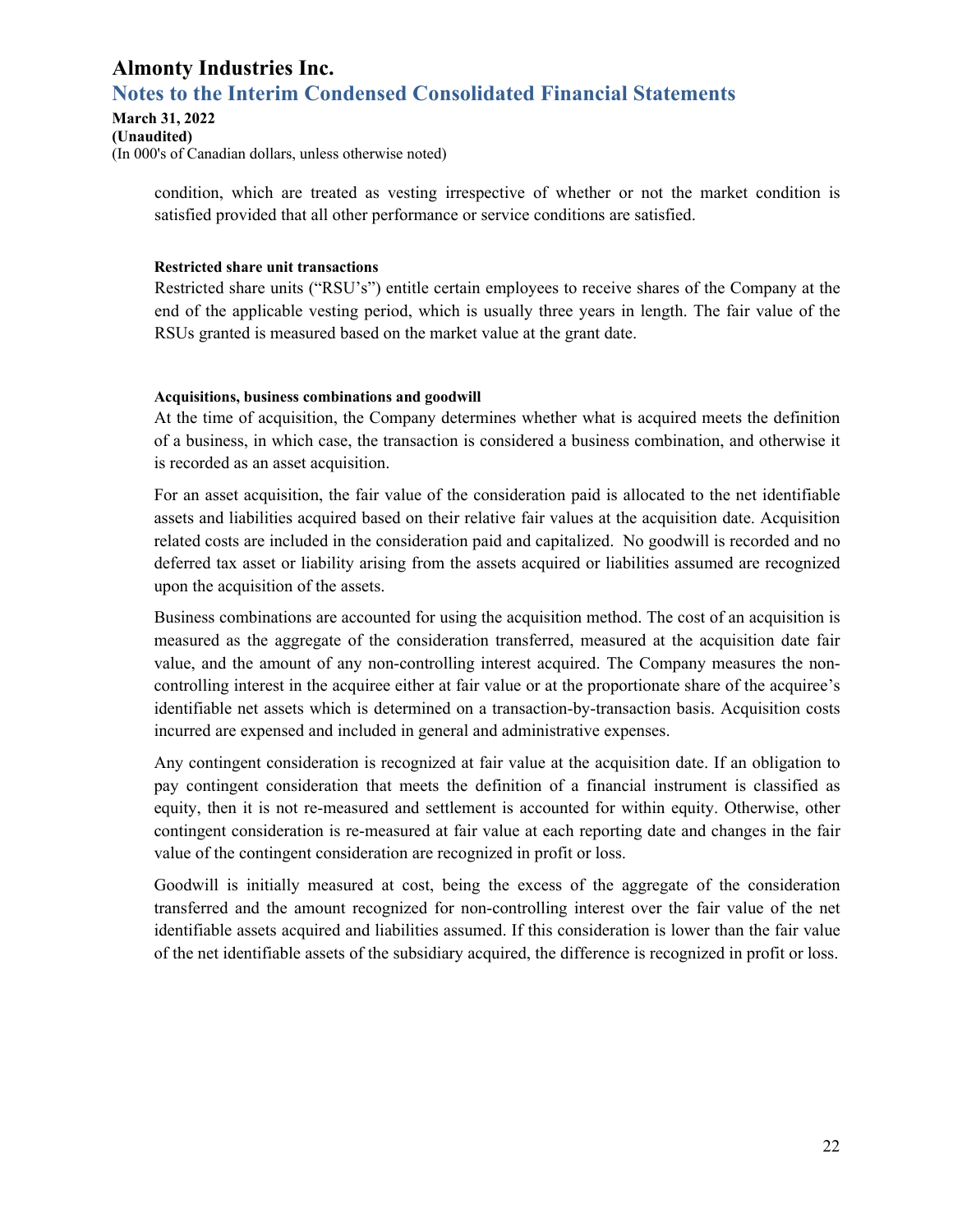# **Notes to the Interim Condensed Consolidated Financial Statements**

### **March 31, 2022**

**(Unaudited)**  (In 000's of Canadian dollars, unless otherwise noted)

### 4. Inventories

|                                  | March 31, | December 31, |
|----------------------------------|-----------|--------------|
|                                  | 2022      | 2021         |
| Stores and fuel                  | 4,580     | 4,626        |
| Ore and in-process ore           | 551       | 626          |
| Finished goods - WO3 concentrate | 1,414     | 1,525        |
| <b>Current inventories</b>       | 6,545     | 6,777        |
| Tailings                         | 28,751    | 29,051       |
|                                  | 35,296    | 35,828       |

Changes in inventories and impairment charges and reversal of impairment charges are recognized in mine operating costs. At March 31, 2022, tailings inventories are classified as long term as these inventories may not be processed in the next year.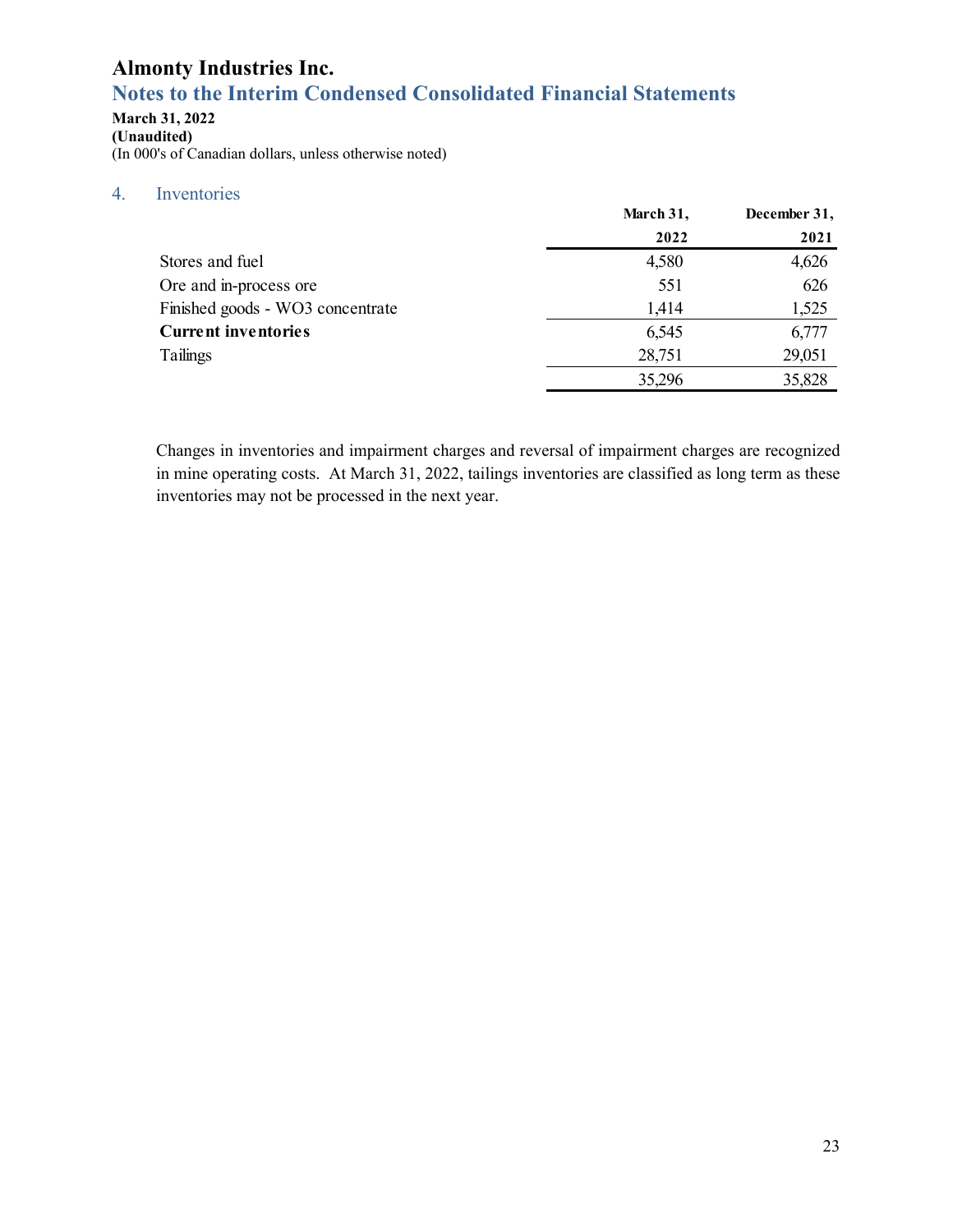# **Notes to the Interim Condensed Consolidated Financial Statements**

#### **March 31, 2022**

**(Unaudited)**  (In 000's of Canadian dollars, unless otherwise noted)

### 5. Mining assets

|                                  |                  | <b>Mineral Property</b>  |                                        |              |
|----------------------------------|------------------|--------------------------|----------------------------------------|--------------|
|                                  |                  |                          | <b>Acquisition and Exploration and</b> |              |
|                                  | <b>Plant</b> and | Development              | <b>Evaluation</b>                      |              |
|                                  | Equipment        | Costs                    | Projects                               | <b>Total</b> |
| Cost                             |                  |                          |                                        |              |
| Balance at December 31, 2020     | 40,445           | 58,700                   | 63,776                                 | 162,921      |
| Additions                        | 4,612            |                          | 5,389                                  | 10,001       |
| Change in restoration provisions |                  | (1,043)                  |                                        | (1,043)      |
| Asset disposals                  | (2,049)          |                          |                                        | (2,049)      |
| Translation adjustment           | (2,952)          | (5,855)                  | (696)                                  | (9,503)      |
| Balance at December 31, 2021     | 40,056           | 51,802                   | 68,469                                 | 160,327      |
| <b>Additions</b>                 | 279              |                          | 1,343                                  | 1,622        |
| Asset disposals                  | (60)             |                          |                                        | (60)         |
| <b>Translation adjustment</b>    | (1, 264)         | (2,097)                  | (299)                                  | (3,660)      |
| <b>Balance at March 31, 2022</b> | 39,011           | 49,705                   | 69,513                                 | 158,229      |
| <b>Accumulated Amortization</b>  |                  |                          |                                        |              |
| Balance at December 31, 2020     | 14,317           | 41,139                   |                                        | 55,456       |
| Amortization                     | 1,525            | 893                      |                                        | 2,418        |
| Asset disposals                  | (1,631)          | $\overline{\phantom{0}}$ |                                        | (1,631)      |
| Translation adjustment           | (1, 188)         | (4,240)                  |                                        | (5, 428)     |
| Balance at December 31, 2021     | 13,023           | 37,792                   |                                        | 50,815       |
| <b>Amortization</b>              | 395              | 197                      |                                        | 592          |
| Asset disposals                  | (38)             | $\overline{\phantom{0}}$ |                                        | (38)         |
| <b>Translation adjustment</b>    | (513)            | (1,745)                  |                                        | (2, 258)     |
| <b>Balance at March 31, 2022</b> | 12,867           | 36,244                   | ۰                                      | 49,111       |
| <b>Carrying Value</b>            |                  |                          |                                        |              |
| Balance at December 31, 2021     | 27,033           | 14,010                   | 68,469                                 | 109,512      |
| <b>Balance at March 31, 2022</b> | 26,144           | 13,461                   | 69,513                                 | 109,118      |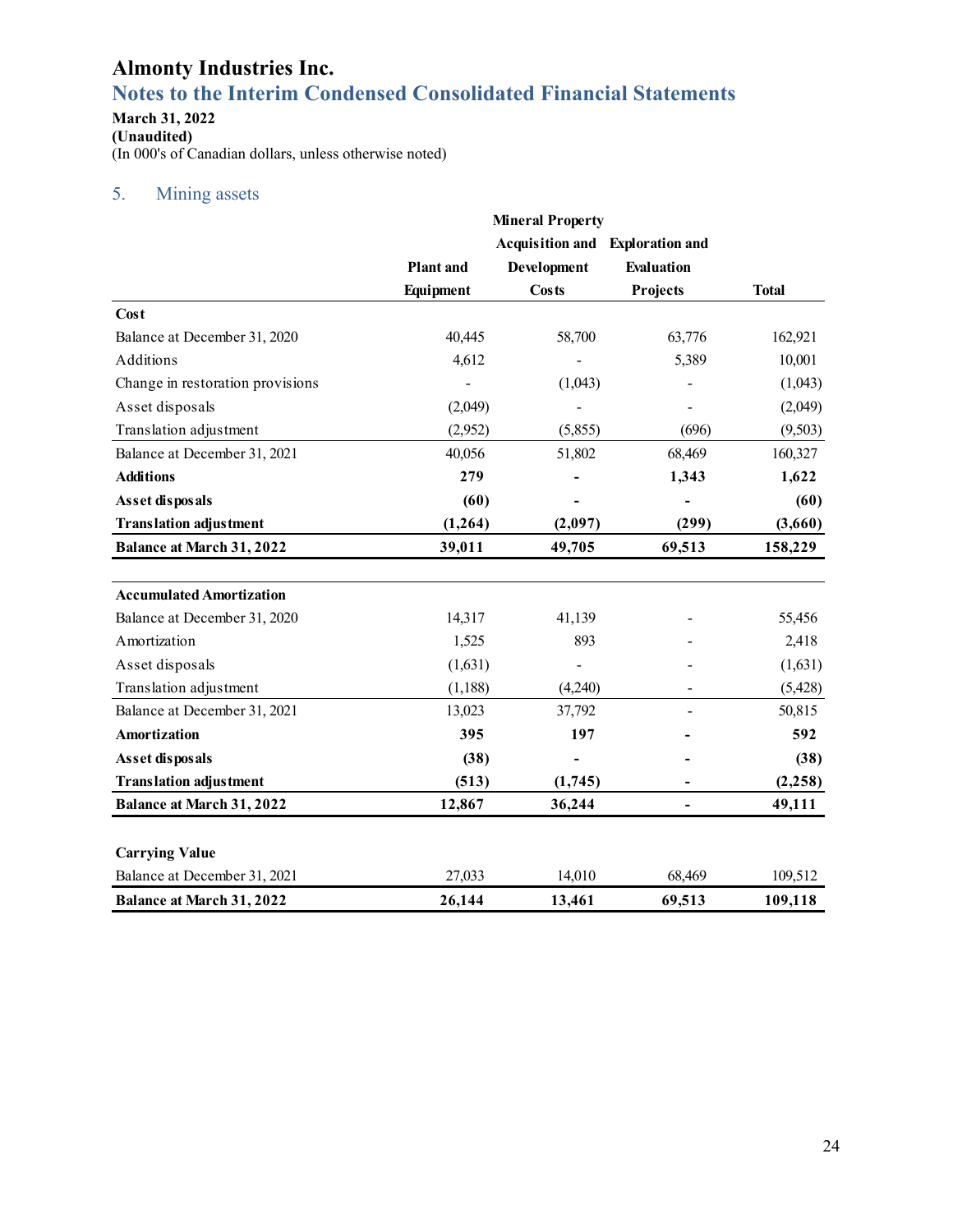# **Notes to the Interim Condensed Consolidated Financial Statements**

#### **March 31, 2022 (Unaudited)**  (In 000's of Canadian dollars, unless otherwise noted)

### 6. Impairment Loss on Mining Assets

#### *Los Santos mine*

During fiscal 2019, the Company completed the mining of the remaining ore and commenced reprocessing the tailings inventory. During the period in which tailings were reprocessed, the Company achieved WO3 recovery rates below those previously estimated and, as a result, recorded an impairment of tailings inventory of \$5,768, representing an adjustment to the lower of cost and net realizable value. In addition, management considered the lower recovery rates to be an indicator of potential impairment. Accordingly, the recoverable amount of the Daytal CGU was determined based on the fair value less costs to sell (FVLCS).

The FVLCS for the Daytal CGU was determined based on the net present value of the future cash flows expected to be generated from processing the tailings and incorporated cash flows associated with improvement capital expenditures. Future tungsten prices are estimated based on observable market or publicly available data to estimate future revenues and operating costs are estimated based on current costs adjusted for anticipated changes. The future cash flows were discounted using a comparable discount rate for similar assets with the same market risk factors.

As a result of the impairment test performed for fiscal 2019, impairments of \$3,287 and \$1,057 were recorded to property, plant, and equipment and mineral property acquisition and development, respectively, based on the estimated FVLCS of the remaining property, plant, and equipment at the mine.

No indicators of impairment existed as at December 31, 2020.

As a result of an impairment test performed for fiscal 2021, an impairment reversal of \$4,136 was recorded to tailings inventory, based on the estimated lower of cost and net realizable value.

No indicators of impairment existed as at March 31, 2022.

### 7. Accounts Payable and Accrued Liabilities

The balance as of March 31, 2022 includes \$13,656 (December 31, 2021 - \$12,260) of trade accounts payable and \$9,002 (December 31, 2021 - \$8,737) of accrued liabilities.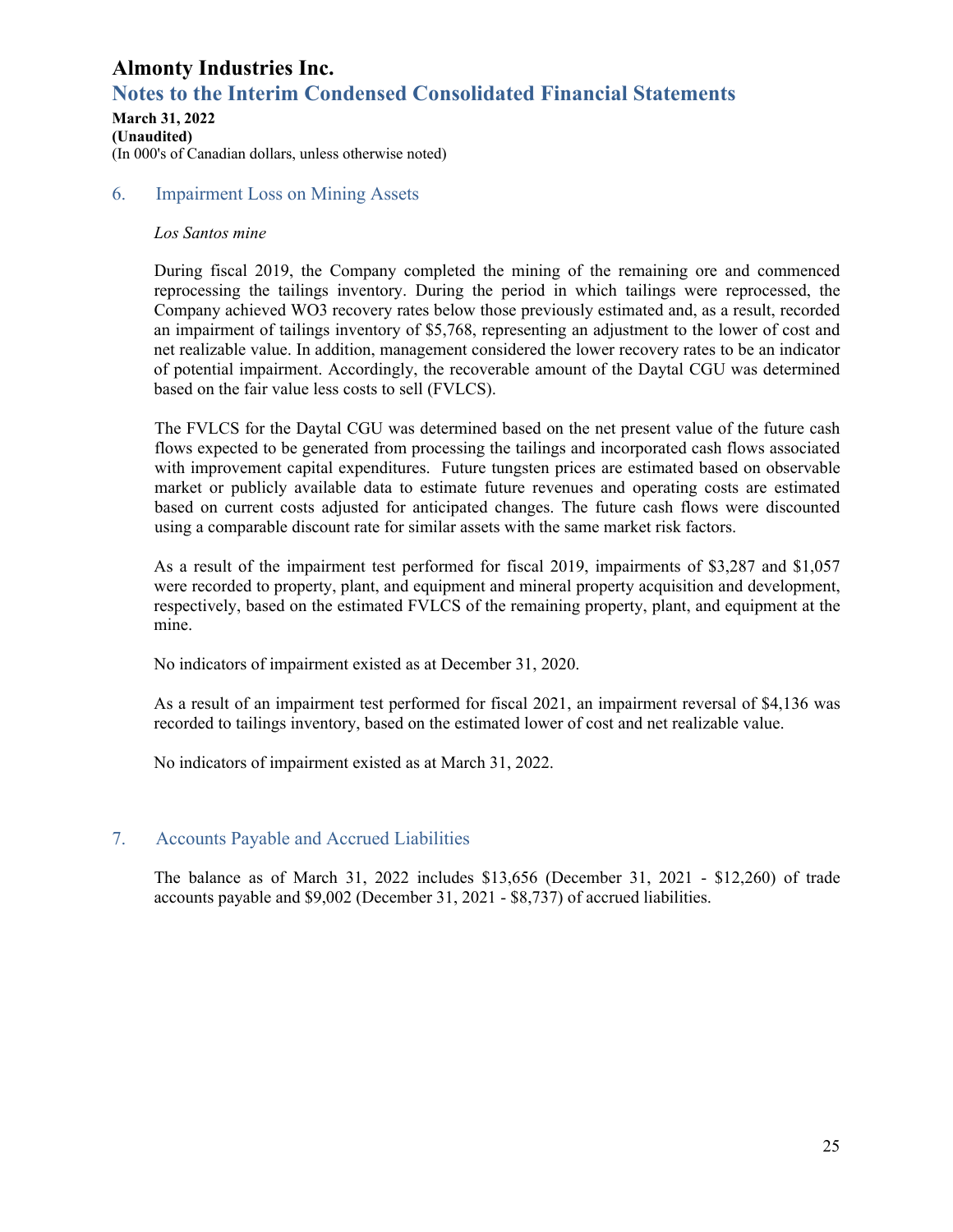# **Notes to the Interim Condensed Consolidated Financial Statements**

### **March 31, 2022**

**(Unaudited)**  (In 000's of Canadian dollars, unless otherwise noted)

### 8. Long-Term Debt

|                                      |     | March 31, | December 31, |
|--------------------------------------|-----|-----------|--------------|
|                                      |     | 2022      | 2021         |
| Term loans - Euro                    | (a) | 6,050     | 6,363        |
| Term and other loans - US dollar     | (b) | 30,812    | 30,720       |
| Promissory Note                      | (b) | 250       | 250          |
| Convertible debentures               | (c) | 30,760    | 29,366       |
| Lease liabilities                    | (d) | 139       | 173          |
|                                      |     | 68,011    | 66,872       |
| Less: Current portion                |     | (9,939)   | (18,700)     |
|                                      |     | 58,072    | 48,172       |
| Fair value of derivative liabilities | (c) | 1,052     | 834          |
|                                      |     | 59,124    | 49,006       |

a) The Company's wholly-owned Spanish subsidiary, Daytal, has Euro-denominated term loan facilities totaling \$3,515 (December 31, 2021 - \$4,895). The loans are unsecured, have a maturity date of June 2023 (December 31, 2021 – June 2023) and require monthly payments of principal and interest. Of the loans, \$450 (December 31, 2021 - \$556) have fixed interest rates with a weighted average interest rate as at March 31, 2022 of 2.06% (December 31, 2021 – 2.06%). The remaining \$3,065 (December 31, 2021 - \$3,904) have floating interest rates, based on varying spreads from Euribor rates. As of March 31, 2022, the weighted average interest rate on these loans was 2.50% (December 31, 2021 - 2.56%).

VRS has a Euro-denominated term loan with a balance of \$1,474 as of March 31, 2022 (December 31, 2021 - \$1,620). The loan is unsecured, bears interest at 2.50% (December 31, 2021 - 2.50%), with monthly payments of principal and interest until it matures in June 2023 (December 31, 2021 in June 2023).

b) During September 2019, the Company restructured its existing debt with the UniCredit Bank AG such that then-existing term and revolving loans, with a total principal amount of approximately US\$13,716, was rolled into a new restated term loan with a principal amount of \$19,841 (US\$15,650). The restated term loan bears interest at the prevailing Libor rate plus 1.5% per annum, with interest payable quarterly and with principal repayable at maturity. The maturity date for the Restated Term Loan was October 31, 2021 (extended to September 30, 2023 during fiscal 2021).

The Company may repay all or part of amounts owing under the restated term loan at any time without penalty.

The Company has issued two US\$1,000 secured promissory notes to Deutsche Rohstoff AG ("DRAG"), an existing shareholder of the Company, which matured on January 1, 2020 and January 26, 2020, respectively (extended to March 22, 2021 during November 2019 and then further extended to October 22, 2023 during fiscal 2021). The notes bear interest at 6.0% per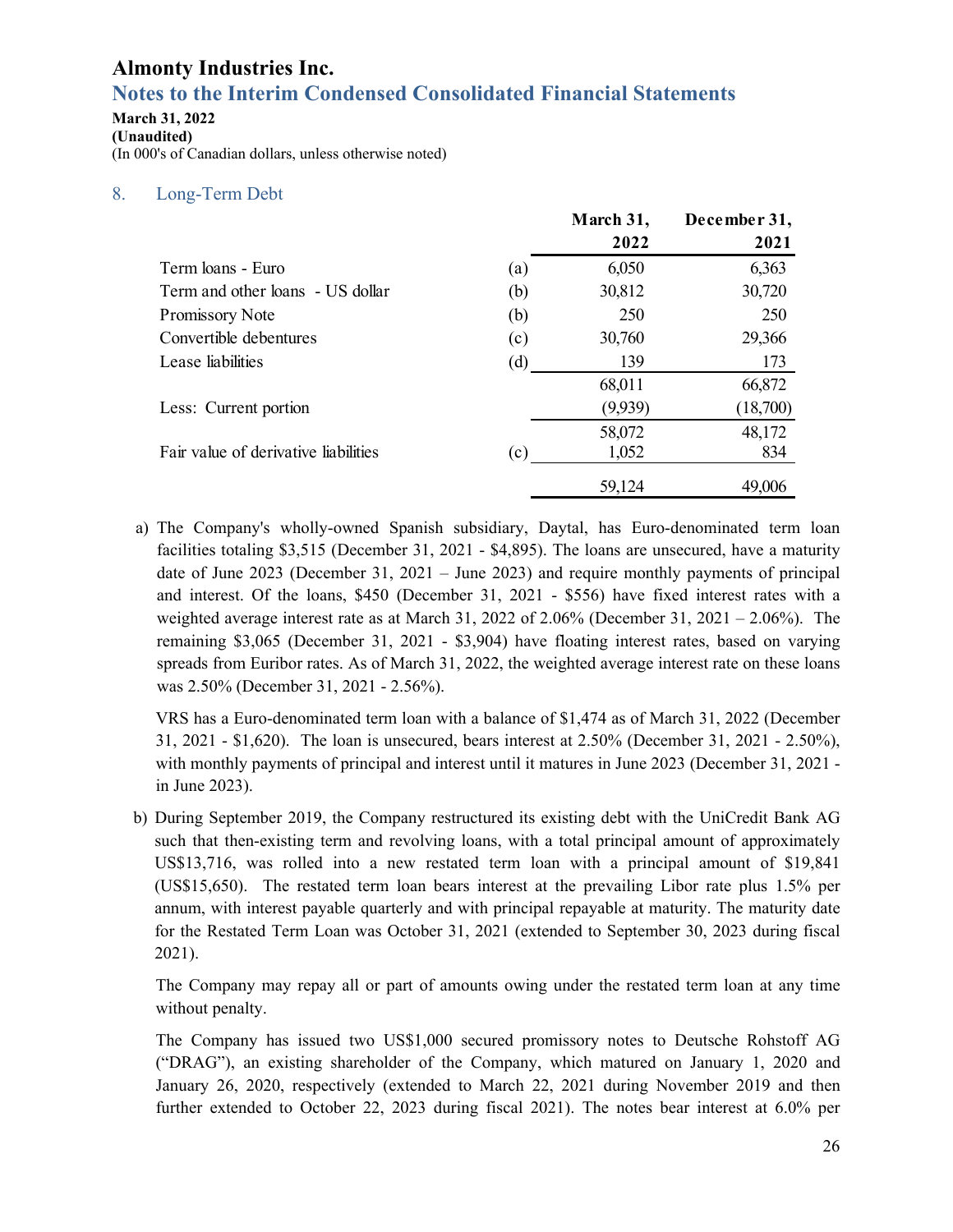# **Notes to the Interim Condensed Consolidated Financial Statements**

**March 31, 2022** 

**(Unaudited)**  (In 000's of Canadian dollars, unless otherwise noted)

> annum, with the accrued interest due on the maturity date. The loans are secured by a pledge of the shares of Woulfe. As at March 31, 2022, the outstanding loan balance was \$2,499 (US\$2,000) (December 31, 2021 - \$2,536 (US\$2,000)).

> During September 2019, approximately US\$2,221 (Cdn\$2,946) that was included in accounts payable and accrued liabilities, US\$687 (Cdn\$912) that was included in deferred revenue as well as a US\$173 (Cdn\$230) convertible debenture (Note  $8(c)(ii)$ ), all held by a customer and shareholder, were converted into an unsecured loan payable with the same bearing an effective rate of interest of 7.16% (2019 – 7.74%) with quarterly principal and interest payments due, maturing June 30, 2022 (increased by US\$268 and extended to September 30, 2022 during fiscal 2020 and then to October 31, 2022 during fiscal 2021). In connection with the unsecured loan, the Company has pledged as security, for obligations relating to concurrently entered indemnity agreements, the shares of certain of its subsidiaries.

> During December 2019, the Company received \$250 from DRAG pursuant to a promissory loan which bears interest at the rate of 6% per annum and matures in December 2020 (extended to October 22, 2023 during fiscal 2021).

> During January 2020, the Company received \$1,320 (US\$1,000) from DRAG pursuant to a promissory loan which bears interest at the rate of 6% per annum and matures in January 2021 (extended to October 22, 2023 during fiscal 2021). During fiscal 2020, this loan was amended and increased by \$1,981 (US\$1,500) and was further amended and increased by \$625 (US\$500) during the current period.

> During December 2021, the Company received \$1,270 (US\$1,000) from DRAG pursuant to a promissory loan which bears interest at the rate of 5% per annum and matures in December 2022.

- c) The following convertible debentures are outstanding as of March 31, 2022:
	- (i) On December 18, 2018, the Company completed a non-brokered private placement of an unsecured convertible debenture with a principal amount of \$2,000, which debenture was acquired by DRAG. The debenture matured on December 31, 2019 (extended to March 22, 2021 during November 2019 and then to October 22, 2023 during fiscal 2021) and bears interest at a rate of 6.0% per annum, payable at maturity. The Company may elect to convert the debenture into common shares upon the availability to the Company of full funding for the Sangdong Mine project at a conversion price equal to the higher of the price per share in any equity financing completed by the Company after the date of issuance of the debenture and prior to the conversion or the maturity date of the debentures for purposes of financing the Sangdong Mine project and \$0.628. However, the Company may not convert the debentures if at any time the Company's shares trade below \$0.628 per share or if such conversion would result in DRAG holding more than 19.9% of the Company's issued and outstanding common shares as at March 31, 2022. The fair value of the conversion feature allocated to equity upon modification of the debenture was \$35.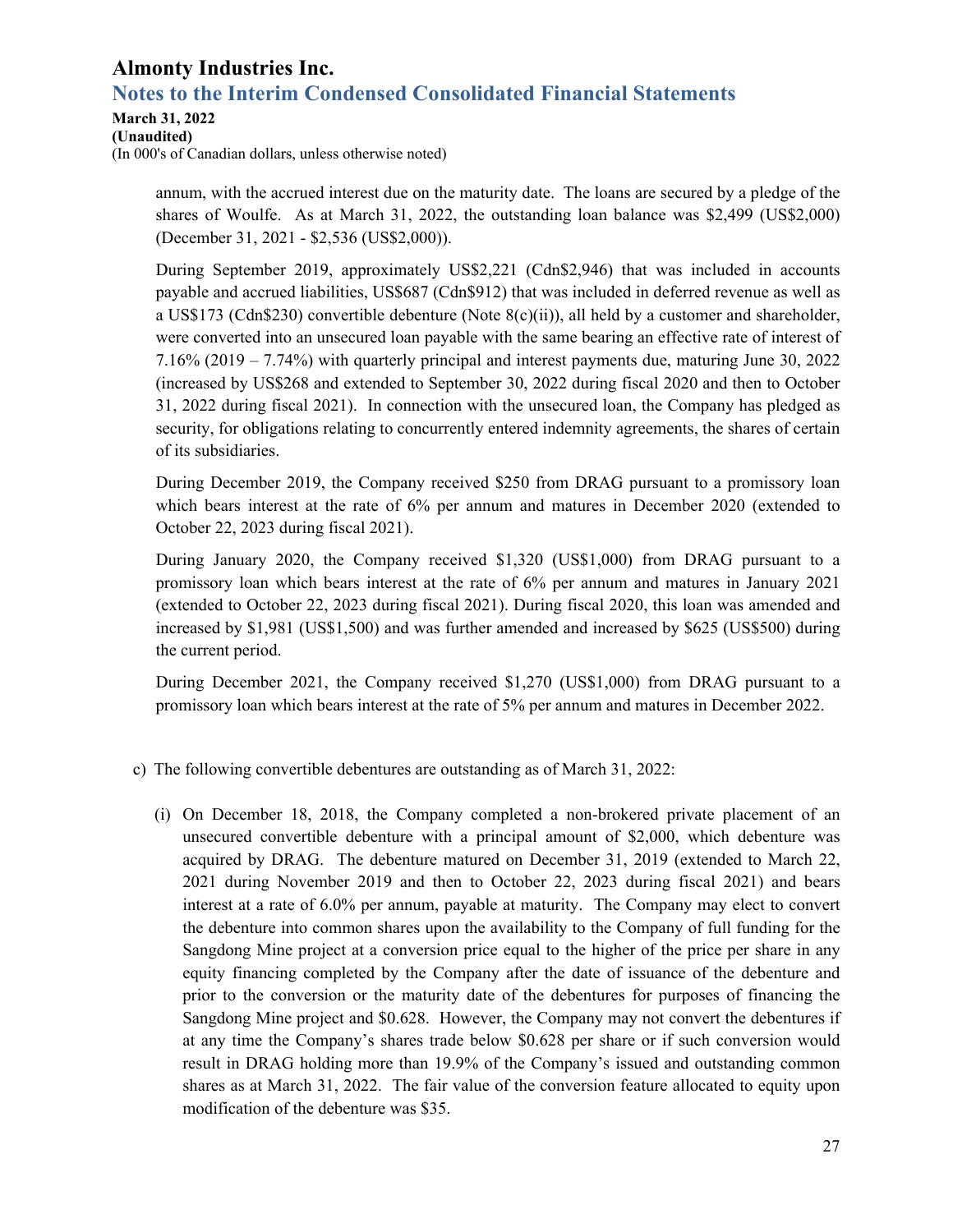### **Notes to the Interim Condensed Consolidated Financial Statements**

#### **March 31, 2022**

**(Unaudited)** 

(In 000's of Canadian dollars, unless otherwise noted)

- (ii) On January 30, 2018, the Company issued a convertible debenture as part of a debt restructuring with a principal amount of \$5,963, which is due on January 31, 2020 (extended to January 30, 2021 during fiscal 2020, further extended to July 31, 2022 during fiscal 2021, then further extended to October 31, 2024 subsequent to December 31, 2021). The debenture is convertible into common shares of Almonty at \$0.90 per share. The debenture bears interest at a rate of 6.0% per annum, compounding quarterly, payable on the earlier of the maturity date or the date of conversion. The debenture is subject to covenants customary for such facilities and the lender has nominated a member of the Board of Directors. On issuance of the debenture, the Company estimated the liability and equity components as \$5,311 and \$652, respectively. The fair value of the liability component was determined by discounting the expected future cash outflows for principal and interest at a discount rate of 12.0%, representing a market rate of interest on similar debt without a conversion feature. The difference between the total proceeds of the loan and the amount allocated to the liability component was allocated to the equity component. As at March 31, 2022, the amortized cost of the debt was \$5,963 (December 31, 2021 - \$5,963) with the difference between the principal amount of the loan and the amortized cost being recognized in profit or loss over the period to maturity at an effective interest rate of 12%.
- (iii)The Company has a \$6,000 (December 31, 2021 \$6,000) unsecured convertible debenture outstanding with DRAG, which bears interest at 4.0% per annum, payable at maturity. The debenture (including any accrued and unpaid interest) may be converted by the holder, at its option, into common shares of the Company at an exercise price of \$1.45 per share. The maturity date of the loan was March 22, 2019, (which was extended to March 22, 2021 during fiscal 2020 and then further extended to October 22, 2023 during fiscal 2021), with all other terms remaining unchanged).
- (iv) During March 2020, the Company received \$2,680 (US\$2,000) pursuant to the issuance of a convertible debenture which bears interest at the rate of 7%, is convertible at US\$0.50 per share and matures in March 2021(extended to September 6, 2022 during fiscal 2021 and then to October 31, 2024 subsequent to December 31, 2021). As the convertible debenture is denominated in USD, the instrument contains an embedded derivative liability. As a result, the Company allocated \$2,434 (US\$1,797) to the liability component and \$275 (US\$203) to the derivative liability on issuance. The embedded derivative liability, on issuance, was valued using the Black-Scholes Option Pricing Model assuming an expected life of 1 year, expected dividend yield of 0%, a risk-free interest rate of 0.20% and an expected volatility of 65.68%. The total liability (principal and embedded derivative) is capped at the face value of the instruments that were issued. The embedded derivative liability, as at March 31, 2022, was valued using the Black-Scholes Option Pricing Model assuming an expected life of 0.44 years, expected dividend yield of 0%, a risk-free interest rate of 2.27% and an expected volatility of 64.63%. The total liability (principal and embedded derivative) is capped at the face value of the instruments that were issued. Accordingly, the Company recognized a loss on valuation of the derivative liability in the amount of \$26 for the three months ended March 31, 2022.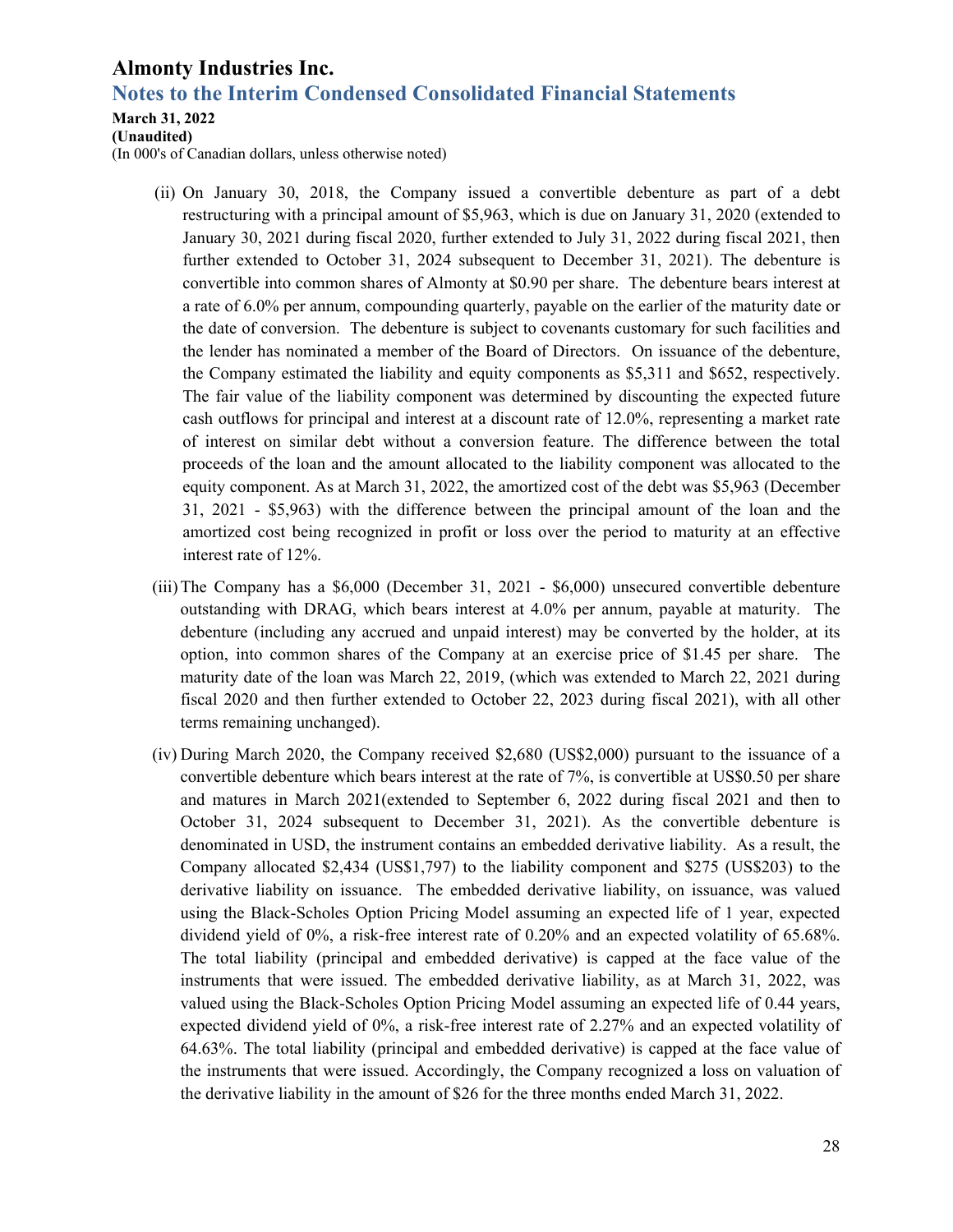### **Notes to the Interim Condensed Consolidated Financial Statements**

#### **March 31, 2022**

**(Unaudited)** 

(In 000's of Canadian dollars, unless otherwise noted)

- (vi) During July 2020, the Company completed a non-brokered private placement of secured convertible bonds in the principal amount of \$4,975 (EUR 3.25 million). These secured convertible bonds mature on July 13, 2023, and bear interest at a rate of 10% per annum, payable semi-annually, in cash. The outstanding principal amount of the bonds plus any related unpaid accrued interest is convertible into common shares of the Company at the option of the holder at the fixed conversion price of EUR 0.35 (equivalent to Cdn\$0.54) per share for the principal and at the conversion price of the greater of i) EUR 0.35 (equivalent to Cdn\$0.54) and ii) the EUR equivalent of the volume weighted average price of the common shares of the Company on the TSX for the five trading days immediately preceding the date of conversion for related accrued interest. As the convertible debentures are denominated in EURO, the instrument contains an embedded derivative liability. As a result, the Company allocated \$4,734 (EUR 3,033) to the liability component and \$339 (EUR 217) to the derivative liability on issuance. The embedded derivative liability, on issuance, was valued using the Black-Scholes option pricing model assuming an expected life of 3 years, expected dividend yield of 0%, a risk-free interest rate of 0.25% and an expected volatility of 71.24. The total liability (principal and embedded derivative) is capped at the face value of the instruments that were issued. The embedded derivative liability, as at March 31, 2022, was valued using the Black-Scholes Option Pricing Model assuming an expected life of 1.28 years, expected dividend yield of 0%, a riskfree interest rate of 2.27% and an expected volatility of 64.63%. The total liability (principal and embedded derivative) is capped at the face value of the instruments that were issued. Accordingly, the Company recognized a loss on valuation of the derivative liability in the amount of \$76 for the three months ended March 31, 2022. The embedded derivative is designated as a financial liability carried at fair value through profit and loss. During March 2021, a convertible bond in the principal amount of EUR250 was converted into 719,200 common shares of the Company.
- (vi) During February 2021, the Company completed a non-brokered private placement of an unsecured convertible bond in the principal amount of \$2,288 (EUR 1,500). This unsecured convertible bond will mature on February 8, 2024, and will bear interest at a rate of 10% per annum, payable semi-annually, in cash. The outstanding principal amount of the bond plus any related unpaid accrued interest is convertible into common shares of the Company at the option of the holder at the fixed conversion price of EUR 0.4875 (equivalent to Cdn\$0.75) per share for the principal and at the conversion price of the greater of i) EUR 0.4875 (equivalent to Cdn\$0.75) and ii) the EUR equivalent of the volume weighted average price of the common shares of the Company on the TSX for the five trading days immediately preceding the date of conversion for related accrued interest. As the convertible debenture is denominated in EURO, the instrument contains an embedded derivative liability. As a result, the Company allocated \$2,109 (EUR1,429) to the liability component and \$109 (EUR 74) to the derivative liability on issuance. The embedded derivative liability, on issuance, was valued using the Black-Scholes option pricing model assuming an expected life of 3 years, expected dividend yield of 0%, a risk-free interest rate of 0.24% and an expected volatility of 67.15%. The total liability (principal and embedded derivative) is capped at the face value of the instruments that were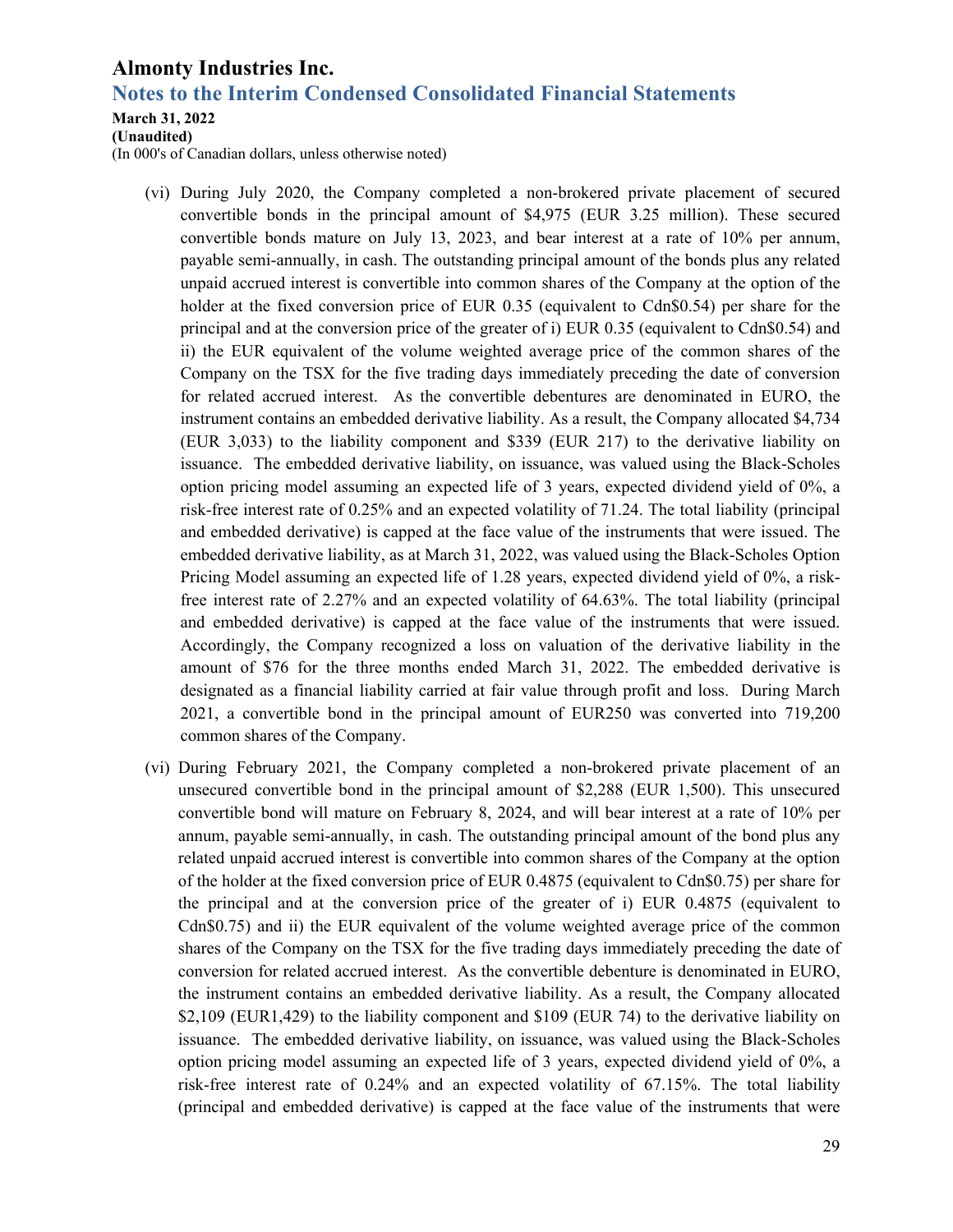### **Notes to the Interim Condensed Consolidated Financial Statements**

**March 31, 2022** 

**(Unaudited)** 

(In 000's of Canadian dollars, unless otherwise noted)

issued. The embedded derivative liability, as at March 31, 2022, was valued using the Black-Scholes option pricing model assuming an expected life of 1.86 years, expected dividend yield of 0%, a risk-free interest rate of 2.27% and an expected volatility of 64.63%. The total liability (principal and embedded derivative) is capped at the face value of the instruments that were issued. Accordingly, the Company recognized a loss on valuation of the derivative liability in the amount of \$20 for the year ended March 31, 2022.

- (viii)During June 2021, the Company completed a non-brokered private placement of an unsecured convertible bond in the principal amount of \$3,088 (EUR 2,100). This unsecured convertible bond will mature on October 31, 2022, and will bear interest at a rate of 5% per annum, payable semi-annually, in cash. The outstanding principal amount of the bond plus any related unpaid accrued interest is convertible into common shares of the Company at the option of the holder at the fixed conversion price of EUR 0.70 (equivalent to Cdn\$1.05) per share for the principal and at the conversion price of the greater of i) EUR 0.70 (equivalent to Cdn\$1.05) and ii) the EURO equivalent of the volume weighted average price of the common shares of the Company on the TSX for the five trading days immediately preceding the date of conversion for related accrued interest. As the convertible debenture is denominated in EURO, the instrument contains an embedded derivative liability. As a result, the Company allocated \$2,722 (EUR1,852) to the liability component and \$272 (EUR 185) to the derivative liability on issuance. The embedded derivative liability, on issuance, was valued using the Black-Scholes option pricing model assuming an expected life of 3 years, expected dividend yield of 0%, a risk-free interest rate of 0.49% and an expected volatility of 71.00%. The total liability (principal and embedded derivative) is capped at the face value of the instruments that were issued. The embedded derivative liability, as at March 31, 2022, was valued using the Black-Scholes Option Pricing Model assuming an expected life of 1.86 years, expected dividend yield of 0%, a risk-free interest rate of 2.27% and an expected volatility of 64.63%. The total liability (principal and embedded derivative) is capped at the face value of the instruments that were issued. Accordingly, the Company recognized a loss on valuation of the derivative liability in the amount of \$5 for the three months ended March 31, 2022.
- (ix) During November 2021, the Company completed a non-brokered private placement of four unsecured convertible bonds in the principal amounts of \$2,302 (EUR 1,600), \$1,268 (US\$1,000), \$144 (EUR100), and \$190 (US\$100), respectively. These unsecured convertible bonds will mature on October 31, 2024, and will bear interest at a rate of 5% per annum, payable semi-annually, in cash. The outstanding principal amount of the bonds plus any related unpaid accrued interest is convertible into common shares of the Company at the option of the holder at the fixed conversion price of Cdn\$1.05 per share for the principal and at the conversion price of the greater of i) EUR 0.70 (equivalent to Cdn\$1.05) and ii) the EUR equivalent of the volume weighted average price of the common shares of the Company on the TSX for the five trading days immediately preceding the date of conversion for related accrued interest. As the convertible debentures are denominated in EURO and USD, the instruments contain embedded derivative liabilities. As a result, the Company allocated \$3,637 to the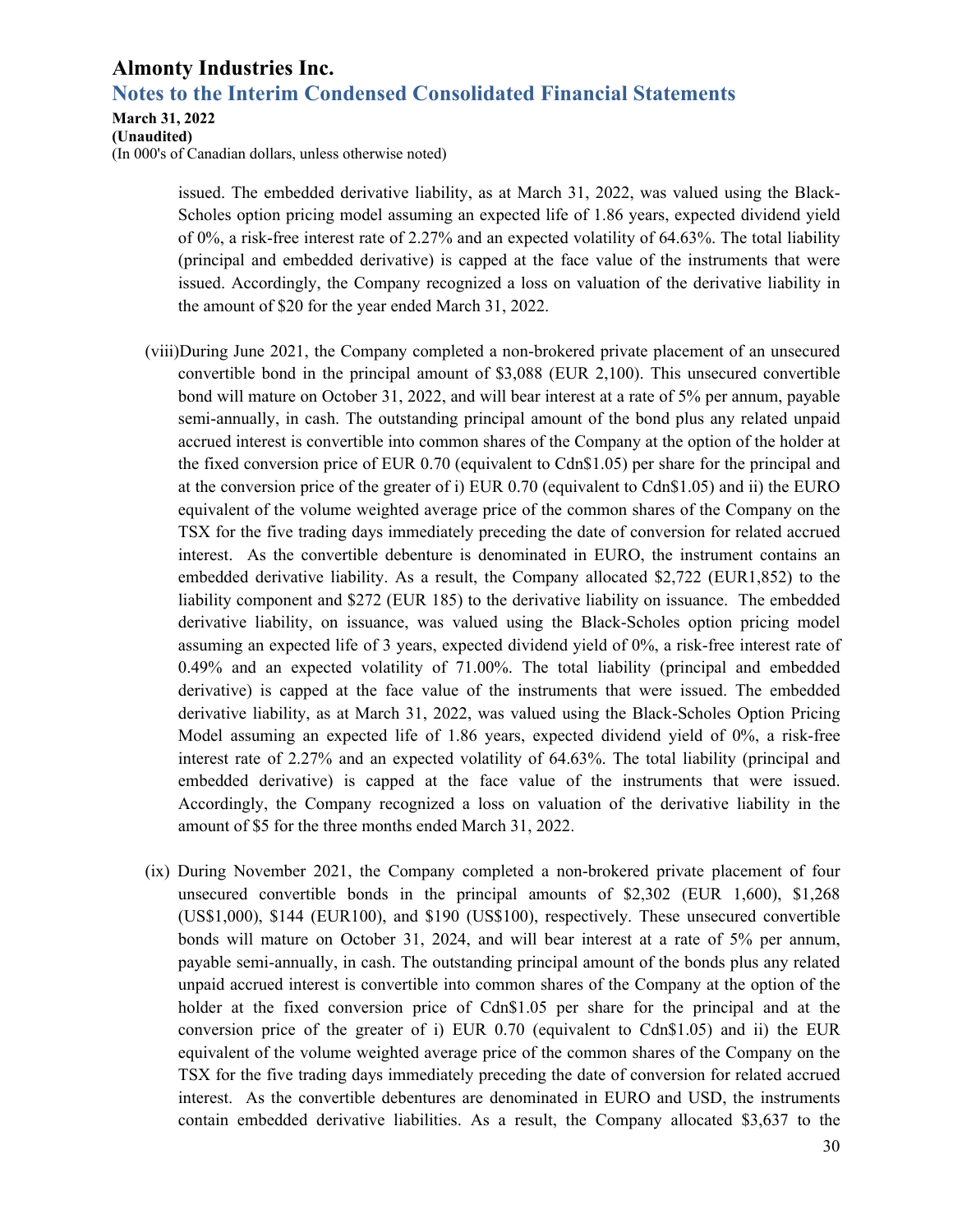### **Notes to the Interim Condensed Consolidated Financial Statements**

#### **March 31, 2022**

**(Unaudited)** 

(In 000's of Canadian dollars, unless otherwise noted)

liability component and \$182 to the derivative liability on issuance. The embedded derivative liabilities, on issuance, were valued using the Black-Scholes option pricing model assuming an expected life of 2.84 years, expected dividend yield of 0%, a risk-free interest rate of 1.02% and an expected volatility of 67.49%. The total liability (principal and embedded derivative) is capped at the face value of the instruments that were issued. The embedded derivative liability, as at March 31, 2022, was valued using the Black-Scholes option pricing model assuming an expected life of 2.59 years, expected dividend yield of 0%, a risk-free interest rate of 2.27% and an expected volatility of 64.63%. The total liability (principal and embedded derivative) is capped at the face value of the instruments that were issued. Accordingly, the Company recognized a loss on valuation of the derivative liabilities in the amount of \$20 for the year ended March 31, 2022.

(x) During February 2022, the Company received \$1,900 (US\$1,500) pursuant to the issuance of a convertible debenture which bears interest at the rate of 5%, is convertible at US\$0.83 per share and matures October 31, 2024. As the convertible debenture is denominated in USD, the instrument contains an embedded derivative liability. As a result, the Company allocated \$1,830 to the liability component and \$70 to the derivative liability on issuance. The embedded derivative liability, on issuance, was valued using the Black-Scholes Option Pricing Model assuming an expected life of 2.74 years, expected dividend yield of 0%, a risk-free interest rate of 1.29% and an expected volatility of 66.86%. The total liability (principal and embedded derivative) is capped at the face value of the instruments that were issued. The embedded derivative liability, as at March 31, 2022, was valued using the Black-Scholes Option Pricing Model assuming an expected life of 2.59 years, expected dividend yield of 0%, a risk-free interest rate of 2.27% and an expected volatility of 64.63%. The total liability (principal and embedded derivative) is capped at the face value of the instruments that were issued. Accordingly, the Company recognized a loss on valuation of the derivative liability in the amount of \$0.34 for the three months ended March 31, 2022.

|                                                     | March 31, | December 31, |
|-----------------------------------------------------|-----------|--------------|
|                                                     | 2022      | 2021         |
| Balance, beginning of year                          | 29,366    | 21,729       |
| Debentures issued, liability component              | 1,829     | 9,295        |
| Debentures converted to shares                      |           | (393)        |
| Interest                                            | 73        | (213)        |
| Debentures revalued, equity component               |           |              |
| Debentures revalued, derivative liability component | (70)      | (423)        |
| Translation adjustment                              | (438)     | (629)        |
| Balance, end of year                                | 30,760    | 29,366       |

Changes in the balances of the convertible debentures as at March 31, 2022 and December 31, 2021 are summarized as follows: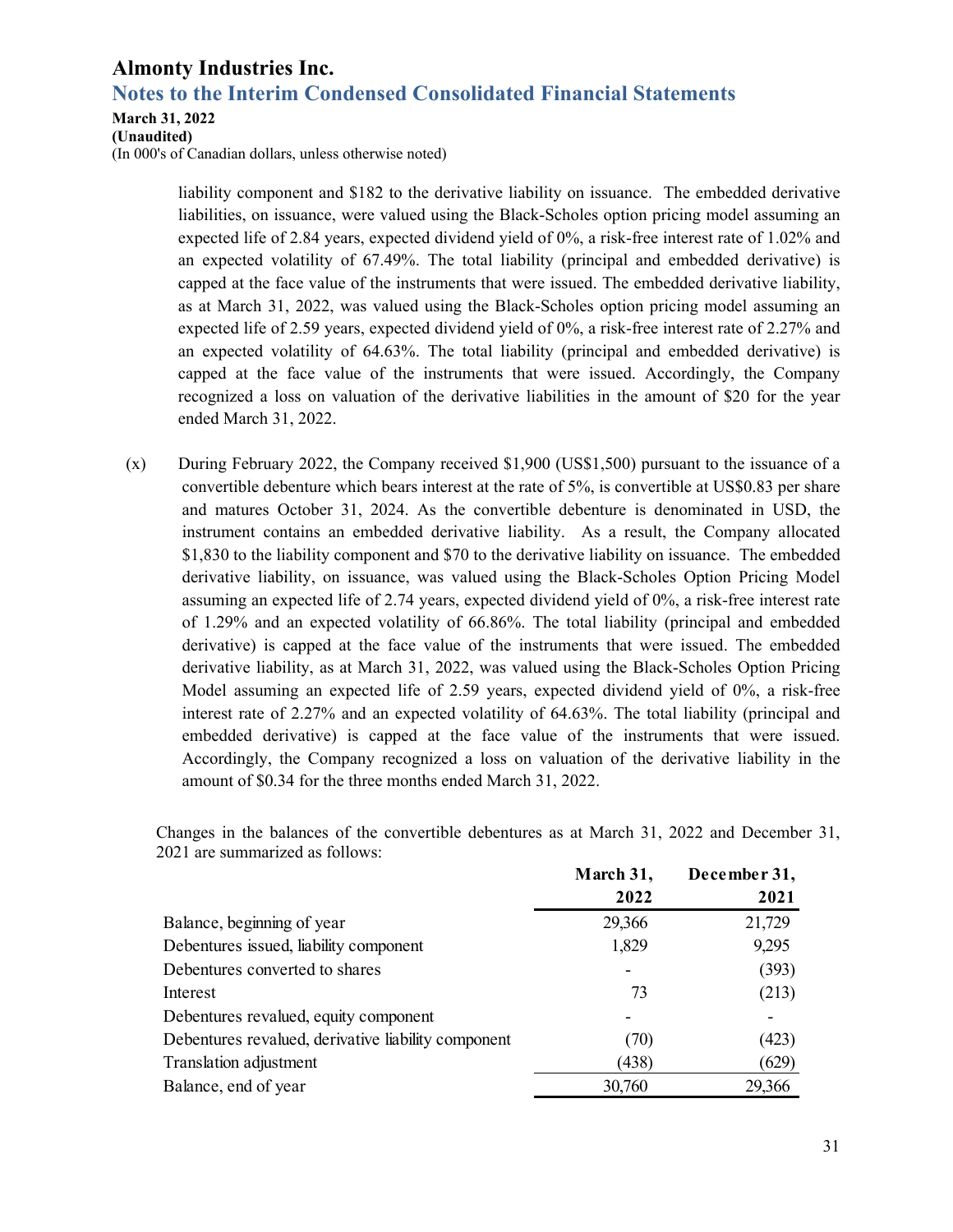### **Notes to the Interim Condensed Consolidated Financial Statements**

#### **March 31, 2022**

**(Unaudited)** 

(In 000's of Canadian dollars, unless otherwise noted)

The Company's term loans and convertible debentures include various positive and negative covenants as well as cross-default clauses which could cause several defaults in the event the Company is in default on any of its loan agreements. As of March 31, 2022, the Company was in compliance with all covenants under its term loans and convertible debentures.

- d) The capital leases relate to certain equipment and vehicles. The leases carry implied interest rates of between 1.33% and 6.00%.
- e) Payments are due under the terms of the Company's loans and leases for each of the following years ending March 31:

| 2023                                                | 9,993  |
|-----------------------------------------------------|--------|
| 2024                                                | 44,253 |
| 2025                                                | 14,277 |
|                                                     | 68,523 |
| Less: Imputed interest on capital lease obligations | (27)   |
| Less: Unamortized discount                          | (485   |
|                                                     | 68,011 |

#### f) Debt Continuity

|                                             | March 31, | December 31, |
|---------------------------------------------|-----------|--------------|
|                                             | 2022      | 2021         |
| Balance, beginning of period                | 66,872    | 60,910       |
| Cash flows                                  |           |              |
| Issuance of debt                            | 2,859     | 10,555       |
| Scheduled debt repayments                   | (432)     | (2,384)      |
| Non-cash changes                            |           |              |
| Accrued interest                            | 75        | 32           |
| <b>Settlements</b>                          |           | (393)        |
| Amount reclassified to derivative liability | (70)      | (423)        |
| Translation adjustment and other            | (1,293)   | (1,425)      |
| Balance, end of period                      | 68,011    | 66,872       |
| Fair value of derivative liability          | 1,052     | 834          |
|                                             | 69,063    | 67,706       |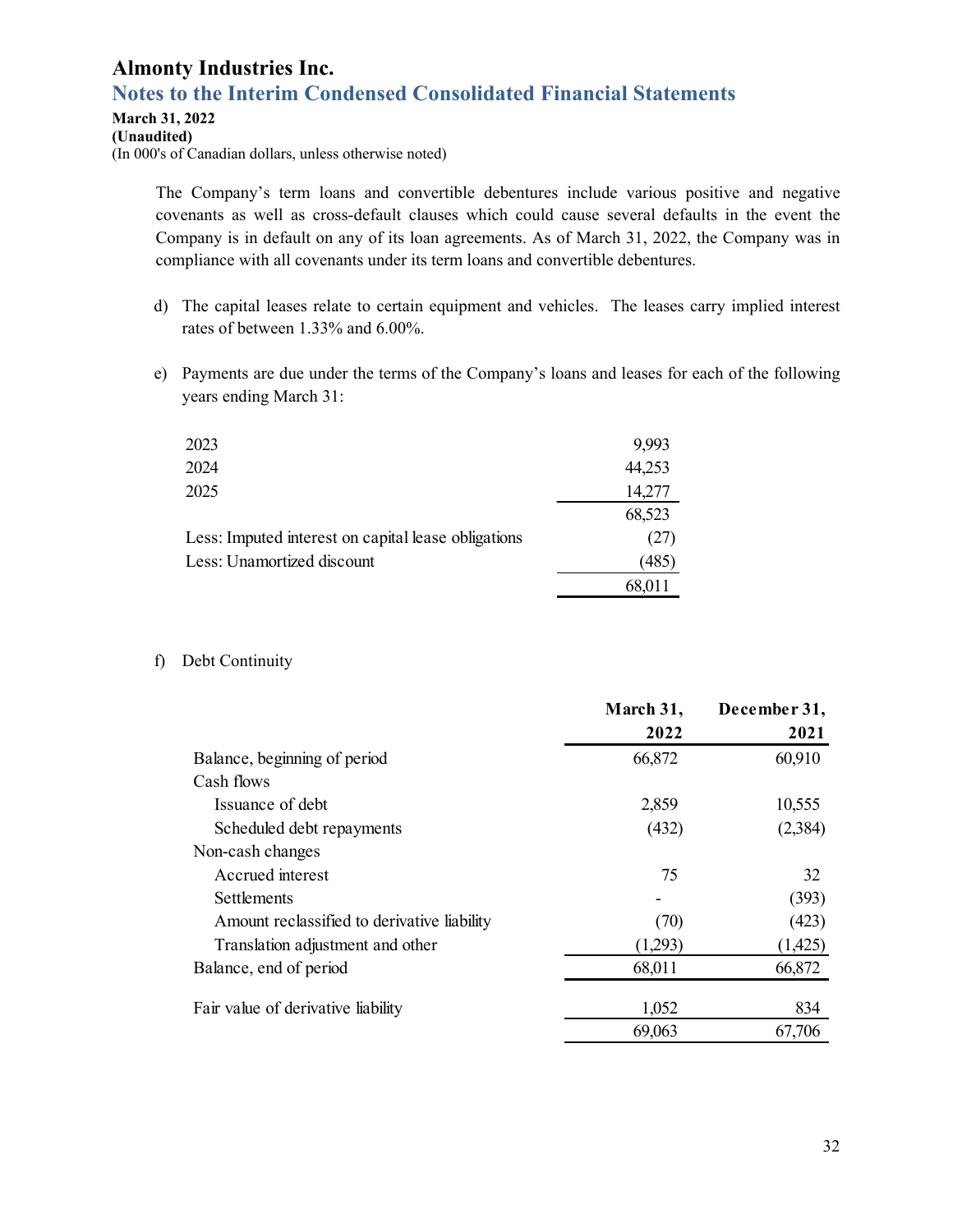# **Notes to the Interim Condensed Consolidated Financial Statements**

#### **March 31, 2022 (Unaudited)**  (In 000's of Canadian dollars, unless otherwise noted)

### 9. Restoration Provision and Other Liabilities

a) Included in other long-term liabilities are provisions for the future restoration of the Company's mining properties, in accordance with local requirements, as follows:

| Balance at December 31, 2020                                 | 42,467   |
|--------------------------------------------------------------|----------|
| Revisions in estimated cash flows and changes in assumptions | (1,043)  |
| Accretion expense                                            | (35)     |
| Translation adjustment                                       | (3,318)  |
| Balance at December 31, 2021                                 | 38,071   |
| <b>Accretion expense</b>                                     | 12       |
| <b>Translation adjustment</b>                                | (1, 422) |
| <b>Balance at March 31, 2022</b>                             | 36,661   |

As at March 31, 2022, there is a restoration provision of \$35,036 (December 31, 2021 - \$36,384) with respect to the Panasqueira Mine, representing management's estimate of the present value of the rehabilitation costs relating to the mine site which are estimated to total \$38,694 and are to be incurred after the mine ceases production subsequent to 2045. The estimate decrease of \$1,043 in 2021 was due to changes in the manner and the timing in which the reclamation will occur and to increases in estimated costs of restoration of certain buildings and infrastructure as management continues to review restoration and rehabilitation costs. BTW has assumed an inflation rate of 2.0% per year in calculating its estimates and a discount rate of 0.35%.

There is a restoration provision of \$936 (December 31, 2021 - \$972) with respect to Daytal's future obligation to restore and reclaim the mine once it has ceased the processing of tungsten from the Los Santos Mine. The restoration provision represents management's estimate of the present value of the rehabilitation costs relating to the mine site which are estimated to total \$852 and are to be incurred beginning in 2027 after Daytal ceases processing operations. Daytal has used a 5.5% discount rate and assumes an inflation rate of 2% per year in calculating its estimates. The Company has filed, and is awaiting final approval of its mine plan and restoration provision by the relevant authorities in Spain. Banco Popular has posted a bank warranty of \$249 ( $E180$ ) on behalf of Daytal with the Region of Castilla y Leon, Trade and Industry Department as a form of deposit to cover the expected costs of restoring the mining property as required by Daytal's Environmental Impact Statement that forms a part of its mining and exploitation license on the Los Santos Mine.

There is a restoration provision of \$689 (December 31, 2021 - \$714) with respect to the Woulfe properties. The provision was determined based on a levy imposed by the relevant local government authority.

b) Included in other long-term liabilities is \$283 (December 31, 2021 - \$298) related to employee benefit obligations in respect of government mandated pension plans in Woulfe's Korean subsidiary and in BTW.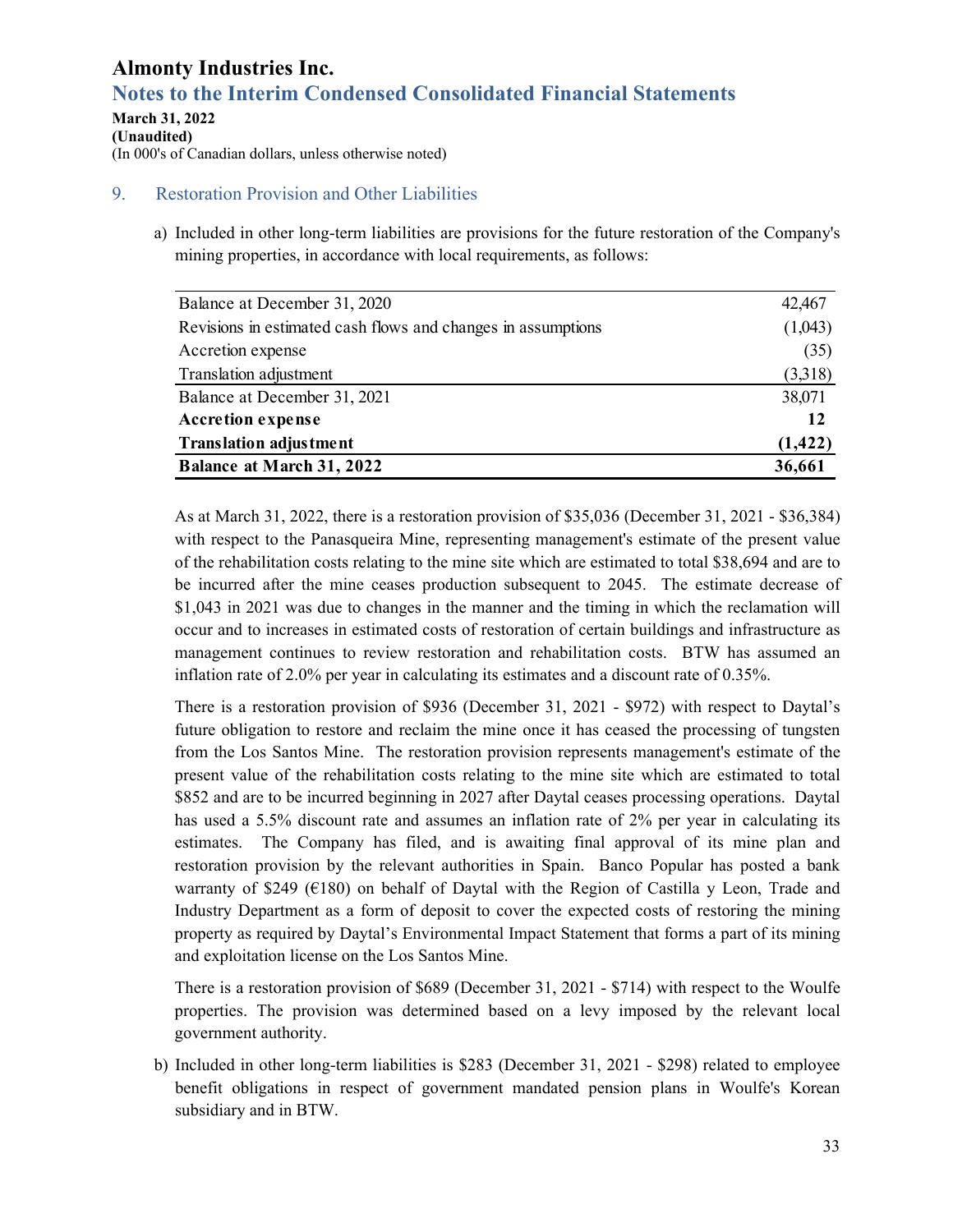# **Notes to the Interim Condensed Consolidated Financial Statements**

**March 31, 2022 (Unaudited)**  (In 000's of Canadian dollars, unless otherwise noted)

### 10. Share Capital

|                                                | Number of     | Amount  |
|------------------------------------------------|---------------|---------|
|                                                | <b>Shares</b> |         |
| Authorized - Unlimited number of common shares |               |         |
| <b>Issued and outstanding</b>                  |               |         |
| Outstanding at December 31, 2020               | 183,464,470   | 92,548  |
| Shares issued for cash                         | 23,040,884    | 19,065  |
| Shares issued on exercise of options           | 200,000       | 172     |
| Shares issued on exercise of warrants          | 280,000       | 267     |
| Shares issued on conversion of long-term debt  | 719,200       | 393     |
| <b>Outstanding at December 31, 2021</b>        | 207,704,554   | 112,445 |
| Shares issued for cash                         | 1,500,000     | 1,312   |
| Shares issued on exercise of options           | 1,000         |         |
| Outstanding at March 31, 2022                  | 209, 205, 554 | 113,758 |

During January 2021, the Company issued 4,880,251 common shares at \$0.75 per share pursuant to the closing of two non-brokered private placements, receiving gross proceeds of \$3,651.

During March 2021, the Company issued 200,000 common shares pursuant to the exercise of stock options for proceeds totaling \$113 and issued 80,000 common shares pursuant to the exercise of share purchase warrants for proceeds totaling \$61.

During March 2021, the Company issued 719,200 common shares in conjunction with the conversion of a EUR250-denominated convertible bond.

During April 2021, the Company issued 2,000,000 common shares at \$0.85 per share pursuant to the closing of a non-brokered private placement, receiving gross proceeds of \$1,700.

During April 2021, the Company issued 308,333 common shares at \$0.90 per share pursuant to the closing of a non-brokered private placement, receiving gross proceeds of \$278.

During May 2021, the Company issued 200,000 common shares in conjunction with the exercise of share purchase warrants for proceeds totaling \$150.

During June 2021, the Company issued 600,000 common shares at \$0.91 per share pursuant to the closing of a non-brokered private placement, receiving gross proceeds of \$546.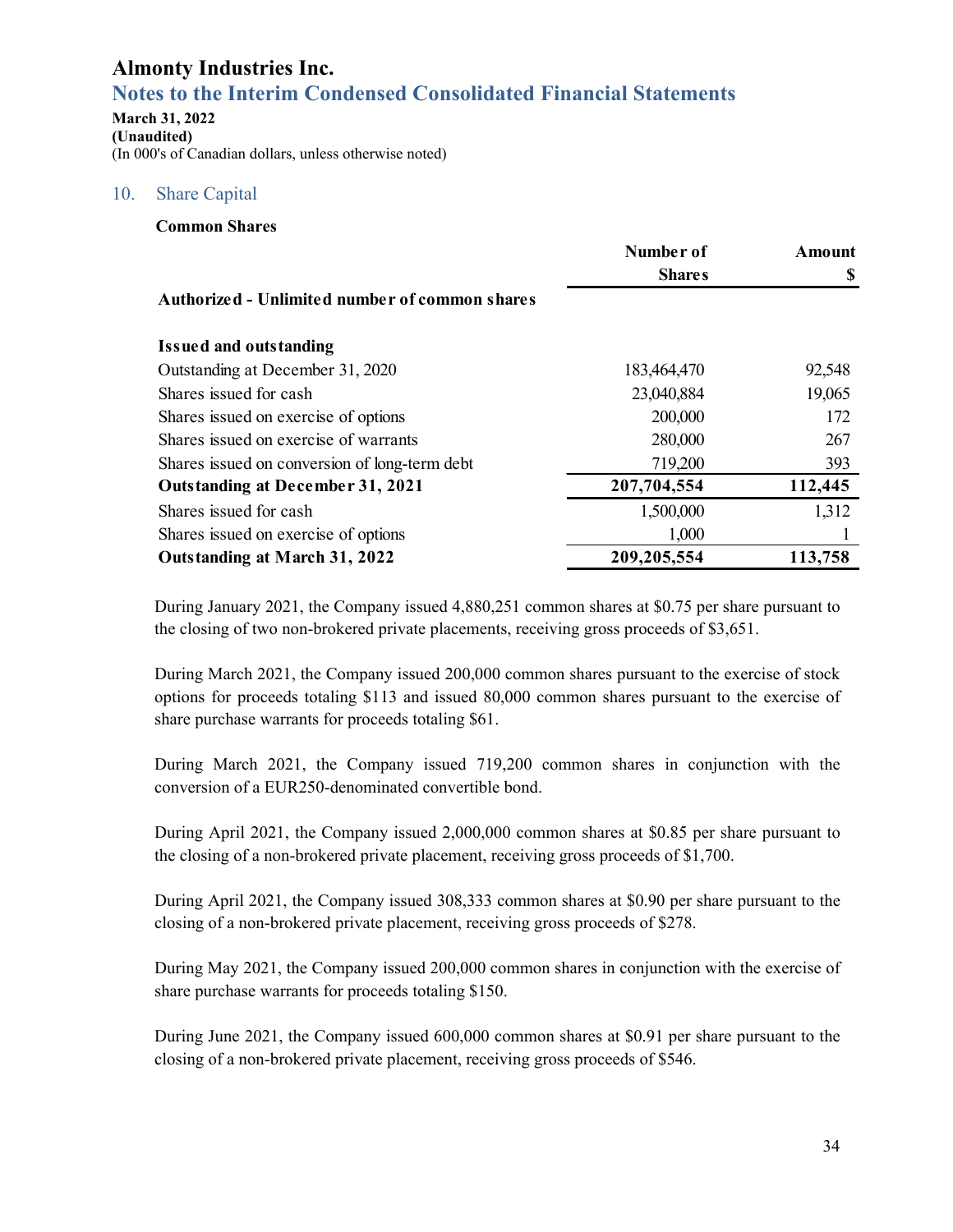## **Notes to the Interim Condensed Consolidated Financial Statements**

#### **March 31, 2022**

**(Unaudited)**  (In 000's of Canadian dollars, unless otherwise noted)

> During August 2021, the Company issued 15,252,300 CHESS Depository Interests ("CDI's"), receiving gross proceeds of \$14,131 (AUD \$15,252), in conjunction with a listing on the Australia Securities Exchange.

> During February 2022, the Company issued 1,500,000 CHESS Depository Interests ("CDI's"), receiving gross proceeds of \$1,395 (AUD \$1,500,000), in conjunction with the closing of a nonbrokered private placement.

> During March 2022, the Company issued 1,000 common shares pursuant to the exercise of stock options for proceeds totaling \$1.

### **Warrants**

As at March 31, 2022, there are warrants outstanding enabling the holders to acquire up to 1,767,244 common shares at a price of \$0.75 per share, expiring between December 9, 2022 and February 19, 2023.

### **Incentive Stock Options**

Under Almonty's stock option plan, the Company can grant options to directors, officers, employees and consultants for up to 10% of the issued and outstanding common shares of the Company. Under the plan, the exercise price of an option may not be less than the closing market price during the trading day immediately preceding the date of the grant of the option, less any applicable discount allowed by the TSX. Options can be granted for a maximum term of 10 years and vest at the discretion of the Company's Board of Directors. The existing plan was re-approved by Almonty's shareholders at its Annual and Special Meeting of Shareholders held on June 10, 2021.

As of March 31, 2022, the outstanding options, all of which are exercisable, are summarized as follows:

|                                                       | Number of            |
|-------------------------------------------------------|----------------------|
|                                                       | <b>Share Options</b> |
| Options outstanding at December 31, 2020              | 7,475,000            |
| Options granted                                       | 2,250,000            |
| Options exercised                                     | (200,000)            |
| Options expired                                       | (650,000)            |
| Options outstanding at December 31, 2021              | 8,875,000            |
| Options exercised                                     | (1,000)              |
| Options outstanding and exercisable at March 31, 2022 | 8,874,000            |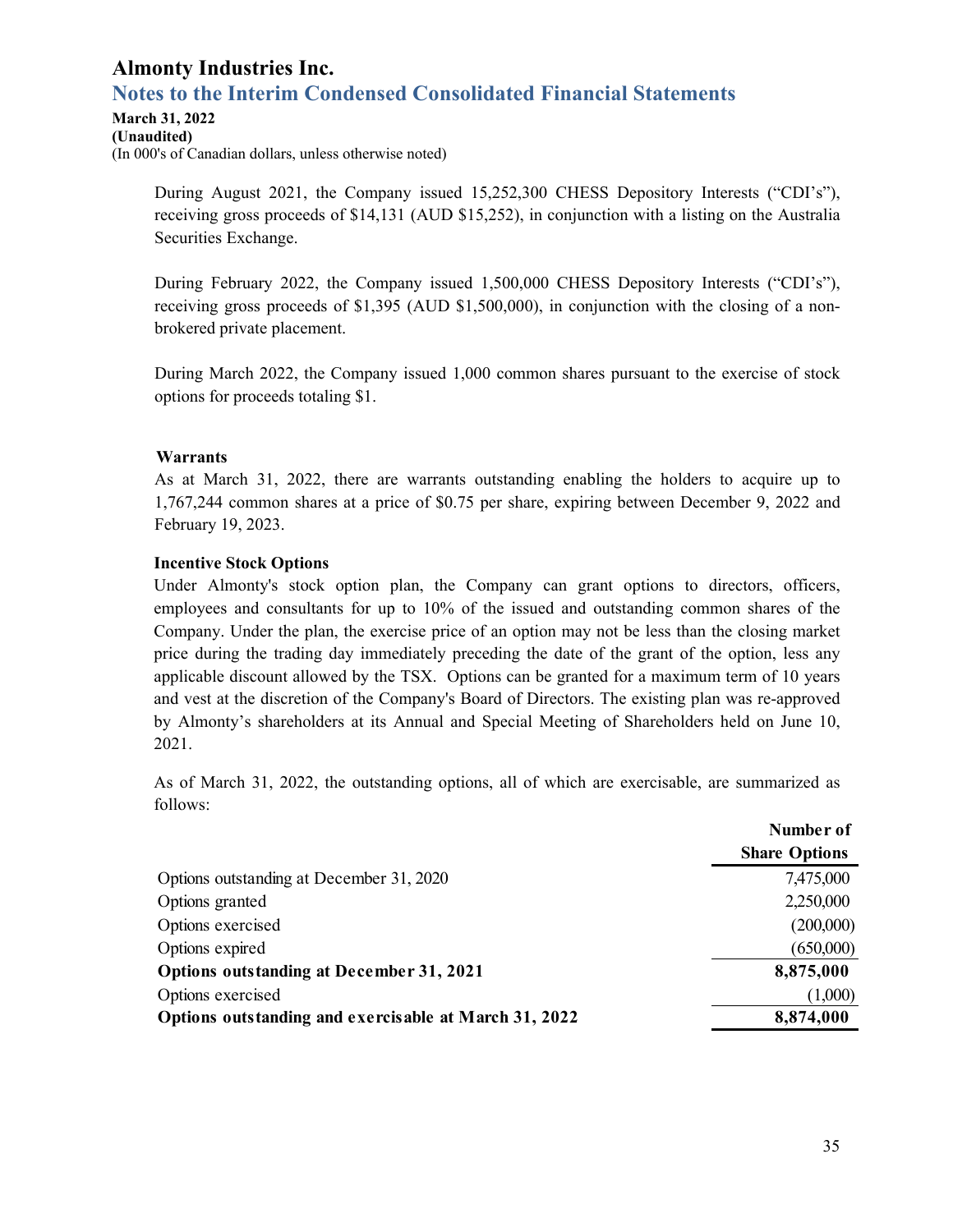# **Notes to the Interim Condensed Consolidated Financial Statements**

**March 31, 2022 (Unaudited)**  (In 000's of Canadian dollars, unless otherwise noted)

|                                 |               | Weighted<br>Average<br>Remaining | Weighted<br>Average |
|---------------------------------|---------------|----------------------------------|---------------------|
|                                 | <b>Number</b> | Contractual                      | <b>Exercise</b>     |
| <b>Range of Exercise Prices</b> | Outstanding   | Life                             | Price               |
| $$0.33 - $0.75$                 | 4,150,000     | 5.72                             | \$0.51              |
| $$0.76 - $0.99$                 | 4,424,000     | 7.10                             | \$0.86              |
| $$1.00 - $1.23$                 | 300,000       | 2.30                             | \$1.09              |
|                                 | 8,874,000     | 6.29                             | \$0.70              |

On February 1, 2021, the Company granted 750,000 share options to consultants pursuant to the Company's stock option plan. The options vested immediately and are exercisable for a period of 10 years from the grant date at \$0.75 per share. The grant resulted in stock-based compensation expense of \$473. The value of the stock options granted was determined using the Black-Scholes option pricing model using a risk-free interest rate of 0.88%, volatility of 76.6% based on historical volatility, expected life of 10 years, and no expected dividend yield.

On March 23, 2021, the Company granted 50,000 share options to consultants pursuant to the Company's stock option plan. The options vested immediately and are exercisable for a period of 10 years from the grant date at \$1.23 per share. The grant resulted in stock-based compensation expense of \$48. The value of the stock options granted was determined using the Black-Scholes option pricing model using a risk-free interest rate of 1.49%, volatility of 78.1% based on historical volatility, expected life of 10 years, and no expected dividend yield.

During August 2021, the Company granted 1,450,000 share options to consultants pursuant to the Company's stock option plan. The options vested immediately and are exercisable for a period of 5 years from the grant date at \$0.94 per share for 850,000 options and \$0.98 per share for 600,000 options. The grant resulted in the recording of stock-based compensation expense of \$792. The value of the stock options granted was determined using the Black-Scholes option pricing model using a risk-free interest rate of 1.13%, volatility of 73.78% based on historical volatility, expected life of 10 years, and no expected dividend yield.

### **Restricted Share Units**

RSUs granted under the Company's RSU Plan to employees vest in thirds at the end of each year from the date of grant. Transactions related to RSUs are summarized as follows: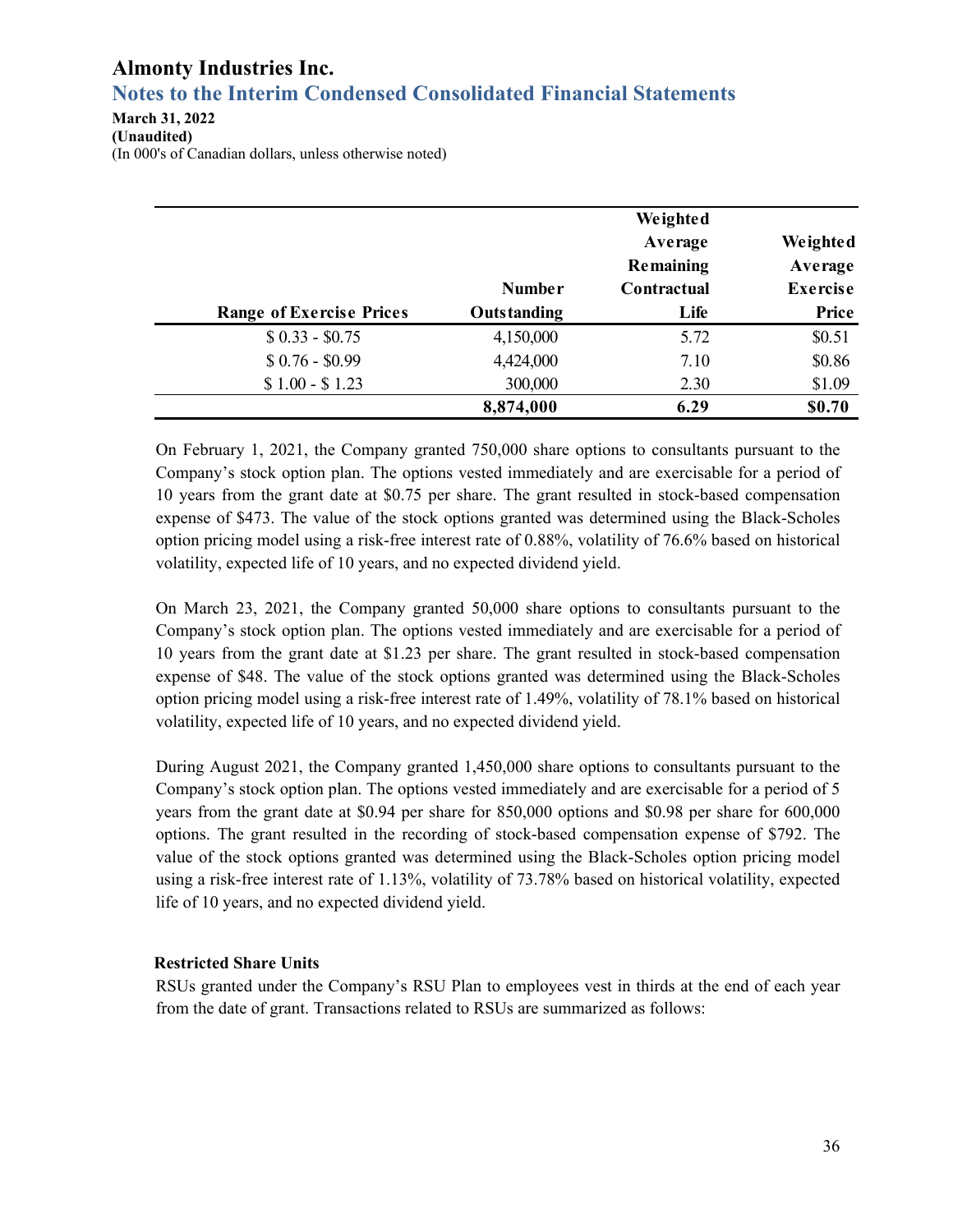### **Notes to the Interim Condensed Consolidated Financial Statements**

#### **March 31, 2022 (Unaudited)**

(In 000's of Canadian dollars, unless otherwise noted)

|                                                      | Number of RSUs |
|------------------------------------------------------|----------------|
| Balance, January 1, 2021                             |                |
| Units granted                                        | 1,000,000      |
| <b>Balance, December 31, 2021 and March 31, 2022</b> | 1,000,000      |

During the year ended December 31, 2021, the Company's Chief Executive Officer was granted 1,000,000 RSUs.

### 11. Income Taxes

The Company has the following non-capital tax losses that expire in the years indicated:

|                                        | Canada     | Spain      | Portugal   | Korea      |
|----------------------------------------|------------|------------|------------|------------|
|                                        | <b>CAD</b> | <b>EUR</b> | <b>EUR</b> | <b>CAD</b> |
| 2023                                   |            |            |            | 299        |
| 2024                                   |            |            |            | 45         |
| 2025                                   | 2,092      |            |            | 26         |
| 2026                                   | 3,625      |            |            | 10,617     |
| 2027                                   | 3,625      |            | 773        | 6          |
| 2028                                   | 2,260      |            |            | 3,571      |
| 2029                                   | 1,974      |            |            | 776        |
| 2030 or later                          | 40,967     | 13,016     | 2,402      | 839        |
| Non-Capital losses in local currency   | 54,544     | 13,016     | 3,175      | 16,178     |
| <b>Non-Capital losses in CAD</b>       | 54,544     | 18,032     | 4,399      | 16,178     |
| <b>Total Non-Capital losses in CAD</b> |            |            |            | 93,153     |

### 12. Employee Compensation

The Company incurred costs of \$3,012 with respect to the costs of employee compensation and benefits for the three months ended March 31, 2022 (March 31, 2021 - \$3,621).

### 13. Segment Information

The Company's operations are segmented on a regional basis and are reported in a manner consistent with the internal reporting provided to the chief operating decision-maker. The chief operating decision-maker who is responsible for allocating resources and assessing performance of the operating segments has been defined as the Chief Executive Officer.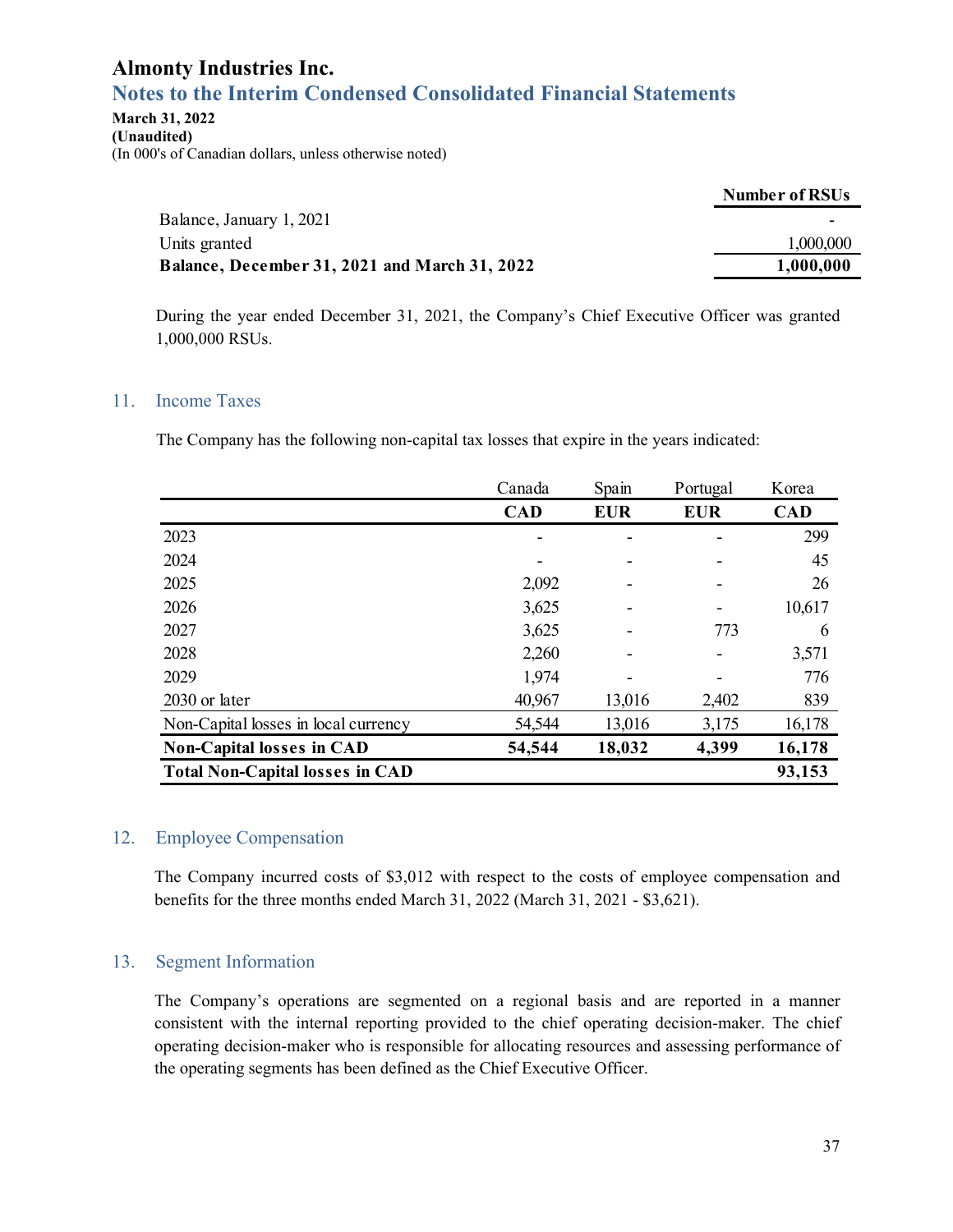# **Notes to the Interim Condensed Consolidated Financial Statements**

### **March 31, 2022**

**(Unaudited)** 

(In 000's of Canadian dollars, unless otherwise noted)

Management monitors the business of the Company as a single commodity segment, whose operations relate to the exploration and mining of tungsten across three geographical locations; the Iberian Peninsula (Spain and Portugal), Australia (2018), and the Republic of Korea.

For management reporting purposes, the Company is organized into business units based on its products and activities, and has five reportable operating segments, as follows:

- The Los Santos Mine located in Spain whose operations relate to the exploration and mining of tungsten that is ultimately sold as tungsten concentrate;
- The Panasqueira Mine located in Covilha Castelo Branco, Portugal whose operations relate to the exploration and mining of tungsten which is ultimately sold as tungsten concentrate, as well as the production of copper and tin concentrate by-products that are sold as concentrate;
- The Valtreixal Project located in Spain whose operations relate to the exploration and evaluation activities of the Valtreixal tin/tungsten project;
- Woulfe, whose properties are located in Gangwon Province, Republic of Korea, and whose operations relate primarily to the exploration, evaluation and development of the Sangdong Project; and

The Company monitors the operating results of its operating segments separately for the purpose of making decisions about resource allocation and performance assessment. Segment performance is evaluated based on income (losses) from mining operations and is measured consistently with income (losses) from mining operations in the interim condensed consolidated financial statements.

The accounting policies used by the Company in reporting segments internally are the same as those contained in Note 3.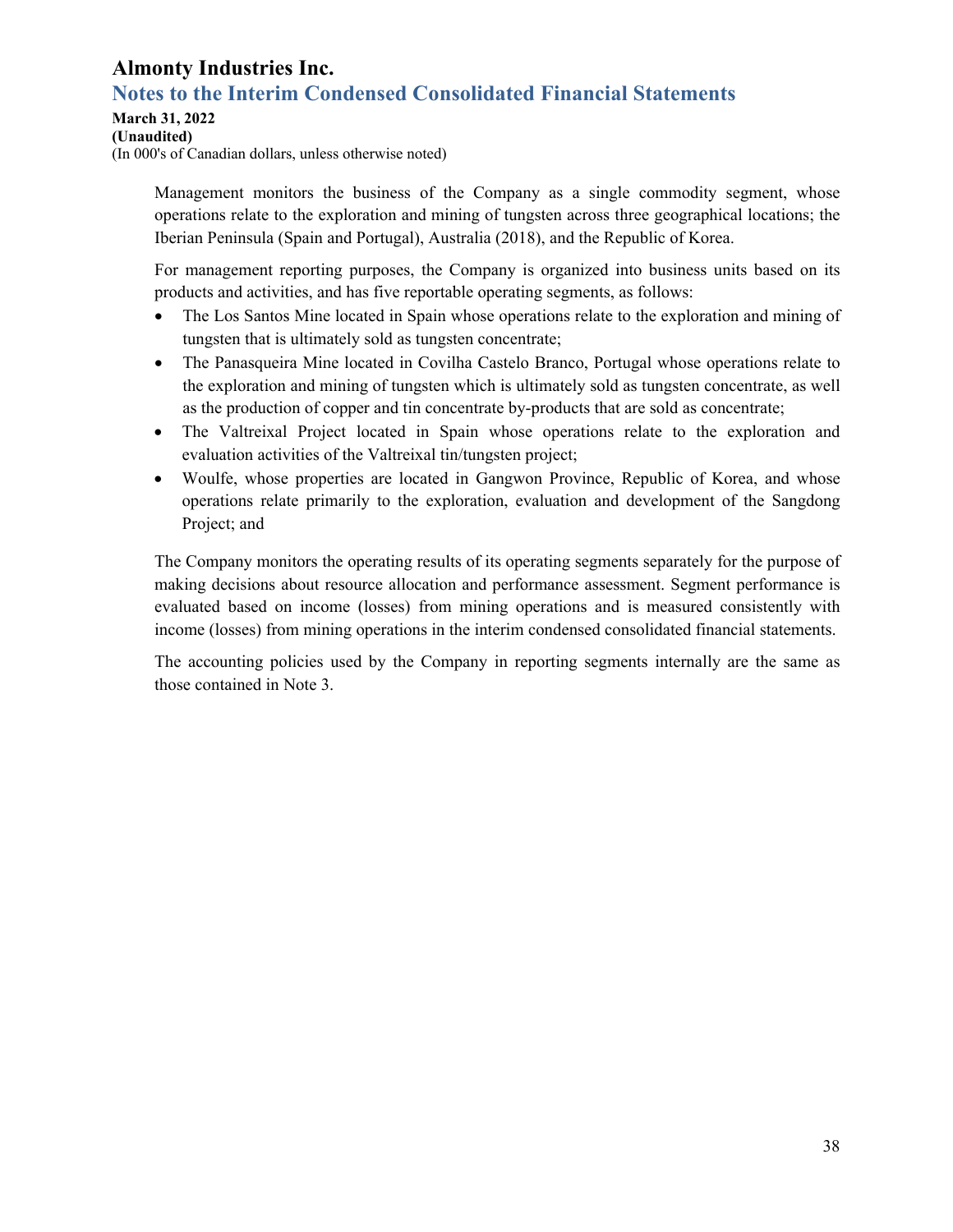# **Notes to the Interim Condensed Consolidated Financial Statements**

### **March 31, 2022**

**(Unaudited)**  (In 000's of Canadian dollars, unless otherwise noted)

Segmented information for the three months ended March 31, 2022 and 2021 is as follows:

| Three months ended March, 31, 2022                  | <b>Los Santos</b> | Valtreixal               | Woulfe         |                          |                          | Panasquiera Corporate Consolidated |
|-----------------------------------------------------|-------------------|--------------------------|----------------|--------------------------|--------------------------|------------------------------------|
| Revenue                                             | ä,                |                          |                | 6,258                    |                          | 6,258                              |
| Production costs                                    | $\overline{a}$    |                          |                | 4,734                    | ÷,                       | 4,734                              |
| Care and maintenance costs                          | 237               |                          |                | ÷,                       | $\overline{a}$           | 237                                |
| Depreciation and amortization                       | 12                |                          | $\overline{2}$ | 407                      |                          | 421                                |
| Earnings (loss) from mining operations              | (249)             | $\overline{\phantom{a}}$ | (2)            | 1,117                    | $\overline{\phantom{a}}$ | 866                                |
| <b>Expenses</b>                                     |                   |                          |                |                          |                          |                                    |
| General and administrative                          | 204               | 7                        |                | 416                      | 997                      | 1,361                              |
| Share-based compensation                            |                   |                          |                |                          | 139                      | 139                                |
| Interest expense                                    | 26                |                          | 1              | $\overline{\phantom{a}}$ | 697                      | 724                                |
| Loss on valuation of embeded derivative liabilities |                   |                          | $\overline{a}$ | $\overline{\phantom{a}}$ | 147                      | 147                                |
| Foreign exchange loss (gain)                        | $\tau$            | (2)                      | 901            | (558)                    | (254)                    | 94                                 |
| Income (loss) before income taxes                   | (486)             | (5)                      | (904)          | 1,259                    | (1,726)                  | (1,599)                            |
| Capital expenditures                                |                   | 24                       | 1,226          | 131                      |                          | 1,382                              |
| As at March 31, 2022                                |                   |                          |                |                          |                          |                                    |
| Assets                                              |                   |                          |                |                          |                          |                                    |
| Current                                             | 1,090             | 46                       | 988            | 8,614                    | 529                      | 11,266                             |
| Non-current                                         | 29,456            | 7,694                    | 81,085         | 35,362                   | 2,080                    | 155,677                            |
| <b>Total assets</b>                                 | 30,546            | 7,739                    | 82,073         | 43,976                   | 2,609                    | 166,943                            |
| <b>Total Liabilities</b>                            | 5,517             | 2,319                    | 2,435          | 42,832                   | 76,918                   | 130,022                            |
| As at December 31, 2021                             |                   |                          |                |                          |                          |                                    |
| <b>Assets</b>                                       |                   |                          |                |                          |                          |                                    |
| Current                                             | 1,275             | 59                       | 1,179          | 7,826                    | 547                      | 10,885                             |
| Non-current                                         | 29,755            | 7,968                    | 80,106         | 36,881                   | 259                      | 154,970                            |
| <b>Total assets</b>                                 | 31,030            | 8,027                    | 81,285         | 44,707                   | 806                      | 165,855                            |
| <b>Total Liabilities</b>                            | 6,075             | 2,491                    | 2,526          | 44,075                   | 73,196                   | 128,363                            |

L,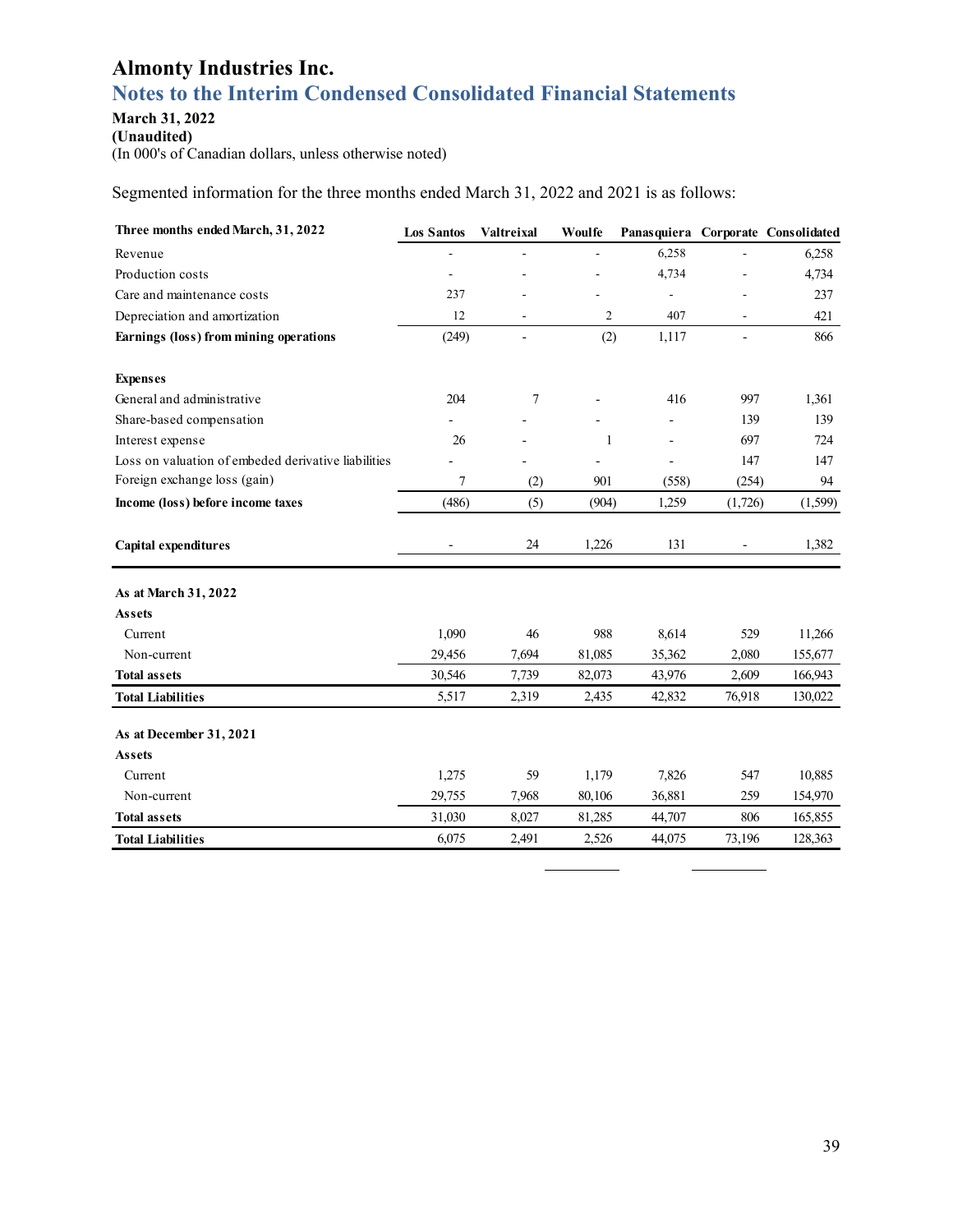# **Notes to the Interim Condensed Consolidated Financial Statements**

### **March 31, 2022**

**(Unaudited)** 

(In 000's of Canadian dollars, unless otherwise noted)

| Three months ended March, 31, 2021                  | <b>Los Santos</b> | Valtreixal | Woulfe                   | <b>Panasquiera</b>       |         | Corporate Consolidated |
|-----------------------------------------------------|-------------------|------------|--------------------------|--------------------------|---------|------------------------|
| Revenue                                             |                   |            |                          | 3,858                    |         | 3,858                  |
| Production costs                                    |                   |            |                          | 3,947                    |         | 3,947                  |
| Care and maintenance                                | 200               | ٠          | $\overline{\phantom{0}}$ | $\overline{\phantom{a}}$ | -       | <b>200</b>             |
| Depreciation and amortization                       | 28                | 1          | 7                        | 535                      |         | 571                    |
| Earnings (loss) from mining operations              | (228)             | (1)        | (7)                      | (624)                    |         | (860)                  |
| <b>Expenses</b>                                     |                   |            |                          |                          |         |                        |
| General and administrative                          | 414               | 2          | (71)                     | 619                      | 579     | 1,543                  |
| Share-based compensation                            |                   |            |                          |                          | 522     | 522                    |
| Interest expense                                    | (8)               |            | 50                       |                          | 744     | 786                    |
| Loss on valuation of embeded derivative liabilities |                   |            | -                        |                          | 191     | 191                    |
| Foreign exchange loss (gain)                        |                   | -          | (148)                    | (320)                    | (359)   | (826)                  |
| Income (loss) before income taxes                   | (635)             | (3)        | 162                      | (923)                    | (1,677) | (3,076)                |
| Capital expenditures                                |                   | 15         | 1,500                    | 70                       |         | 1,585                  |

Information by geographical region is as follows:

| Revenue                                |                                        | <b>Non-current Assets</b> |              |
|----------------------------------------|----------------------------------------|---------------------------|--------------|
| <b>Three months</b><br>ended March 31, | <b>Three months</b><br>ended March 31, | March 31,                 | December 31, |
| 2022                                   | 2021                                   | 2022                      | 2021         |
| 6,258                                  | 3,858                                  | 35,362                    | 41,018       |
|                                        |                                        | 37,150                    | 33,587       |
|                                        |                                        | 81,085                    | 80,106       |
| -                                      | $\overline{\phantom{0}}$               | 2,080                     | 259          |
| 6,258                                  | 3,858                                  | 155,677                   | 154,970      |
|                                        |                                        |                           |              |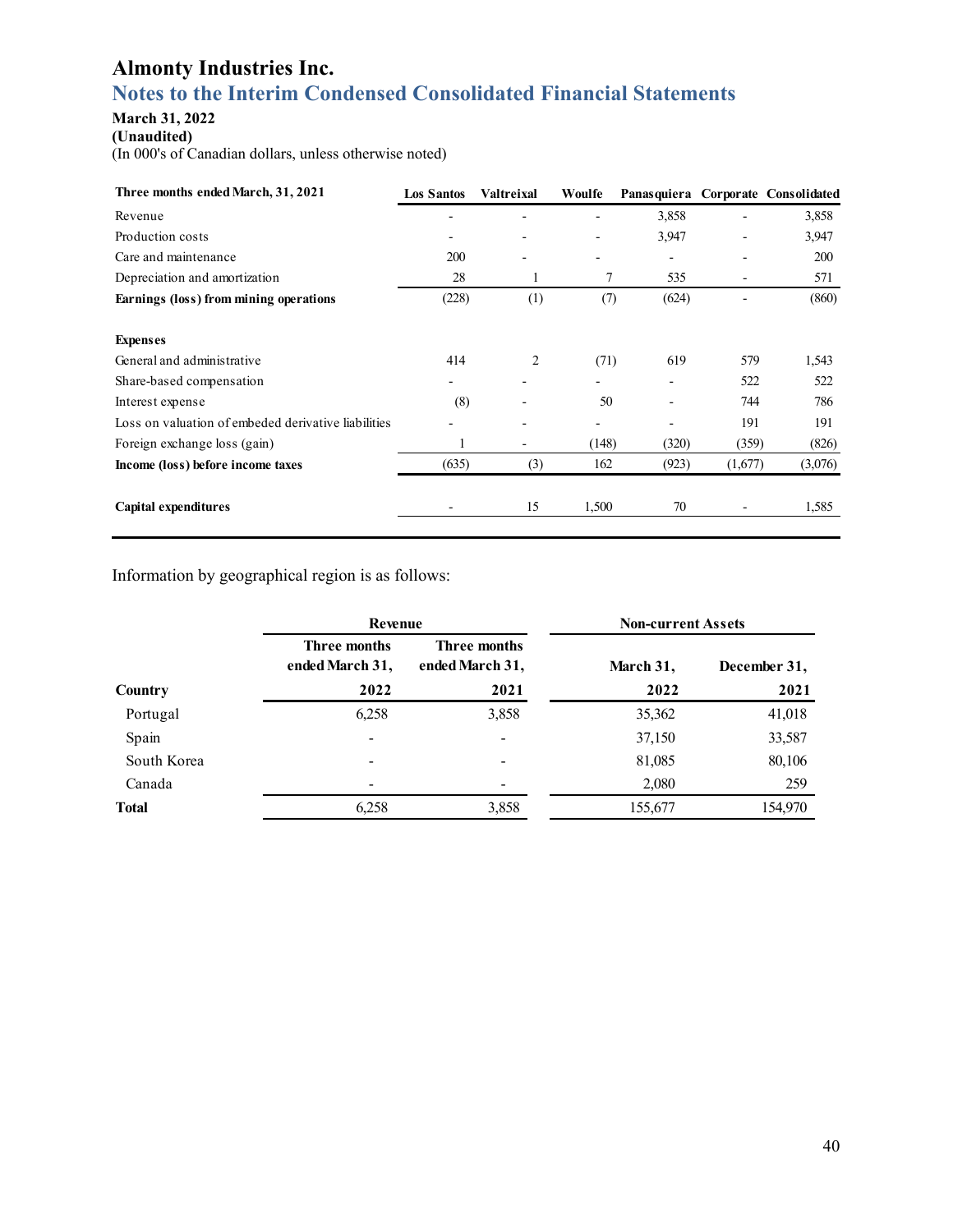# **Notes to the Interim Condensed Consolidated Financial Statements**

#### **March 31, 2022 (Unaudited)**  (In 000's of Canadian dollars, unless otherwise noted)

### 14. Financial Instruments, and Financial Risk Management Objectives and Policies

#### Fair Value Hierarchical Levels

Fair value hierarchical levels are directly determined by the amount of subjectivity associated with the valuation inputs of these assets and liabilities, and are as follows:

- Level 1 Inputs are unadjusted, quoted prices in active markets for identical assets or liabilities at the measurement date
- Level 2 Inputs (other than quoted prices included in Level 1) are either directly or indirectly observable for the asset or liability through correlation with market data at the measurement date and for the duration of the instrument's anticipated life.
- Level 3 Inputs reflect management's best estimate of what market participants would use in pricing the asset or liability at the measurement date. Consideration is given to the risk inherent in the valuation technique and the risk inherent in the inputs to determining the estimate.

The carrying value of cash, trade receivables and accounts payable and accrued liabilities approximates their fair value due to their short terms to maturity. The accounts receivable associated with provisional pricing arrangements are a level 2 fair value estimate and are valued based upon observable  $WO_3$  forward prices as of the reporting date. The fair value of long-term debt is a level 2 fair value estimate and is not materially different from the carrying value based on current market rates of interest, or interest rates set at relatively short time intervals.

### Financial Risk Management Objectives and Policies

The Company's principal financial instruments comprise cash deposits and long-term debt.

The main purpose of these instruments is to provide cash flow funding for the operations of Almonty and its subsidiaries. The Company has various other financial assets and liabilities such as trade receivables and trade payables, which arise directly from operations.

The main risks arising from the Company's financial instruments are interest rate risk, foreign currency risk, credit risk and liquidity risk.

### *Interest rate risk*

The Company's exposure to the risk of changes in market interest rates relates to cash at banks and long-term debt with a floating interest rate. Of the long-term debt, \$23,456 is subject to floating interest rates and \$44,236 is subject to fixed interest rates. A portion of the floating rate debt totaling \$3,896 is subject to a fixed spread over the 6- and 12-month Euro Interbank Offered Rate ("Euribor") rates. A change of 100 basis points (1%) in the rates would result in a \$39 change in annual interest costs. The remaining floating rate debt of \$19,556 is based on a fixed spread over the 3-month Libor rate. A change of 100 basis point (1.0%) in the 3-month Libor rate would result in a \$196 change in annual interest costs.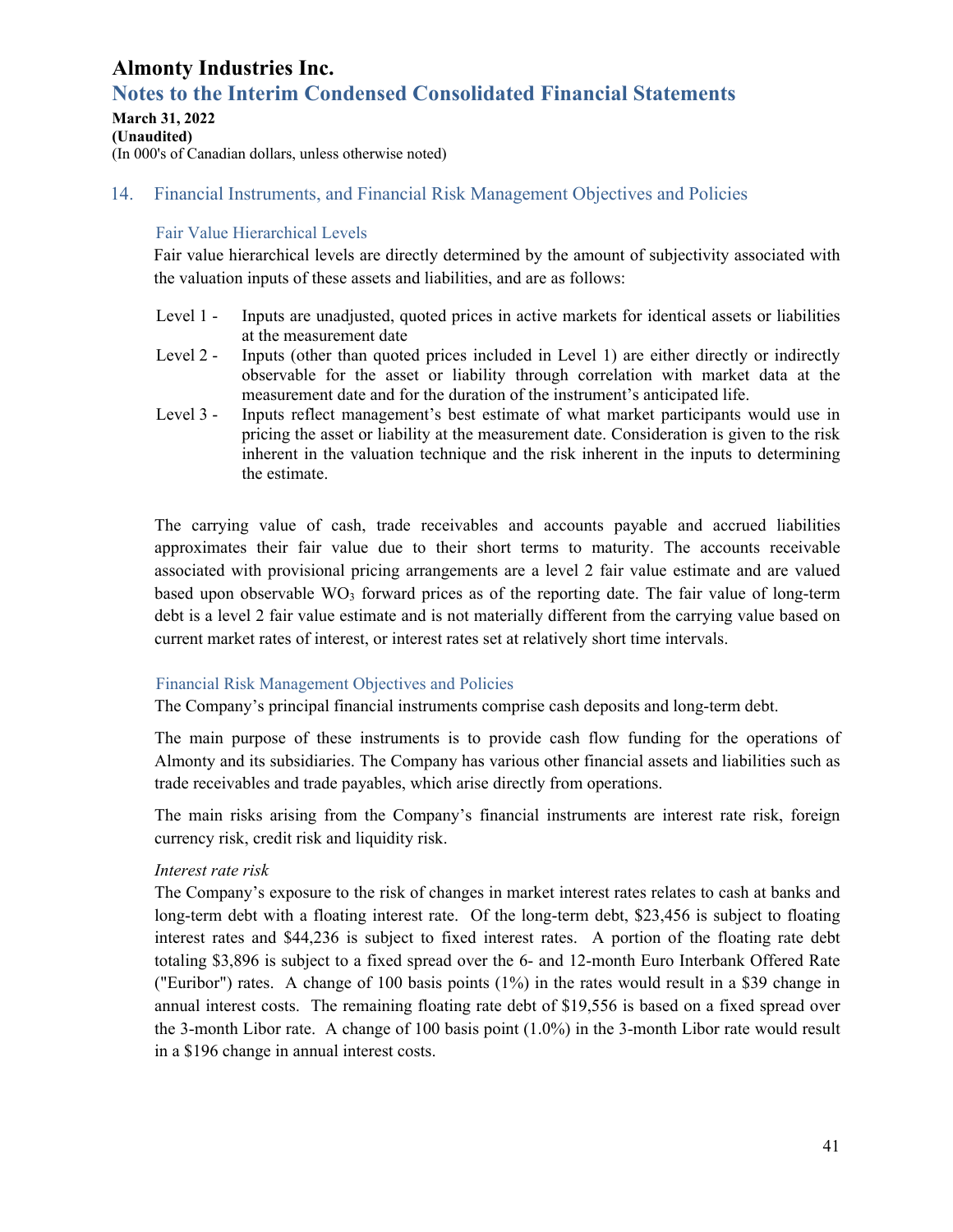# **Notes to the Interim Condensed Consolidated Financial Statements**

**March 31, 2022** 

**(Unaudited)** 

(In 000's of Canadian dollars, unless otherwise noted)

#### *Foreign currency risk*

Daytal and BTW, operate in Spain and Portugal, respectively, both of which use Euros ( $\epsilon$ ) as their functional currency. Their output is a commodity that is primarily priced in United States dollars which is different than the functional currency of the Company and its subsidiaries, and the Company and its subsidiaries may also incur costs or obtain indebtedness in a currency that is different from their functional currency. Almonty's functional currency is the Canadian dollars but it advances funds to subsidiaries in the functional currency of the subsidiary to which funds are advanced. As such, the Company's consolidated balance sheet and profit or loss can be significantly affected by movements in various currencies (CAD\$, US\$, and  $\epsilon$ ).

The Company's Canadian dollar functional currency businesses have the following financial instruments denominated in foreign currencies:

|                                          |                 | Carrying   |
|------------------------------------------|-----------------|------------|
|                                          | Currency        | Value (\$) |
| Cash and cash equivalents                | USS             | 282        |
| Accounts payable and accrued liabilities | US \$           | 5,270      |
| Accounts payable and accrued liabilities | AUS \$          | 378        |
| Accounts payable and accrued liabilities | <b>KRW</b>      | 1,225      |
| Long-term debt                           | USS             | 36,501     |
| Long-term debt                           | EURO $\epsilon$ | 11,108     |

A 5% change in the value of the CAD\$ relative to the above currencies would change net income for the three months ended March 31, 2022 by approximately \$(2,710).

The Company's Euro functional currency businesses have the following financial instruments denominated in foreign currencies:

|                                          |                 | Carrying   |
|------------------------------------------|-----------------|------------|
|                                          | <b>Currency</b> | Value (\$) |
| Cash and cash equivalents                | US\$            |            |
| Trade receivables                        | US\$            | 2,254      |
| Accounts payable and accrued liabilities | US\$            | 964        |

A 5% change in the value of the Euro relative to the above currencies would change net income for the three months ended March 31, 2022 by approximately \$65.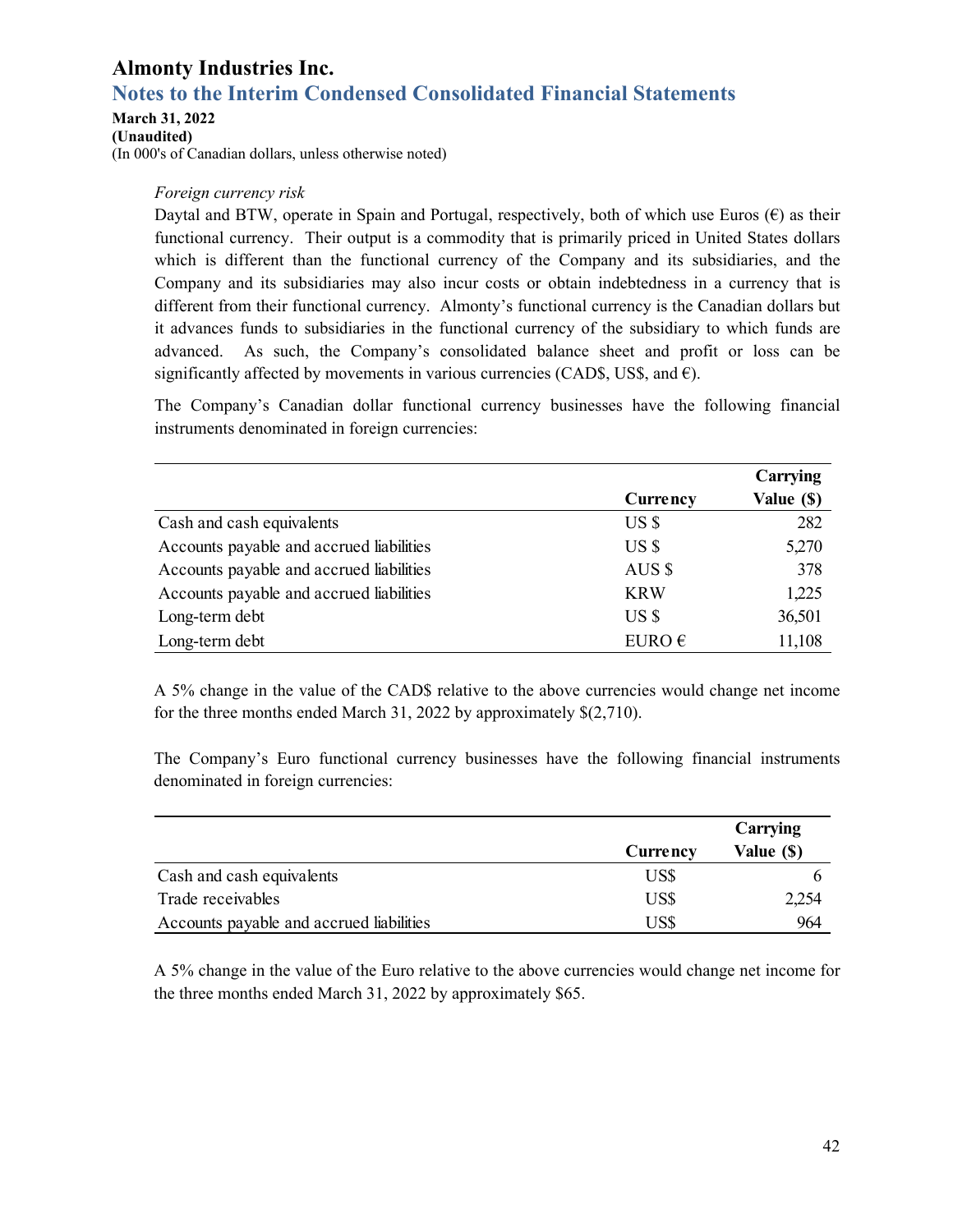# **Notes to the Interim Condensed Consolidated Financial Statements**

#### **March 31, 2022**

**(Unaudited)**  (In 000's of Canadian dollars, unless otherwise noted)

### *Credit risk*

The Company deposits surplus cash with major banks of high quality credit standing, in interest bearing accounts that earn interest at floating rates. Trade receivables represents amounts receivable related to delivery of concentrate that have not been settled and are with the Company's customers, all of whom have good credit ratings and the Company has not experienced any credit issues with any of its customers. Other assets are deposits. The carrying value of the cash and cash equivalents, trade receivables and deposits totals \$3,325 and represents the Company's maximum exposure to credit risk.

The Company's credit risk associated with its trade receivables is concentrated due to the fact the majority of revenues are earned from two customers  $(2021 - two)$ .

### *Liquidity risk*

The Company's objective is to use cash and cash equivalents, finance leases, and third party short and long-term loans (see Note 8 for debt maturities) and equity in order to maintain liquidity. The Company's policy is to maximize liquidity in order to enable the continued development of the mines and operations of the plants and to enable the development of its projects. All financial liabilities with a contractual term of 12 months or less are classified as current. The Company is currently pursuing debt and equity financing opportunities to increase its liquidity.

Contractual undiscounted cash flow requirement for financial liabilities as at March 31, 2022 are as follows:

|                                          | Less than                    |           |           |              |
|------------------------------------------|------------------------------|-----------|-----------|--------------|
|                                          | 1 year                       | 1-2 years | 3-4 years | <b>Total</b> |
| Accounts payable and accrued liabilities | 20,593                       |           |           | 20,593       |
| Term loans - Euro                        | 1,671                        | 4,060     |           | 5,731        |
| Term and other loans - US dollar         | 5,007                        | 25,804    |           | 30,811       |
| Promissory note                          | $\qquad \qquad \blacksquare$ | 250       |           | 250          |
| Convertible debentures                   | 2,909                        | 14,234    | 14,129    | 31,272       |
| Lease liabilities                        | 86                           | 53        |           | 139          |

### 15. Capital Management

The primary objective of the Company's capital management is to ensure that it maintains a strong credit rating and healthy capital ratios in order to support its business and maximize shareholder value. The Company manages its capital structure (composed of shareholders' equity and net debt) and makes adjustments to it, in light of changes in economic conditions. To maintain or adjust the capital structure, Almonty may initiate dividend payments to shareholders, return capital to shareholders, repurchase issued shares or issue new shares. Almonty monitors capital using a gearing ratio, which is net debt, divided by equity plus net debt. Almonty's policy is to maintain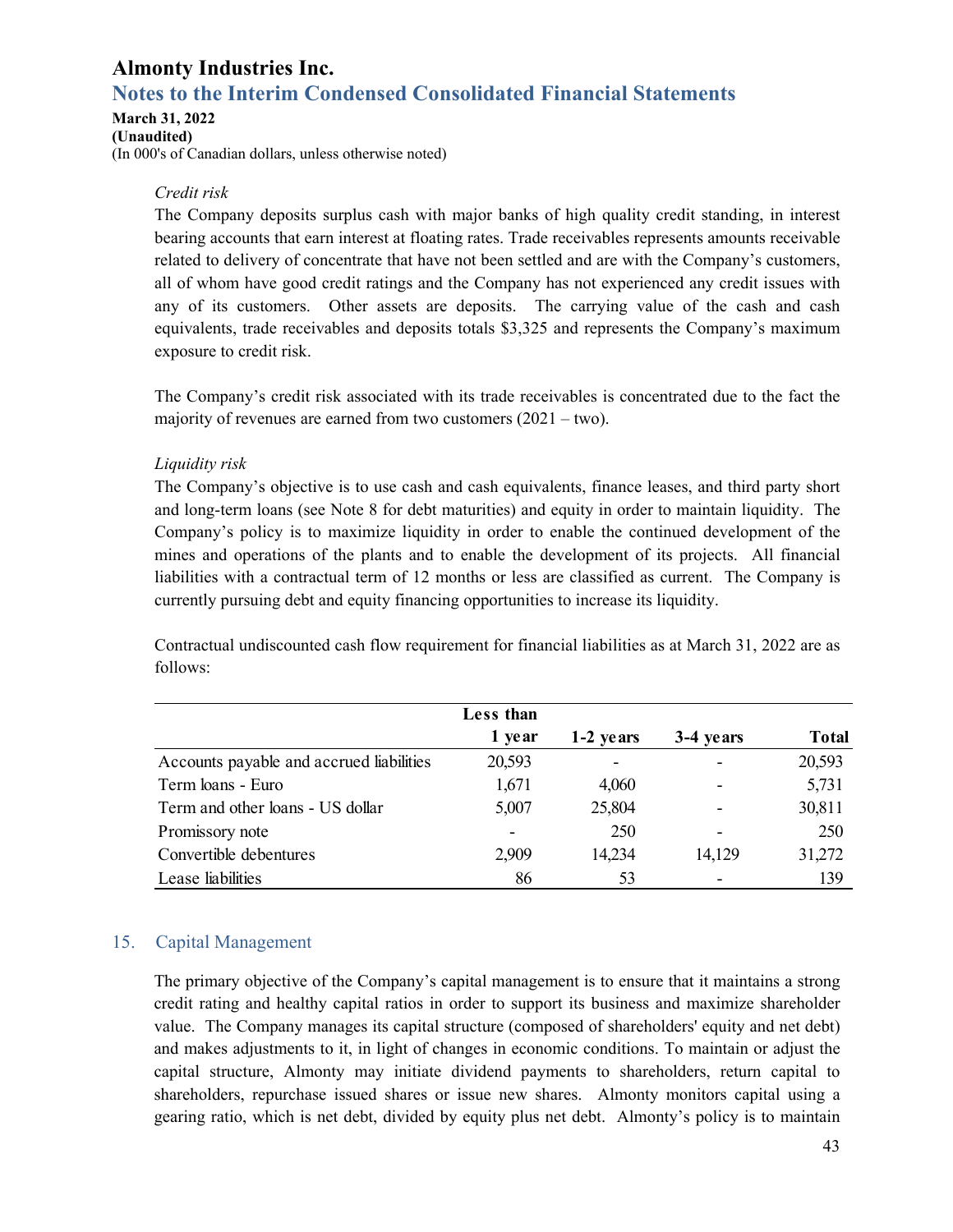### **Almonty Industries Inc. Notes to the Interim Condensed Consolidated Financial Statements**

### **March 31, 2022**

#### **(Unaudited)**

(In 000's of Canadian dollars, unless otherwise noted)

the gearing ratio between 5% and 40%. Net debt for this purpose includes interest-bearing loans and borrowings and trade and other payables, less cash and cash equivalents and receivables from government tax authorities. Almonty is not exposed to any externally imposed capital requirements.

|                                          | March 31, | December 31, |
|------------------------------------------|-----------|--------------|
|                                          | 2022      | 2021         |
| Accounts payable and accrued liabilities | 22,658    | 20,997       |
| Long-term debt                           | 69,063    | 67,706       |
| Less: Cash and receivables               | (3,279)   | (2,636)      |
| Net debt                                 | 88,442    | 86,067       |
| Shareholders' equity                     | 36,658    | 37,492       |
| Equity and net debt                      | 125,100   | 123,559      |
| Gearing ratio                            | 70.7%     | 69.7%        |

The gearing ratio exceeded the targeted range as at March 31, 2022 and December 31, 2021 due to the deterioration in the commodity prices from 2016 to mid-2017 having a negative impact on net income (loss). During the three months ended March 31, 2022, while the price environment improved and the Company has raised additional equity, the Company also issued additional debt, resulting in a worsening of the gearing ratio. The Company is working to improve its profitability, raise additional equity capital and /or reduce its outstanding debt levels in order to return the gearing ratio to targeted levels.

### 16. Commitments and Contingent Liabilities

Daytal owns the Los Santos Mine, near the town of Los Santos, Salamanca in western Spain. Daytal rents the land where the Los Santos Mine is located from local property owners and municipalities. The leases range from 10 to 25 years and have expiry dates in 2032. On all leases greater than 10 years, Daytal has the right to terminate the leases under certain circumstances without penalty. Annual lease commitments total approximately \$393 payable throughout the year on the anniversary dates of the individual leases.

The mining license for the Los Santos Mine was granted in September 2002 for a period of 30 years and is extendable for 90 years. Daytal pays minimal land taxes and there are no other royalty payments associated with the license. The Company files applications in the ordinary course to renew the permits associated with its mining license that it deems necessary and/or advisable for the continued operation of its business. Certain of the Company's permits to operate that are associated with the mining license are currently under application for renewal.

WCM and TM in Australia are each subject to an action brought by the Department of Environment and Science alleging breaches of the environmental authority with respect to the Wolfram Camp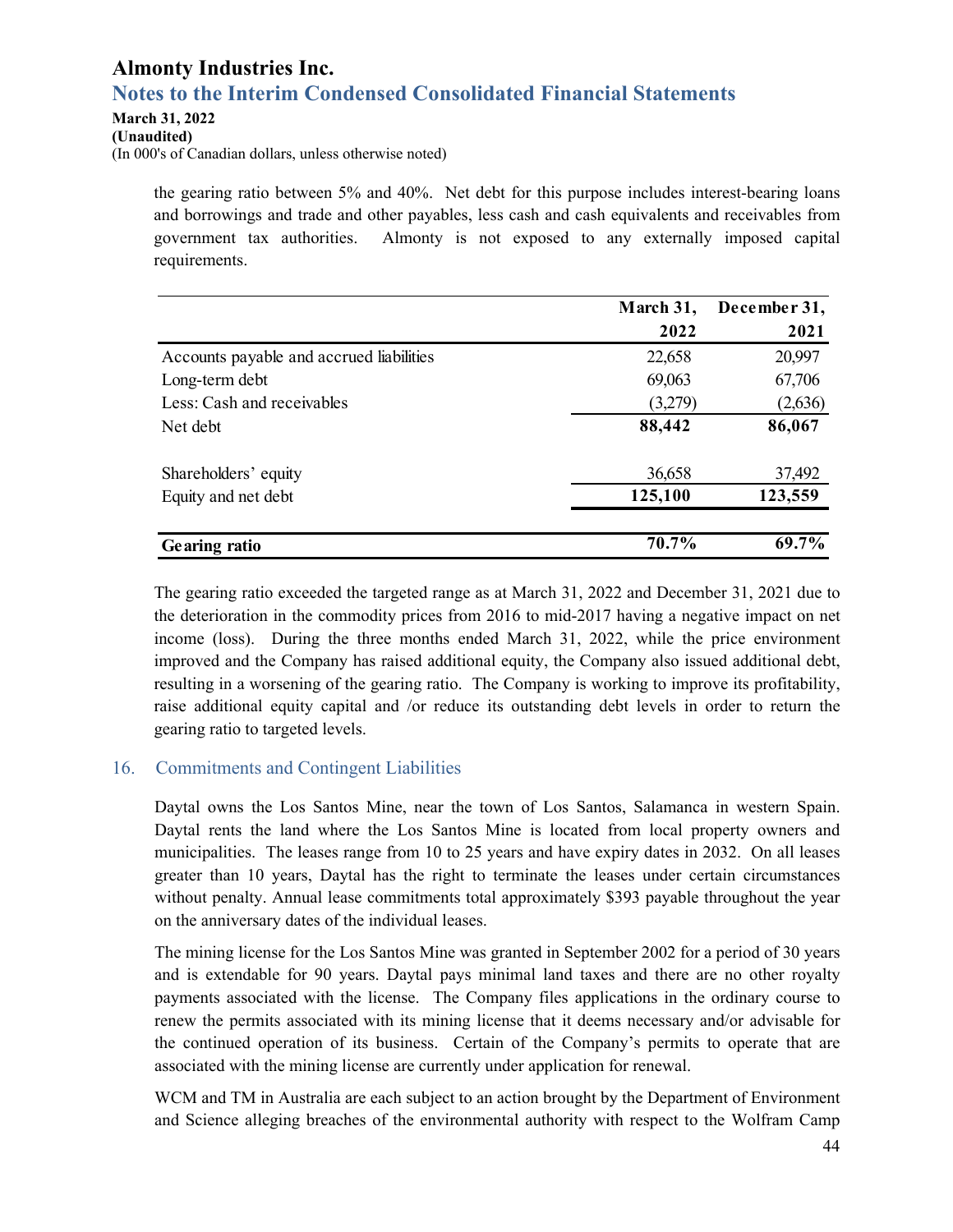### **Notes to the Interim Condensed Consolidated Financial Statements**

#### **March 31, 2022**

**(Unaudited)** 

(In 000's of Canadian dollars, unless otherwise noted)

Mine. Each of WCM and TM deny liability and have defended the action to date. The maximum penalty for the alleged offences, if convicted, could be approximately \$7.0 million for each subsidiary although the Company believes that, given the nature of the alleged offenses, any penalties would be substantially less. Further, as WCM and TM have been placed into voluntary liquidation, the liquidators of each of WCM and TM will liaise with the Department to determine whether the Department will continue with any action. Even if any action was continues, despite the liquidation, the Company believes there is unlikely to be any cash outflows from the companies due to the liquidation.

In addition, on November 9, 2018, the Department of Environment and Science filed proceedings in the Planning and Environment Court seeking orders (among others) that WCM and TM provide the financial assurance in the amount of \$2.3 million related to its restoration and rehabilitation obligations associated with the Wolfram Camp Mine. WCM and TM have already posted approximately \$1.1 million in financial assurance. The proceedings relate to a further \$1.2 million representing further financial assurance for future restoration and rehabilitation. Prior to the voluntary liquidation, WCM and TM were ordered to deliver, within 10 business days, a bank guarantee for the balance amount of \$1.2 million, representing the potential future restoration and rehabilitation costs.

Almonty is not a party to either of the above actions and is not liable to pay any amount as a result of the above actions. Any liability for payment of money (assuming that liability exists) rests with either WCM or TM as applicable.

The Company's operations are subject to other claims and lawsuits from time to time, including any claims related to suppliers, employees or other parties. However, these are not expected to result in a material impact on the financial statements.

### 17. Related Party Transactions

For the three months ended March 31, 2022, the Company paid or accrued compensation to key management personnel, which includes the Company's Chief Executive Office, Chief Financial Officer and members of the Company's Board of Directors totaling \$241 (March 31, 2021 - \$219).

The Company has long-term debt owing to DRAG, a company that is an existing shareholder of Almonty, and whose CEO is a member of the Board of Directors of the Company. In addition to the transactions disclosed in notes 8(b) and 8(c), interest of \$169 was accrued on the DRAG loans during the three months ended March 31, 2022 (March 31, 2021 - \$176). As of March 31, 2022, there is \$2,693 (December 31, 2021 - \$2,524) of unpaid interest on these loans included in accounts payable and accrued liabilities.